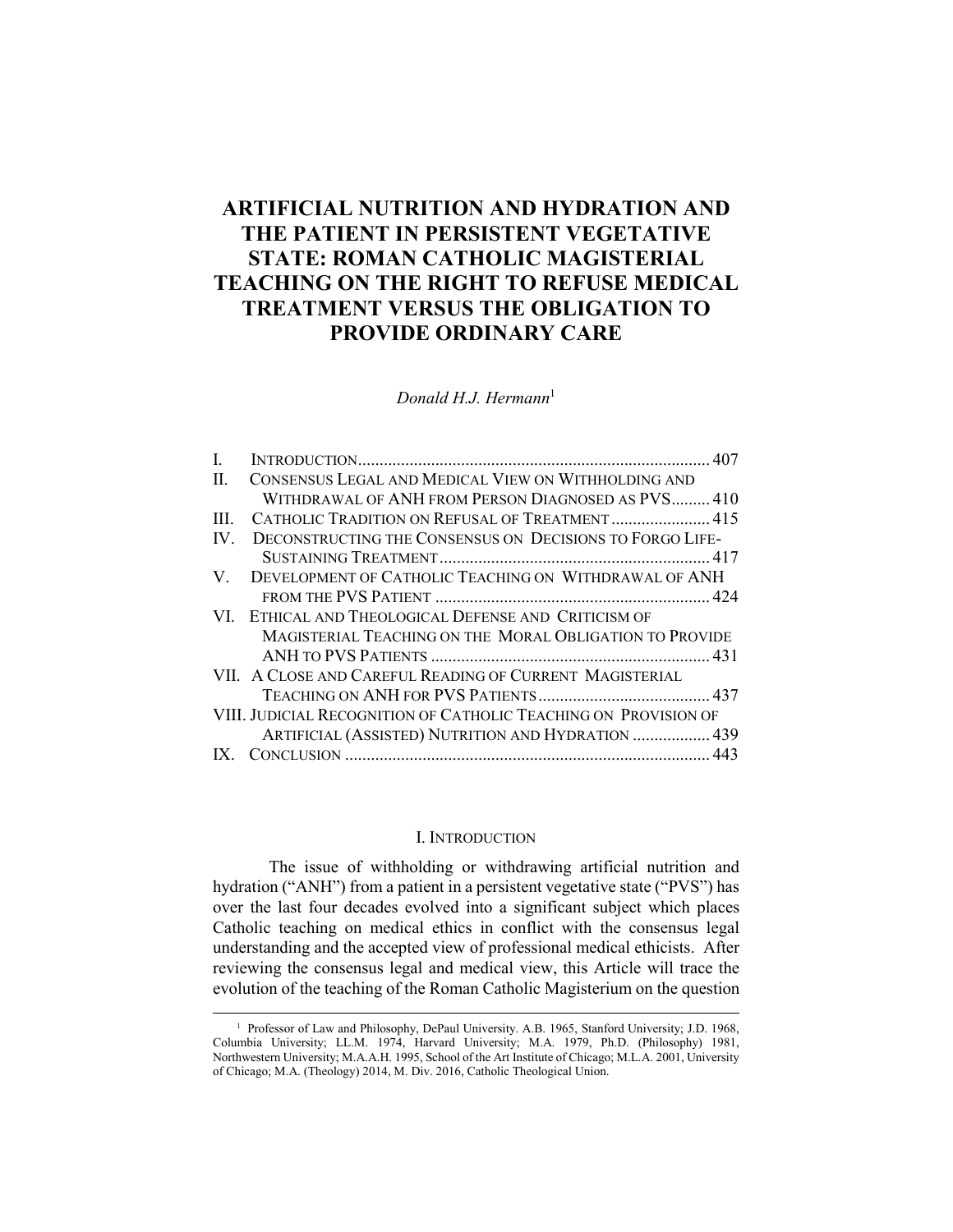of providing ANH to patients diagnosed as a PVS. The deviation from the consensus view of legal authorities and professional medical ethicists will be examined, along with the evolution of official Catholic teaching on this issue. A review will be provided of the range of opinion among contemporary theologians on whether there has been a significant change in the official Church teaching over time, or whether there has been simply a clarification in an area that had remained ambiguous with regard to obligation of care and treatment of non-terminal patients. Finally, an effort will be made to determine the current teaching of the Magisterium on provision of ANH to PVS patients and other non-terminal patients, and a judgment whether the terms of the teaching are in conformity with traditional Church teaching on care and treatment of patients.

The teaching of the Roman Catholic Church on the provision of care and treatment of patients is rooted in Scriptural teaching on charity and the recognition of the human dignity of every person. The developments in natural law theory in the sixteenth century, which are briefly discussed in this Article, supported a view shared by medical practitioners and courts that recognizes a patient's right to refuse unwanted burdensome treatment.<sup>2</sup> With the development in the middle of the twentieth century of medical technology that was able to sustain life, which would otherwise be ended by natural causes, legal doctrine and medical ethics drew on the doctrine of the necessity of informed consent before treatment could be rendered to a patient.<sup>3</sup> The doctrine of informed consent recognized not only the right of the individual to assent or refuse such treatment; but that when a terminal patient becomes mentally incompetent or unconscious, family members of patients could assert the right to have treatment withdrawn on the grounds that it merely prolongs the dying process.4 Early cases of treatment dealt with withdrawal

 <sup>2</sup> <sup>2</sup> DAVID F. KELLEY ET AL., CONTEMPORARY CATHOLIC HEALTH CARE ETHICS 126-27 (Georgetown University Press, 2d ed. 2013) ("The ethical distinction between mandatory and optional treatment has been provided by the Catholic tradition in its centuries-old distinction between ordinary and extraordinary means of preserving life, terms often used even in secular conversation and policies. The distinction goes back at least to the sixteenth century, was included in the important work of Alphonse Liguori in the eighteenth century, and was emphasized and made popular by the teaching of Pope Pius XII in the 1950's . . . . The more restrictive approach looked only to the burdens of treatment itself. A treatment was said to be extraordinary if it was painful, caused great hardship, or was expensive.").

<sup>&</sup>lt;sup>3</sup> KEVIN D. O'ROURKE & PHILIP J. BOYLE, MEDICAL ETHICS: SOURCES OF CATHOLIC TEACHINGS 212–13 (Georgetown University Press, 4th ed. 2011) ("[T]he doctor, as a private person, cannot take any measure or try any intervention without the consent of the patient.").<br><sup>4</sup> *Id.* at 265 ("In general [the doctor] can take action only if the patient explicitly or implicitly, directly

or indirectly, gives him permission. The technique of resuscitation which concerns us here does not contain anything immoral in itself. Therefore the patient, if they were capable of making a personal decision, could lawfully use it and, consequently, give the doctor permission to use it. On the other hand, since these forms of treatment go beyond the ordinary means to which one is bound, it cannot be held that there is an obligation to use them nor, consequently, that one is bound to give the doctor permission to use them. . . . The rights and duties of the family depend in general upon the presumed will of the unconscious patient if he is of age and 'sui juris.' Where the proper and independent duty of the family is concerned, they are usually bound only to the use of ordinary means. Consequently, if it appears that the attempt at resuscitation constitutes in reality a burden for the family that one cannot in all conscience impose it upon them, they can lawfully insist that the doctor should discontinue these attempts, and the doctor can lawfully comply.").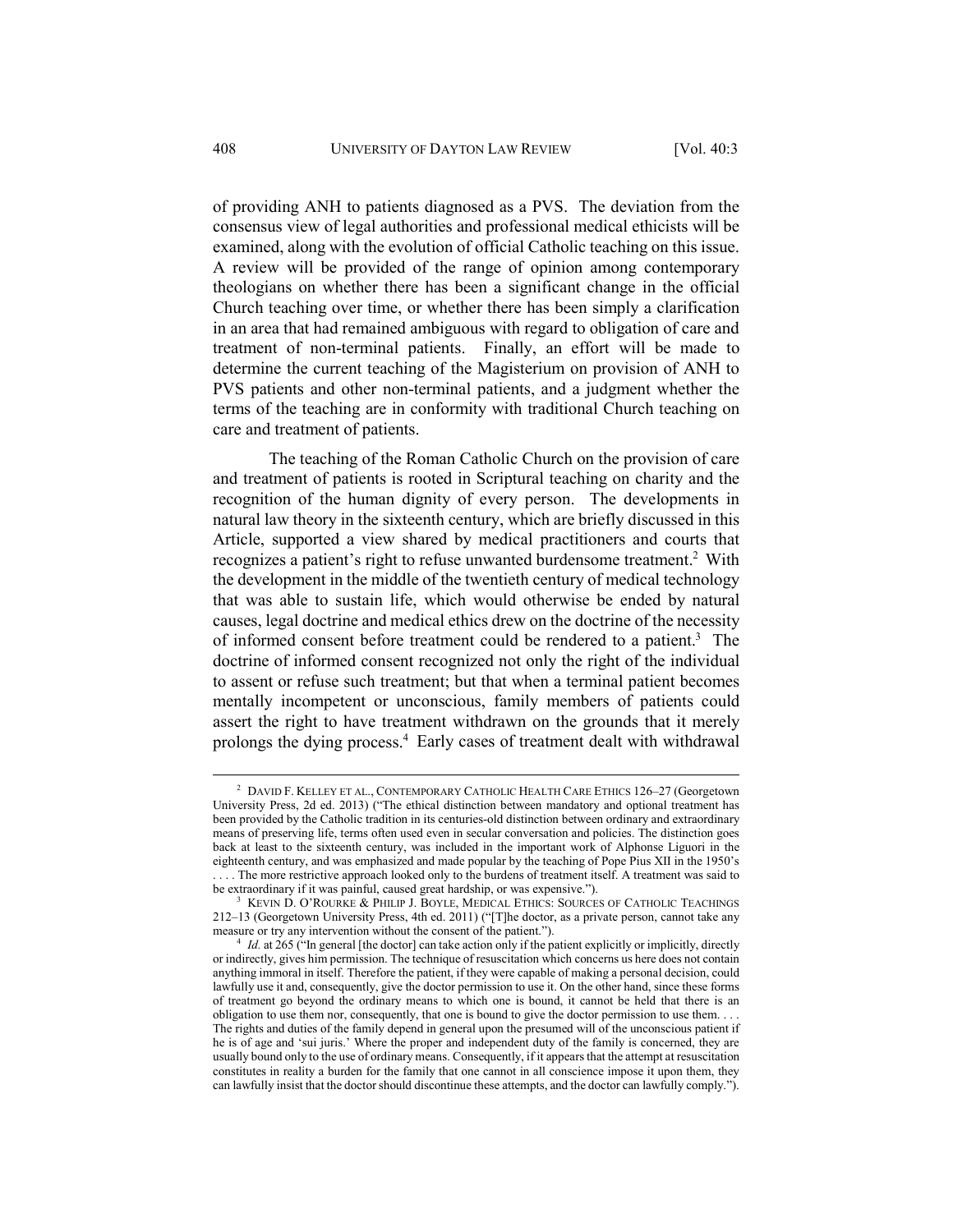of mechanical support such as ventilators.<sup>5</sup> Roman Catholic teaching, medical ethics, and legal rulings were generally in agreement on the appropriateness of withdrawal of such "extraordinary" treatment.<sup>6</sup> Requests to discontinue provision of artificial nutrition and hydration in the case of terminally ill patients, which was also viewed as medical treatment that could be refused, were initially viewed as supported by Catholic teaching, and recognized as legitimate by medical ethicists and by law courts.<sup>7</sup> The general rule developed that recognized the right of a competent person to refuse such life prolonging treatment, and to indicate in an advance directive that such treatment not be provided if the patient was incompetent when diagnosed with a terminal illness.<sup>8</sup>

In 1972, the condition PVS was recognized and clinical criteria developed for diagnosis of the condition.<sup>9</sup> Some theologians, joining many medical ethicists and legal authorities, viewed this condition when it is properly diagnosed as equivalent to a terminal condition for purposes of allowing removal of life support or medical treatment, including ANH.<sup>10</sup> Other theologians and Church authorities developed the view that the patient in PVS is a person who, while unconscious, is not suffering from a terminal illness which will otherwise cause death, and who must be provided ordinary care which includes nutrition and hydration, even if it is provided by artificial or mechanical means.11 This Article will examine the developing Catholic teaching on whether there is a moral obligation to provide ANH to the PVS

 <sup>5</sup> *In re* Quinlan, 355 A.2d 647 (N.J. 1976); *see* William J. Curran, *Defining Appropriate Medical Care: Providing Nutrients and Hydration for the Dying*, *in* BIOETHICS 1, 209 (Thomas A. Shannon ed., 3d ed. 1987) ("The New Jersey Supreme Court first attained national prominence in medicolegal issues of obligation to critically ill patients in the Karen Ann Quinlan case. The high court in New Jersey issued an eminently sensible opinion in that case, allowing the patient's guardian, her father, to use his discretion in removal of life support [a respirator] from his daughter, who was then irreversibly comatose."). 6 *In re* Storar, 433 N.Y.S.2d 388, 393 (N.Y. Sup. Ct. 1980) *rev'd* 420 N.E.2d. 64 (N.Y. 1981). 7

Atlanta Archdiocese, *Georgia Man Asks to Turn Off Life-Supporting Ventilator*, ORIGINS 273, 273– 79 (1989) (discussing the case of a quadriplegic patient sustained on a ventilator who had "no control over his person and receive[d] no enjoyment out of life" and who requested removal of the ventilator. The Archdiocese concluded that "[t]he consensus of legal, theological and moralistic authorities, however, support[ed] Mr. McAfee's right to refuse further treatment by ventilator, and such refusal in this case would not be the equivalent of suicide. Rather, it can be considered as Mr. McAfee's acceptance of his condition, his wish to avoid the application of a medical procedure disproportionate to the expected results and his desire not to impose excessive expense on his family and the community at large.").<br><sup>8</sup> Bouvia v. Superior Court, 225 Cal. Rptr. 297, 300 (Cal. Ct. App. 1986) finding that competent

patients have a common law and constitutional right to refuse treatment); *see also In re* Gardner, 534 A.2d 947, 957 (Me. 1987) (suggesting that an advance directive is essentially an equivalent with anticipating informed consent).

The term PVS was coined in 1972 by Jennet and Plum to describe those patients who exhibited brain stem functions but a total absence of activity in the cerebral context. Unlike the eyes-closed, sleep like unconsciousness typically seen with comatose patients, those in a PVS experience alternate eyes-open and eyes closed unconsciousness. "Awake but not aware" is how it can be described. *See* Bryan Jennet & Fred Plum, Persistent Vegetative State After Brain Damage: A Syndrome in Search of a Name, in THE

LANCET 734, 734–37 (1972).<br><sup>10</sup> Richard A. McCormick, *Caring or Starving? The Case of Claire Conroy*, *in* 152 AMERICA 265,<br>269–73 (1985).

<sup>&</sup>lt;sup>11</sup> William E. May et al., *Feeding and Hydrating the Permanently Unconscious and other Vulnerable Persons*, 3 ISSUES L. & MED. 203, 203–10 (1987).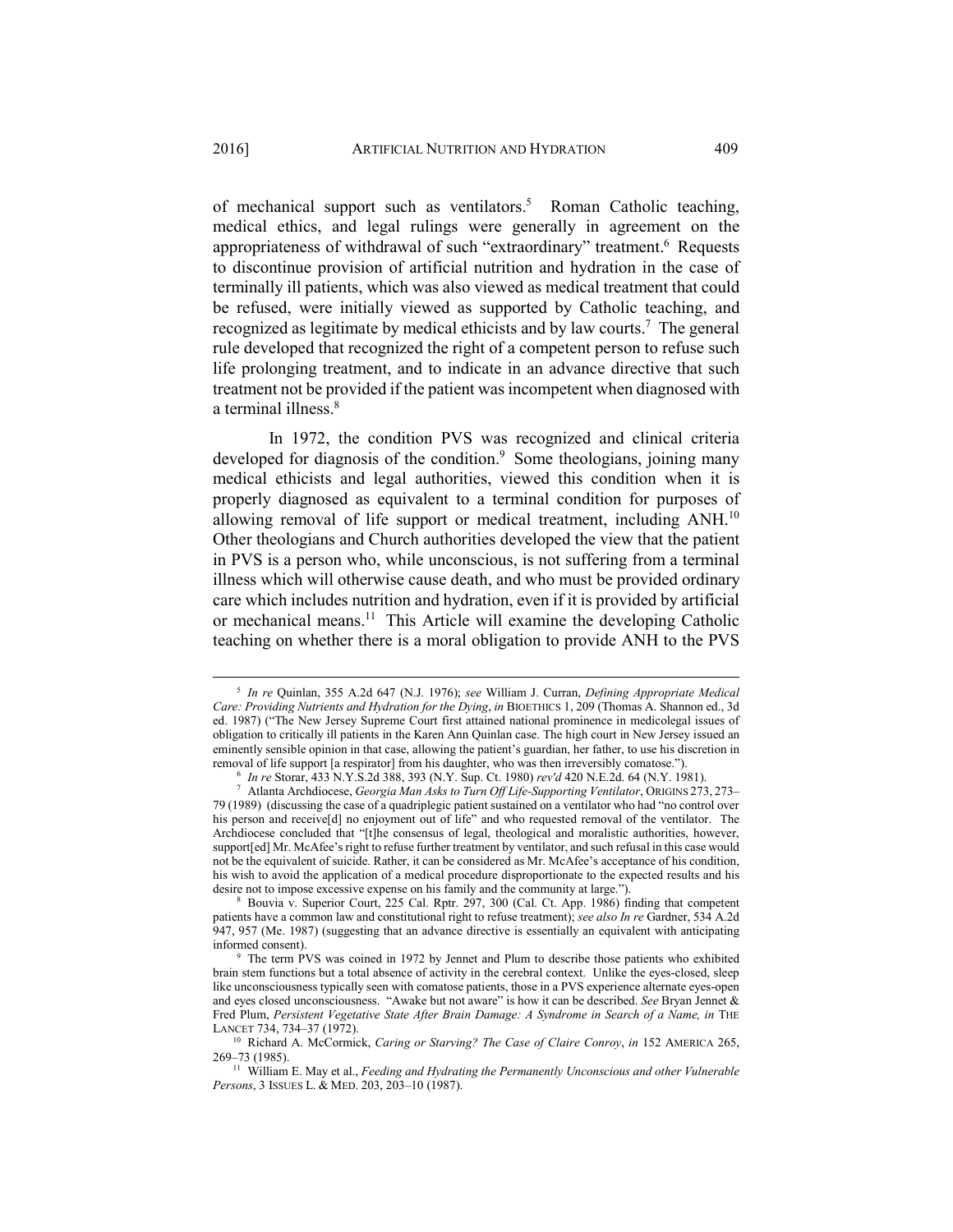patient.

### II. CONSENSUS LEGAL AND MEDICAL VIEW ON WITHHOLDING AND WITHDRAWAL OF ANH FROM PERSON DIAGNOSED AS PVS

The case of *Cruzan v. Director* decided in 1990 was the first end-oflife case decided by the United States Supreme Court.<sup>12</sup> The patient who was the subject in the case was a woman who had lapsed into a persistent, vegetative state as a result of serious injuries suffered in an automobile accident seven years earlier.<sup>13</sup> The Court affirmed the state supreme court's opinion, which held that artificial nutrition and hydration could not be withdrawn from a woman in a PVS who was not terminally ill unless there was proof of clear and convincing evidence that she had authorized such termination prior to losing decision-making capacity.14 Despite upholding the Missouri standards of proof for determining an incompetent patient's prior statements about life sustaining treatment, the Court's opinion reflected the established consensus that a patient, including an incompetent patient, had the right to forgo life-sustaining treatment, including withholding and withdrawal of ANH.15

Chief Justice Rehnquist writing for the Court adopted the assumption that provision of ANH constituted medical treatment when considering the scope of withdrawal of life-sustaining treatment from an incompetent patient:

> Petitioners insist that under the general holding of our cases, the forced administration of life-sustaining medical treatment, and even of artificially delivered food and water essential to life, would implicate a competent person's liberty interest [in refusing treatment]. . . . [F]or purposes of this case, we assume that the United States Constitution would grant a competent person a constitutionally protected right to refuse lifesaving hydration and nutrition.

> Petitioners go on to assert that an incompetent person should possess the same right in this respect as is possessed by a competent person.16

A majority of the Justices in *Cruzan* (the three dissenters and concurring Justices O'Connor and Scalia) went farther and clearly adopted the view that nutrition and hydration was simply one form of medical care.<sup>17</sup> Justice Brennan adopted the view of ANH that has become the dominant view in

<sup>&</sup>lt;sup>12</sup> See generally Cruzan v. Dir. Mo. Dep't of Health, 497 U.S. 261 (1990).<br><sup>13</sup> *Id.* at 265–66.<br><sup>14</sup> See id. at 284–85; Cruzan v. Harmon, 760 S.W.2d. 408, 426 (Mo. 1988).<br><sup>15</sup> *Cruzan*, 497 U.S. at 302 (Brennan, J., dis dissenting).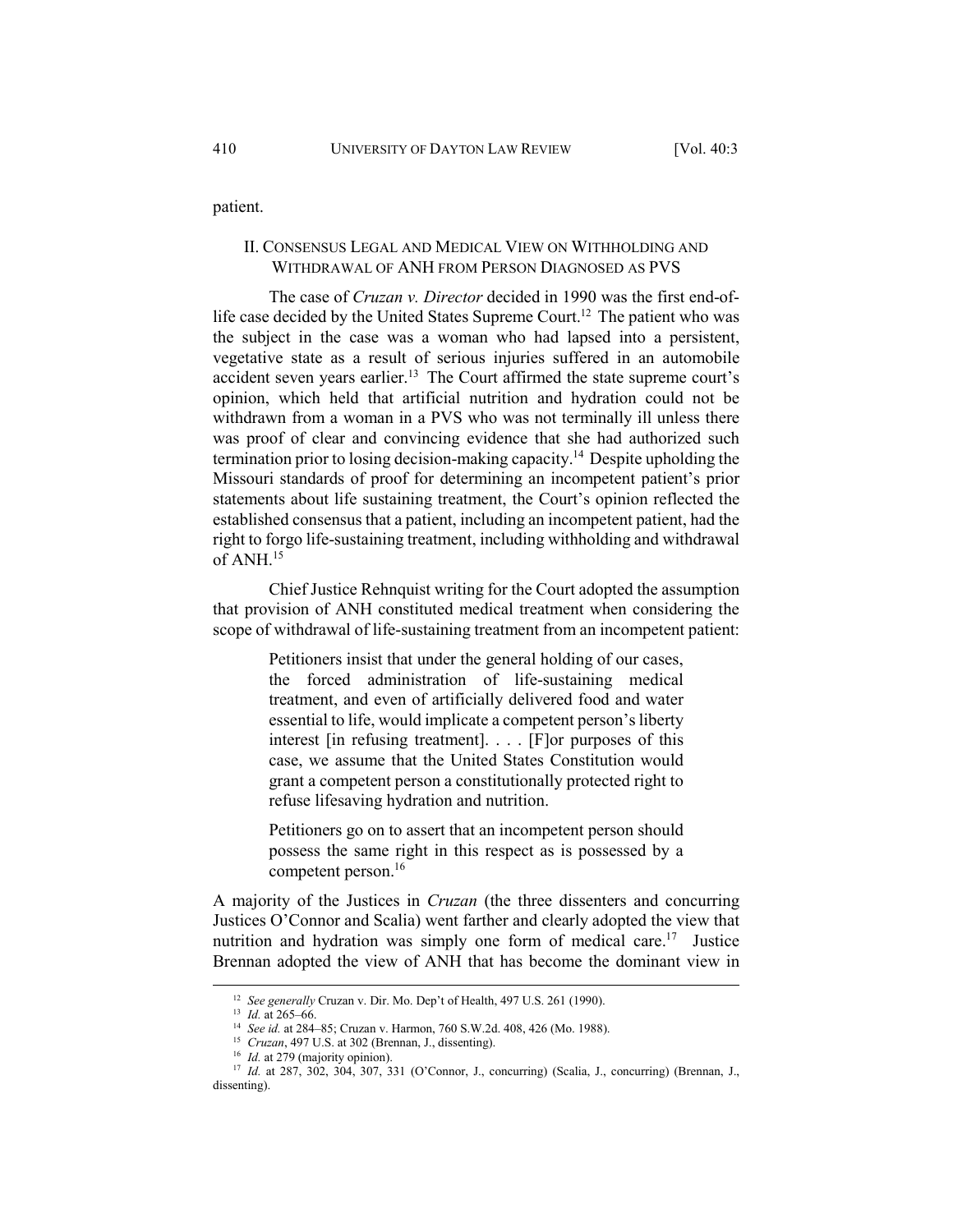American law:

The artificial delivery of nutrition and hydration is undoubtedly medical treatment. The technique to which Nancy Cruzan is subject -- artificial feeding through a gastronomy tube -- involves a tube implanted surgically into her stomach through incisions in her abdominal wall. It may obstruct the intestinal tract, erode and pierce the stomach wall, or cause leakage of the stomach's contents into the abdominal cavity. . . . The tube can cause pneumonia from reflux of the stomach's contents into the lung. . . . Typically, and in this case, commercially prepared formulas are used, rather than fresh food. . . . The type of formula and method of administration must be experimented with to avoid gastrointestinal problems. The patient must be monitored daily by medical personnel as to weight, fluid intake, and fluid output; blood tests must be done weekly.

Artificial delivery of food and water is regarded as medical treatment by the medical profession and the Federal Government. . . . The Federal Government permits the cost of the medical devices and formulas used in enteral feeding to be reimbursed under Medicare. The formulas are regulated by the federal Food and Drug Administration as "medical foods," and the feeding tubes are regulated as medical devices $[1 \ldots$ .<sup>18</sup>

The consensus view among medical authorities is that there is no distinction between nutrition and hydration and other forms of medical treatment.19 The American Medical Association's Council on Ethical and Judicial Affairs has declared that: "Life-sustaining treatment may include, but is not limited to, . . . artificial nutrition and hydration."20 Similarly, the courts have concluded that termination of ANH is no different from termination of other forms of mechanical support.<sup>21</sup>

The question arises, when may a patient refuse treatment, and if a patient becomes incompetent when does that patient become eligible to have life-sustaining treatment withheld or withdrawn in accordance with

<sup>&</sup>lt;sup>18</sup> *Id.* at 307–08 (internal citations omitted).<br><sup>19</sup> *Code of Medical Ethics: Opinion 2.20 - Withholding or Withdrawing Life-Sustaining Medical Treatment*, AM. MED. ASS'N, http://www.ama-assn.org/ama/pub/physician-resources/medical-ethics/code -medical-ethics/opinion220.page? (last visited Mar. 13, 2015); *see also In re* Conroy, 486 A.2d 1209,

<sup>&</sup>lt;sup>20</sup> AM. MED. ASS<sup>3</sup>N, *supra* note 19.<br><sup>21</sup> *In re Conroy*, 468 A.2d at 1236 ("Analytically, artificial feeding by means of a nasogastric tube or intravenous infusion can be seen as equivalent to artificial breathing by means of a respirator. Both prolong life through mechanical means when the body is no longer able to perform a vital bodily function on its own.").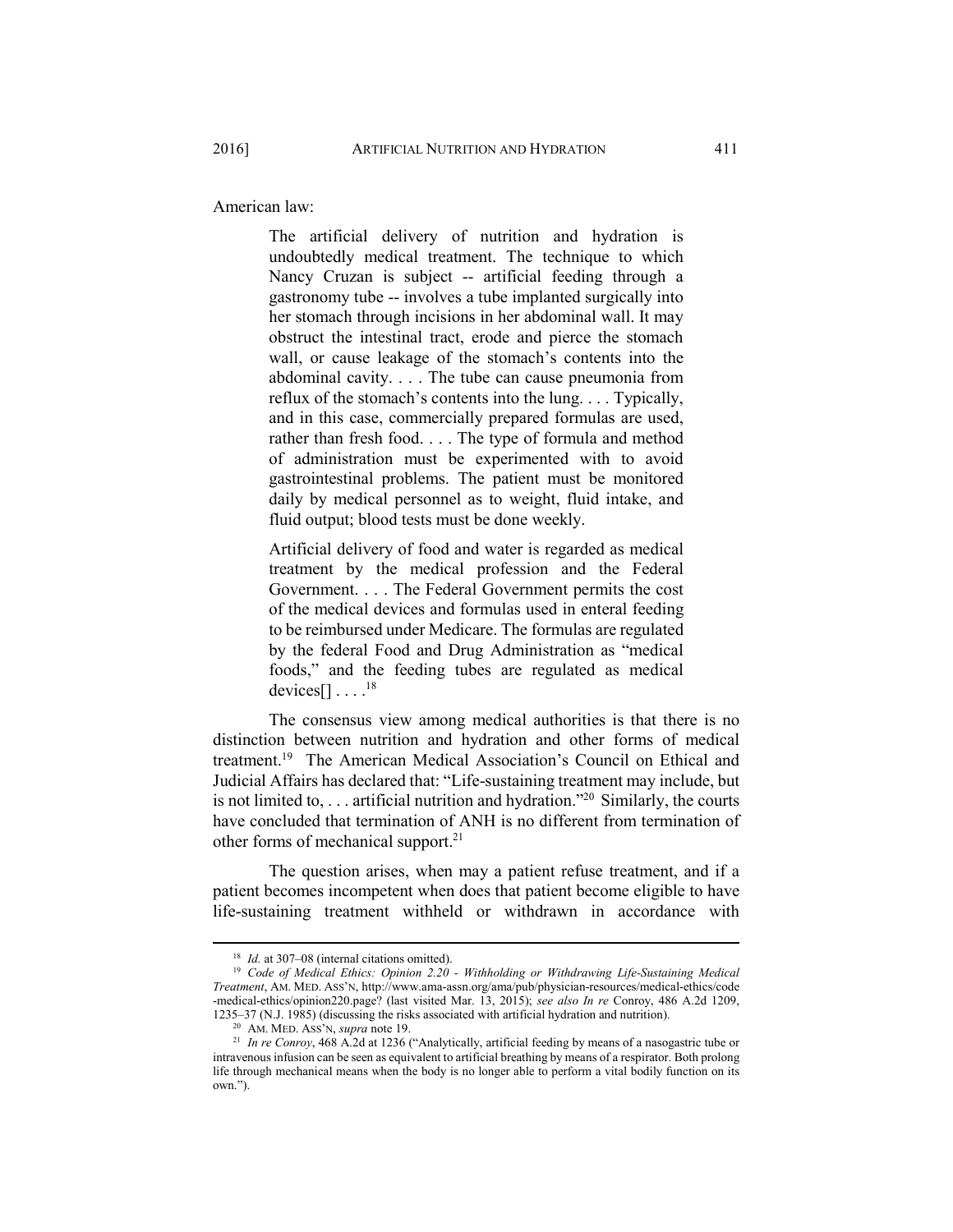appropriate surrogate decision-making rules such as established by statutes providing for living wills? A competent patient has the right to refuse any medical treatment subject to the state's interest in preserving life and preventing suicide which limits such claim when based on a constitutional right to privacy or protected liberty interest.22 For example, in *In re Conroy*, the New Jersey Supreme Court rested the right of a patient to refuse treatment on common law principles of battery, without any reference to constitutional claims.23 The United States Supreme Court in *Washington v. Glucksberg*, addressing the claim to physician aid in dying, reasoned that the right to refuse treatment whose existence the Court had assumed in *Cruzan* was based on "the common-law rule that forced medication was a battery $[ ] \ldots$ ."<sup>24</sup>

The majority of state courts recognizing a right to refuse lifesustaining treatment have found that right in state common law, usually in the law of battery and the related law of informed consent, applied even after the patient has lost the capacity to make medical decisions.25 In principle, neither the type of treatment at issue in an end-of-life-cases, nor the diagnosis of the patient is determinative of whether treatment may be withheld or withdrawn.<sup>26</sup> Cases involving withholding or withdrawal of life-sustaining treatment have turned on the facts of the case.<sup>27</sup> Establishing the presence of a terminal illness,<sup>28</sup> or an undue burden in the administration of treatment,<sup>29</sup> or the futility of treatment,30 are factual conditions which have established the eligibility of an incompetent patient for the withholding or withdrawal of treatment.

A patient may direct future treatment by executing a durable power of attorney for health care which provides authority appointing a surrogate decision-maker and specifying the conditions and kinds of treatment to be administered or to be withheld.<sup>31</sup> A widely used advance directive is the living

<sup>22</sup> *See id.* at 1235. 23 *Id.* at 1221–22. 24 Wash. v. Glucksberg, 521 U.S. 702, 725 (1997).

<sup>&</sup>lt;sup>25</sup> Cruzan v. Dir. Mo. Dep't of Health, 497 U.S. 261, 269-70 (1990). Chief Justice Rehnquist recognizes "[t]he informed consent doctrine has become firmly entrenched in American tort law. . . . The logical corollary of the doctrine of informed consent is that the patient generally possesses the right not to consent, that is, to refuse treatment." *Id.* With the establishment of a common law right to refuse treatment it is not necessary to determine whether the right is also confirmed by statute or by the constitution of the

United States or by a state constitution. *See, e.g., In re* Storar, 420 N.E.2d 64 (N.Y. 1981).<br><sup>26</sup> *See, e.g.*, Brophy v. New Eng. Sinai Hosp., Inc., 497 N.E.2d 626, 637 (Mass. 1986); *In re* Jobes, 529 A.2d 434, 446 (N.

<sup>&</sup>lt;sup>27</sup> See, e.g., *In re* Dinnerstein, 380 N.E.2d 134, 135–39 (Mass. App. Ct. 1978); Carothers v. Dep't of Insts., Grand Junction Reg'l Ctr., 845 P.2d 1179, 1181 (Colo. 1993).

See UNIF. RIGHTS OF THE TERMINALLY ILL ACT § 3, 9 U.L.A. 240 (1987) (establishing that a living will refusing treatment becomes operative when it is communicated to the attending physician and that patient is both terminally ill and incompetent).<br>
<sup>29</sup> See e.g., *In re Dinnerstein*, 380 N.E.2d at 135–36.<br>
<sup>30</sup> See, e.g., *Carothers*, 845 P.2d at 1181.<br>
<sup>31</sup> David A. Powers, *Advance Medical Directives: The Case for t* 

*Health Care*, 8 J. LEGAL MED. 437, 449 (1987).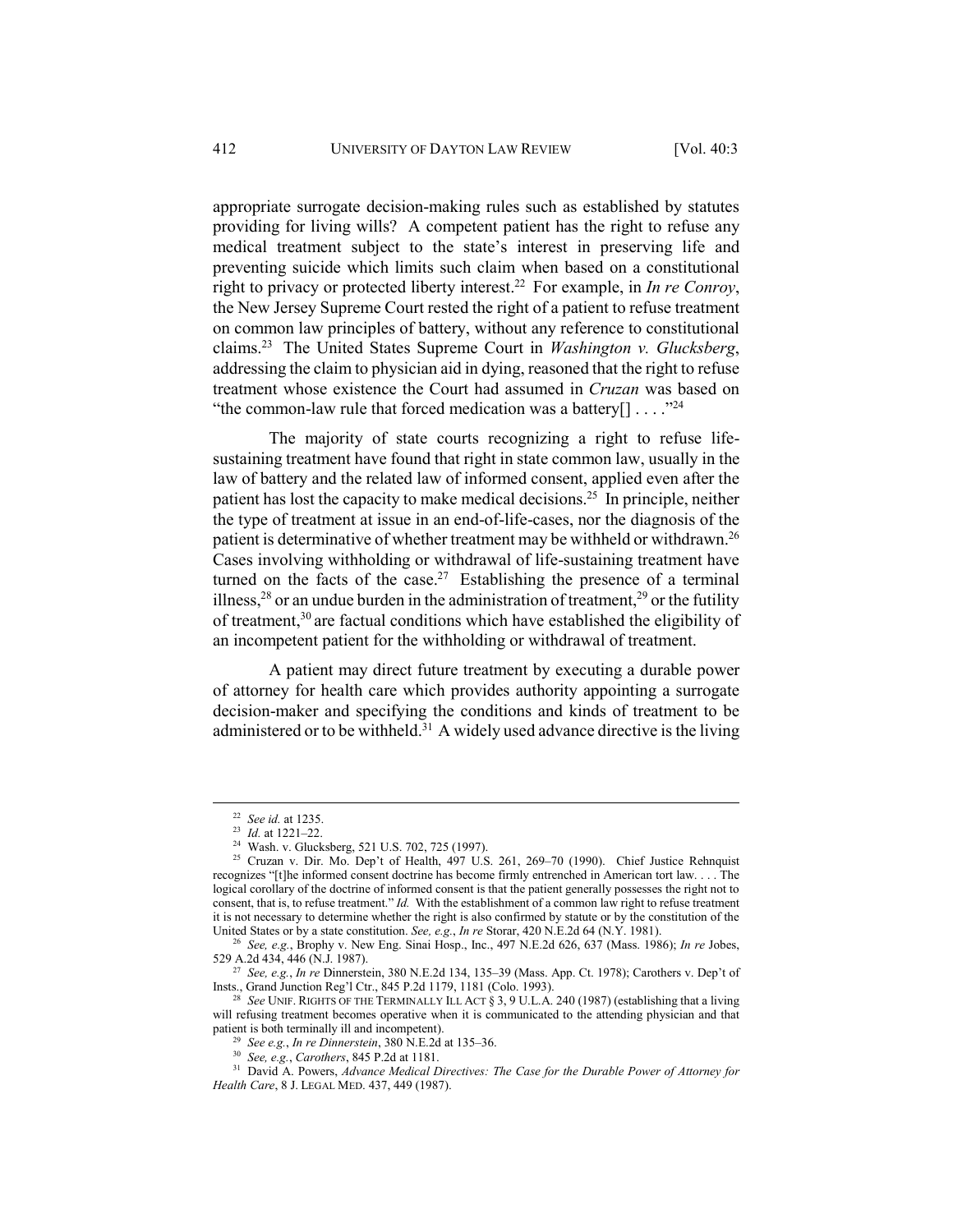will, which usually applies to life sustaining treatment.<sup>32</sup> Living wills generally apply in the case of terminal illness.<sup> $33$ </sup> The Uniform Right of the Terminally Ill Act applies in the case of "terminal condition," which is defined as a condition that is "incurable and irreversible."34 Some states have specifically provided that living wills apply to some non-terminal conditions such as "irreversible coma" or "persistent vegetative state" as well as to terminal conditions.35

Judicial treatment of PVS as a condition qualifying a patient for withholding or withdrawal of life-sustaining treatment generally involves a recognition of the condition as equivalent to terminal illness.<sup>36</sup> Both of the landmark cases involving Karen Quinlan<sup>37</sup> and Nancy Cruzan<sup>38</sup> involved patients who were in PVS when they came to the courts. The legal and medical consensus view has been that a person in a PVS has no chance of return to a cognitive state although the body of the patient can be maintained, often without the use of a ventilator, for many years and sometimes for decades.<sup>39</sup> However, such persons often require the assistance of ANH. Nevertheless, Justice Stevens in his dissent in *Cruzan* stated that every court that had considered a request to terminate life-sustaining treatment for a person in a PVS had approved withdrawal of ANH.<sup>40</sup>

The Supreme Judicial Court of Maine in *In re Gardner* provided a good example of contemporary judicial consideration of requests to discontinue provision of ANH to a person in a PVS.<sup>41</sup> The court found that the patient's mother, acting as his guardian, had the authority to order the removal of a feeding tube as well as other life-sustaining procedures from the patient who was "in a chronic and persistent vegetative state without hope of regaining any cognitive or voluntary bodily functions by any known or anticipated medical procedure."42 The court found "no reason not to respect Gardener's personal decision and allow the discontinuation of life-sustaining

 <sup>32</sup> *See, e.g.*, TENN. CODE ANN. § 32-11-103(4) (West 2001); *see generally* Susan R. Martyn & Lynn Balshone Jacobs, *Legislating Advance Directives for the Terminally Ill: The Living Will and Durable* 

*Power of Attorney*, 63 NEB. L. REV. 779, 787 (1984).<br>
<sup>33</sup> *See, e.g.*, Wis. Stat. Ann. § 154.01(8) (West 2006).<br>
<sup>34</sup> UNIF. RIGHTS OF THE TERMINALLY ILL ACT § 3, 9 U.L.A. 615 (1987).<br>
<sup>35</sup> LA. REV. STAT. ANN. § 40:1299.5

<sup>&</sup>lt;sup>36</sup> See, e.g., Cruzan v. Dir. Mo. Dep't of Health, 497 U.S. 261, 349 (1990) (Stevens, J., dissenting); *In re* Ouinlan, 355 A.2d 647, 655 (N.J. 1976).

*Quinlan*, 355 A.2d at 652-53. Quinlan's cognitive abilities were irreversibly lost due to the destruction of the cognitive part of her brain according to criteria established by the Ad Hoc Committee of the Harvard Medical School. *Id.* at 655.

<sup>&</sup>lt;sup>38</sup> *Cruzan*, 497 U.S. at 266–68 (majority opinion). The Court observed that Cruzan was "in what is commonly referred to as a [PVS]: generally, a condition in which a person exhibits motor reflexes but evinces no indications of significant cognitive function." *Id.* at 266. <sup>39</sup> *Id.* at 348–49 (Stevens, J., dissenting).

<sup>40</sup> *Id.* at 348–49 (Stevens, J., dissenting). 41 *In re* Gardener, 534 A.2d 947, 948 (Me. 1987). 42 *Id.* at 949, 956.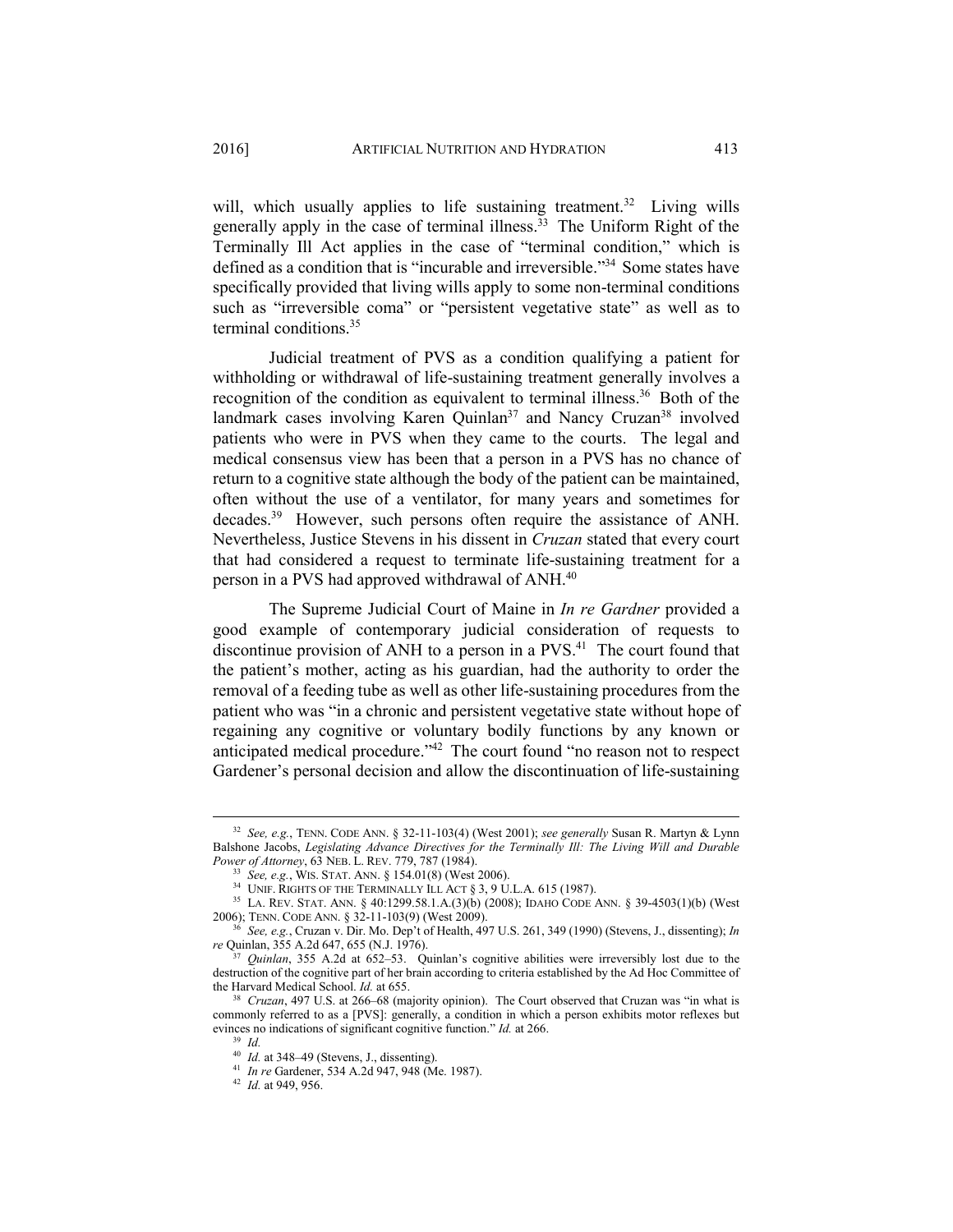treatment."<sup>43</sup> The court went on to reason that:

A different result is not warranted simply because the lifesustaining procedure at issue involves the artificial provision of nutrition and hydration. There is no meaningful ground for distinguishing the artificial provision of nutrition and hydration through an NG tube from other forms of lifesustaining procedures such as a respirator, which provides another essential of life, oxygen, or a dialysis machine, which attends to another essential of life, waste disposal.44

The consensus view on the appropriateness of withdrawal of nutrition and hydration for a person in a PVS has been based largely on the factual finding that for the patient, the prognosis for return to a cognitive or sapient state is thought to be virtually impossible.<sup>45</sup> There are, however, reports in medical literature discussing patients with a PVS diagnosis who have occasionally recovered some level of consciousness and limited functioning typically occurring, if at all, within four months and rarely after one year.<sup>46</sup> These reports must be considered against a background of uncertainty among physicians making a PVS diagnosis and the confusion of PVS with any prolonged state of unconsciousness.47

This Article will now focus on the challenge developed by the Roman Catholic Magisterium to the consensus legal understanding of the appropriateness of withdrawal of nutrition and hydration from persons in PVS. This challenge is in no way based on questions about the accuracy of PVS diagnosis. Rather, this involves a fundamental challenge to the understanding of PVS as a medical condition equivalent to terminal illness. Instead, the position of the Roman Catholic Church is that PVS should be understood as a disability that in no way justifies withholding needed nutrition and hydration.<sup>48</sup> Just as fundamentally, the Church's position is that mechanical provision of nutrition and hydration in the case of the PVS patient does not involve administration of medical care but provision of life-giving sustenance.<sup>49</sup> The Church's view is that the PVS patient is a disabled person who is entitled to provision of basic care including ANH, and not the

<sup>43</sup> *Id.* at 954. 44 *Id.*

<sup>45</sup> *See, e.g.*, *In re* Storar, 420 N.E.2d 64, 72 (N.Y. 1981); *In re* Welfare of Colyer, 660 P.2d 738, 740 (Wash. 1983). 46 Keith Andrews, *Recovery of Patients After Four Months or More in the Persistent Vegetative State*,

<sup>306</sup> BRIT. MED. J. 1597, 1597 (1993); *Medical Aspects of the Persistent Vegetative State*, 330 NEW ENG. J. MED. 1499, 1505 (1994); D.J. Wilkinson et al., *Functional Neuroimaging and Withdrawal of Life-*

*Sustaining Treatment From Vegetative Patients*, 35 J. MED. ETHICS 508, 508 (2008).<br><sup>47</sup> *See* Martin M Monti et al., *Willful Modulation of Brain Activity in Disorders of Consciousness*, 362<br>NEW ENG. J. MED. 579, 580 (201

<sup>&</sup>lt;sup>48</sup> Thomas A. Shannon & James J. Walter, *Assisted Nutrition and Hydration and the Catholic Tradition*, 66 THEOLOGICAL STUD. 651, 653 (2005). 49 *See generally id.*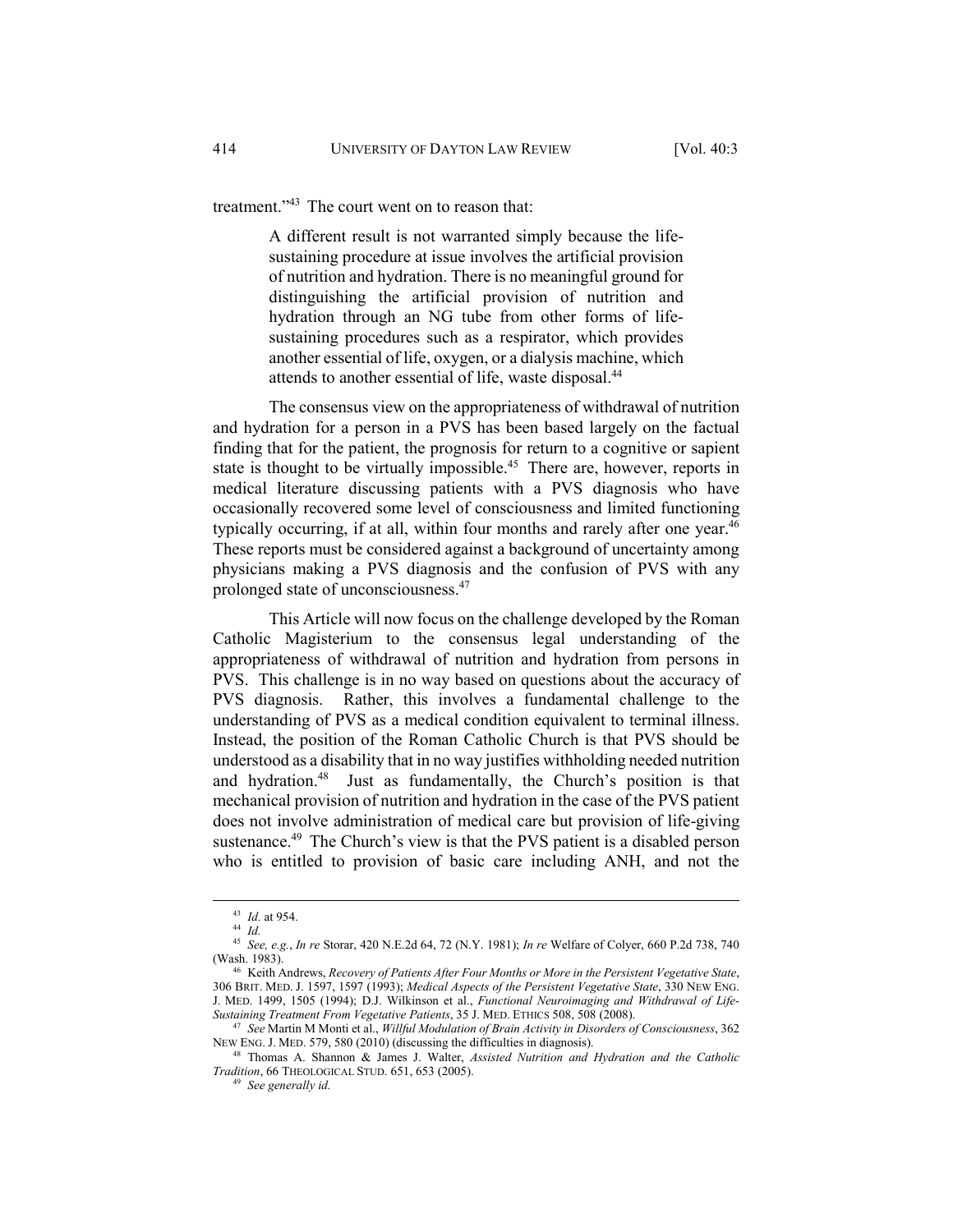equivalent of a terminal patient from whom life-support treatment can be withdrawn<sup>50</sup>

#### III. CATHOLIC TRADITION ON REFUSAL OF TREATMENT

The development of medicine as a science and the establishment of theological faculties in the sixteenth century, especially at the University of Salamanca in Spain, produced the occasion for the development of standards in the Roman Catholic tradition for submitting to and refusing medicines and treatment that could prolong life.<sup>51</sup> Drawing on the writings of Thomas Aquinas, the Dominican theologian Francisco de Vitoria identified the basic principles of Catholic medical ethics as rooted in fundamental theological truths, including (1) Human life is a gift of God which is a "great good but not an absolute good[;]" (2) A person "should use all fitting means to prolong life[;]" however, if the means of treatment "impose an excessive burden[]" they are not fitting and need not be used; (3) The ultimate good is God to whom "[a]ll human acts should be ordered[;]" and (4) The person should "be interested in a good life<sup>[]"</sup> and not a prolonged life.<sup>52</sup>

Francisco de Vitoria, and the theologians who followed him, did not attempt to identify specific treatments a person was obliged to submit to in order to preserve life. However, a significant formulation of a standard to evaluate treatment was proposed in 1595 by Domingo Bañez who developed the distinction between "ordinary" and "extraordinary" means which could be used to determine whether a person was required to accept treatments which were proportionate to the patient's condition.<sup>53</sup> According to these criteria, one is not obligated to use a treatment that is unduly burdensome, or does not provide a substantial benefit to the patient, or is too costly.54 While new methods of treatment continued to be developed, there remained a general agreement that the foundational principles established by the Salamancan Theologians were valid.<sup>55</sup>

The first Magisterial teaching on the issue of medical treatment was

 <sup>50</sup> UNITED STATES CONFERENCE OF CATHOLIC BISHOPS, ETHICAL AND RELIGIOUS DIRECTIVES FOR CATHOLIC HEALTH CARE SERVICES (5th ed. 2009) [hereinafter USCCB].

In principle, there is an obligation to provide patients with food and water, including medically assisted nutrition and hydration for those who cannot take food orally. This obligation extends to patients in chronic and presumably irreversible conditions (e.g. the 'persisted vegetative state') who can reasonably be expected to live indefinitely."

*Id.* at 31.

<sup>51</sup> Kevin D. O'Rourke, *The Catholic Tradition on Foregoing Life Support*, THE NAT'L CATHOLIC BIOETHICS QUARTERLY 537, 538 (2005). 52 *Id.* at 538–39. 53 John J. Paris, *The Catholic Tradition on the Use of Nutrition and Fluids*, *in* BIRTH, SUFFERING, AND

DEATH 189, 199 (Kevin Wm. Wildes et.al. eds., 1992). 54 *See* O'Rourke, *supra* note 51, at 548–49. 55 *Id.* at 539.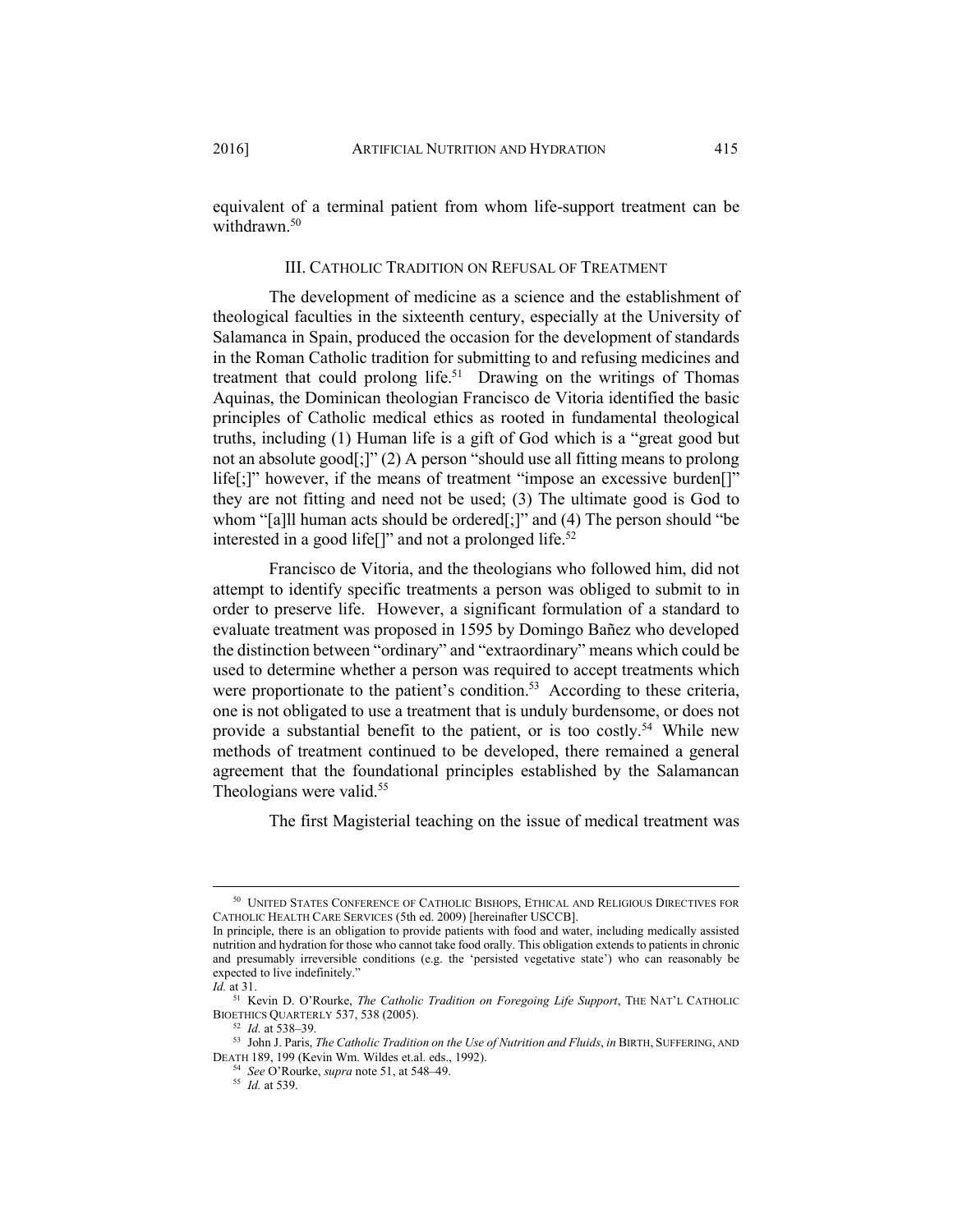an address on "The Prolongation of Life" by Pope Pius XII in 1957.<sup>56</sup> The basic requirement established by this address was that one has the right and duty to accept treatment necessary for the preservation of life and health.<sup>57</sup> However, this general rule is limited by the recognition that one is not obligated to submit to burdensome treatment.<sup>58</sup> According to Pius XII: "[N]ormally one is held to use only ordinary means—according to circumstances of persons, places, times, and culture—that is to say, means that do not involve any grave burden for oneself or another[;]" according to the Pope, "[a] more strict obligation would be too burdensome for most men and would render the attainment of the higher, more important good too difficult."59 The Pope concluded that one's physical life should be subordinated to spiritual ends.

An authoritative statement on the issue of appropriate decisions about treatment took the form of the *Declaration on Euthanasia* (the "*Declaration*") issued by the Congregation for the Doctrine of the Faith in 1980.<sup>60</sup> The *Declaration* drew a distinction between ordinary versus extraordinary care, a distinction that it equated to proportionate versus disproportionate care.<sup>61</sup> According to the *Declaration*, care may be stopped or withdrawn when the results fall short of reasonable expectations of contribution to the cure or health of the patient.<sup>62</sup> Moreover, treatment could be refused or withheld when the costs of treatment were disproportionate to the benefits produced by the treatment, or when the strain or pain suffered by the patient is out of proportion to the benefits of treatment to the patient:

> Such a refusal is not the equivalent of suicide; on the contrary, it should be considered as an acceptance of the human condition, or a wish to avoid the application of a medical procedure disproportionate to the results that can be expected, or a desire not to impose excessive expense on the family or the community.63

Special notice was taken in the *Declaration* of the terminal patient who may refuse treatment that merely prolongs the dying process.<sup>64</sup> Such a patient, however, must be provided ordinary care.<sup>65</sup> According to the

 <sup>56</sup> *See generally* Le Dr. Bruno Haid, *The Prolongation of Life: An Address of Pope Pius XII to an International Congress of Anesthesiologists*, 4 THE POPE SPEAKS 393, 393 (1958).<br><sup>57</sup> *Id.* at 396–98.<br><sup>58</sup> *Id.* at 397.<br><sup>59</sup> *Id.* at 395–96.<br><sup>60</sup> Franjo Cardinal Seper, *Declaration on Euthanasia*, VATICAN CONGREGATION

OF THE FAITH 1, 10 (1980), http://www.vatican.va/roman\_curia/congregations/cfaith/documents/rc\_con\_c faith\_doc\_19800505\_euthanasia\_en.html. 61 *Id.* at 8–10. 62 *Id.* at 9. 63 *Id.* at 9–10. 64 *Id.* at 4. 65 *Id.* at 10.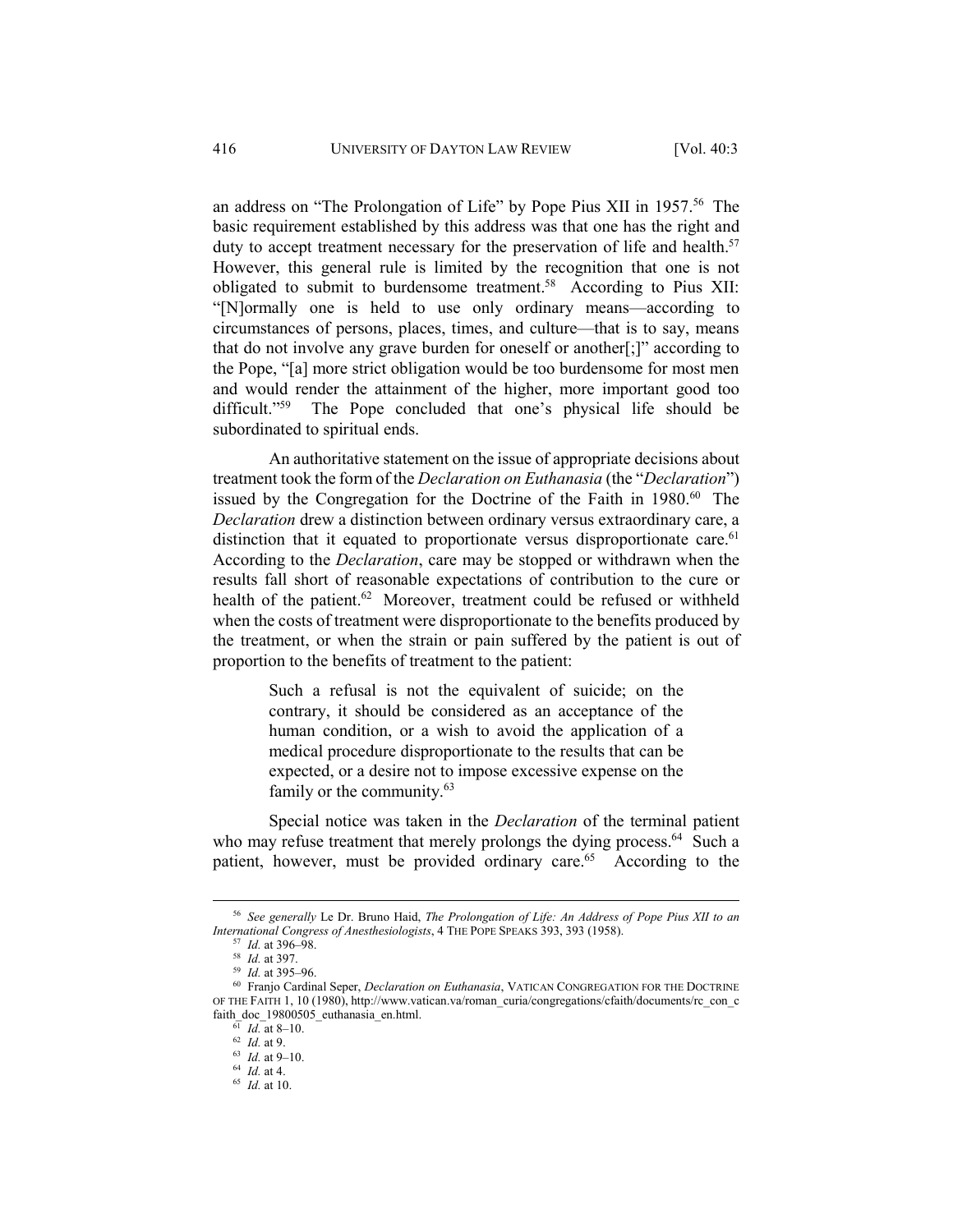## *Declaration*:

When inevitable death is imminent in spite of the means used, it is permitted in conscience to take the decision to refuse forms of treatment that would only secure a precarious and burdensome prolongation of life, so long as the normal care due to the sick person in similar cases is not interrupted.<sup>66</sup>

Again, no bright line is established distinguishing ordinary from extraordinary medical treatment. The "normal care due to the sick person" must always be accepted and provided.<sup>67</sup> What constitutes ordinary medical care "due to the sick person" would be subject to the determination whether the benefits gained are greater than the burdens experienced by the patient.<sup>68</sup> "Ordinary care," which is sometimes "referred to as comfort care, palliative care or nursing care[,]" can be distinguished from "ordinary medical care."69 Ordinary care, which must be provided to all patients, includes "simpl[e] health and hygiene measures, food and water, bathing, assistance with the elimination of bodily waste, turning a patient in bed, keeping a patient [dry, warm or cool as appropriate]."70

# IV. DECONSTRUCTING THE CONSENSUS ON DECISIONS TO FORGO LIFE-SUSTAINING TREATMENT

Modern medical technology has complicated the dying process. Medical technology has developed machinery and drugs that forestall death. In the past, infectious diseases and simple human debilitation led to death with little opportunity for intervention. Increasingly, chronic diseases provide occasion for intervention and use of medical technology that facilitates the extension of a patient's life, sometimes indefinitely.

At the same time, it has become possible to maintain the physical functioning of a patient's body, even though the patient has lost the capacity for conscious awareness. These medical technological developments have led to the development of legal rules and procedures for surrogate decision making about the medical needs and treatment of unconscious and incompetent patients.71 These include legal rules and procedures permitting the withholding and withdrawal of life-sustaining treatment from noncompetent patients, including patients permanently unconscious.72

 <sup>66</sup> *Id.*

 $\begin{array}{c} 67 \ \text{Id.} \\ 68 \ \text{Id.} \ \text{at } 9. \end{array}$ 

 $^{69}$  D. BRIAN SCARNECCHIA, BIOETHICS, LAW, AND HUMAN LIFE ISSUES 375 (2010).  $^{70}$   $\emph{Id.}$ 

<sup>71</sup> *In re* P.V.W., 424 So. 2d 1015, 1020 (La. 1982) (suggesting that courts will assure that proper decision making processes were followed and there was a reasonable and defensible decision made). 72 *Id.*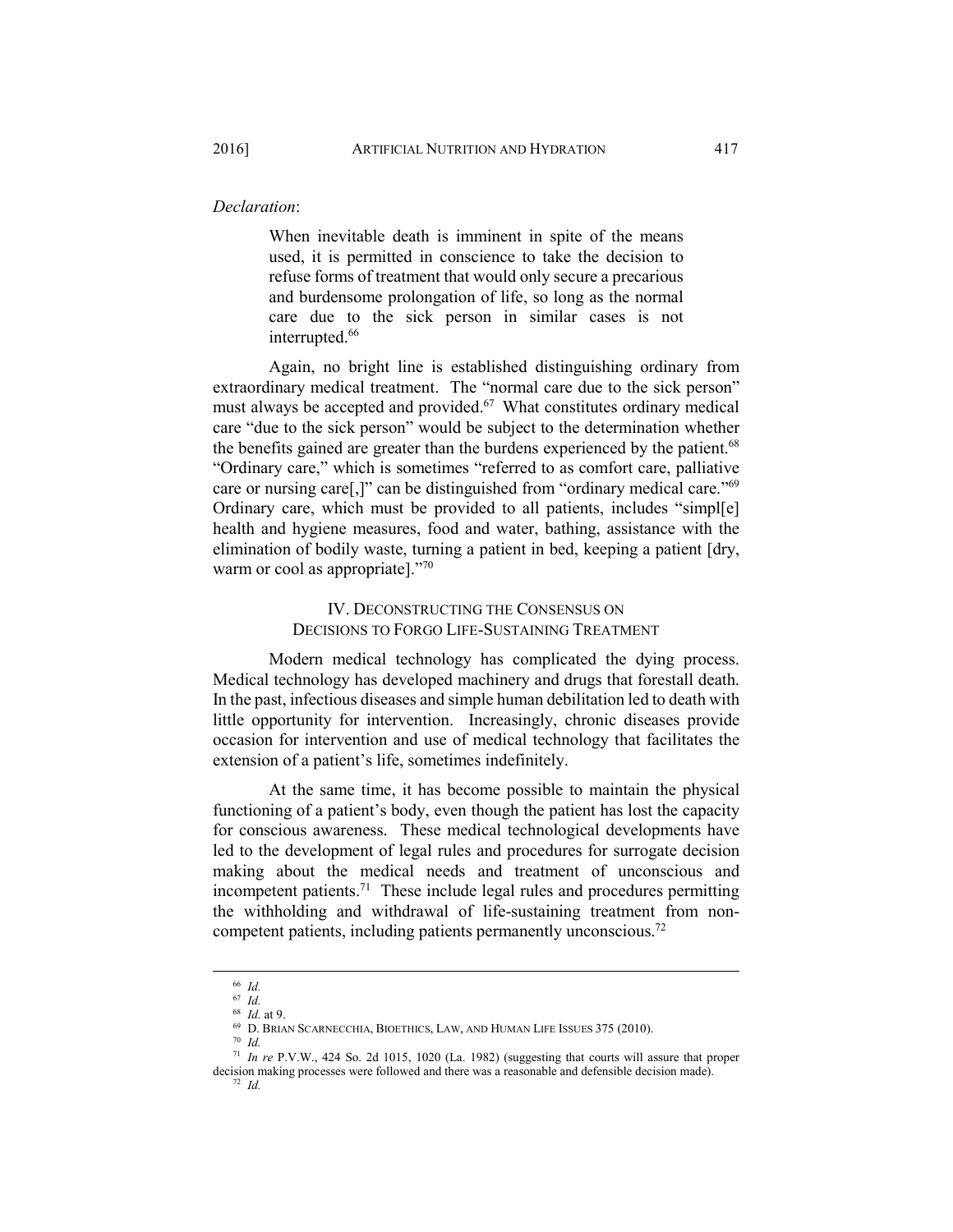The legal and medical ethical foundational values underlying the legal rules and practices governing life-sustaining treatment decisions include autonomy, dignity, and bodily indignity.73 These decisions are properly controlled by the individual as a matter of actual choice, or by surrogates using a process of substituted judgment determined by a patient's former communication of choice, or by decisions in the best interest of the patient.<sup>74</sup>

The early legal analysis and the development of principles by medical ethicists have relied on a conceptual scheme that classified treatment in a manner reflective of Roman Catholic teaching. Early cases in the contemporary development of the law and ethics dealing with decisions regarding life-sustaining treatment distinguished between "extraordinary" treatment, which could be foregone at the patient's or surrogate decisionmaker's request, and "ordinary" treatment which was deemed mandatory in all cases.75

This distinction has largely been abandoned in legal and medical ethical discourse. Over time, it became clear that a treatment was classified as "extraordinary" when it was new, scarce, costly, and "ordinary" when it was more generally available and less costly.<sup>76</sup> Perhaps most significant was the fact, which was important in the *Quinlan* case, that a specific treatment could be regarded: as "extraordinary" when applied to a terminal or bodily compromised patient, and viewed as "ordinary" when provided to a patient with a reasonable likelihood of recovery.<sup>77</sup>

Just as the Catholic classification shifted to capture the significance of the contribution of a treatment to the health and well-being of the patient, courts and medical ethicists began to refer to that treatment as "proportionate" and "disproportionate."78 This approach was specifically adopted by a California appeals court, which reasoned:

> Under this approach, proportionate treatment is that which[] . . . has at least a reasonable chance of providing benefits to the patient, which benefits outweigh the burdens attendant to

 <sup>73</sup> DECIDING TO FOREGO LIFE-SUSTAINING TREATMENT 26 (1983) ("In its work on the ethical issues in health care the Commission discussed the importance of three basic values: self-determination, wellbeing and equity."); *see also* RAANAN GILLON, PHILOSOPHICAL MEDICAL ETHICS 164 (John Wiley & Sons ed., 1990) ("[I]n their relationships with their patients doctors must remember that apart from any special moral obligations they have the standard moral obligations that all of us have to each other: to respect each other's autonomy, not to harm each other (non-maleficence), to be just, and to benefit at least some others

<sup>(</sup>beneficence)."). 74 *In re* Storar, 420 N.E.2d 64, 68 (N.Y. 1981). 75 *In re* Storar*,* 433 N.Y.S.2d. 388, 393 (Sup. Ct. 1980), *rev'd* 420 N.E.2d. 64 (N.Y. 1981) ("Medical ethics currently permit and support the termination of extraordinary means of treatment on life support systems where there is no hope of a cure and where this is the wish of the patient and his family.").<br><sup>76</sup> See In re Quinlan, 355 A.2d 647, 668 (N.J. 1976).<br><sup>77</sup> Id. ("[U]se of the same respirator or like support could be

the possibly curable patient but 'extraordinary' in the context of the forced sustaining by cardio-respiratory process of an irreversibly doomed patient.").<br><sup>78</sup> Barber v. Superior Court, 195 Cal. Rptr. 484, 491 (Cal. Ct. App. 1983).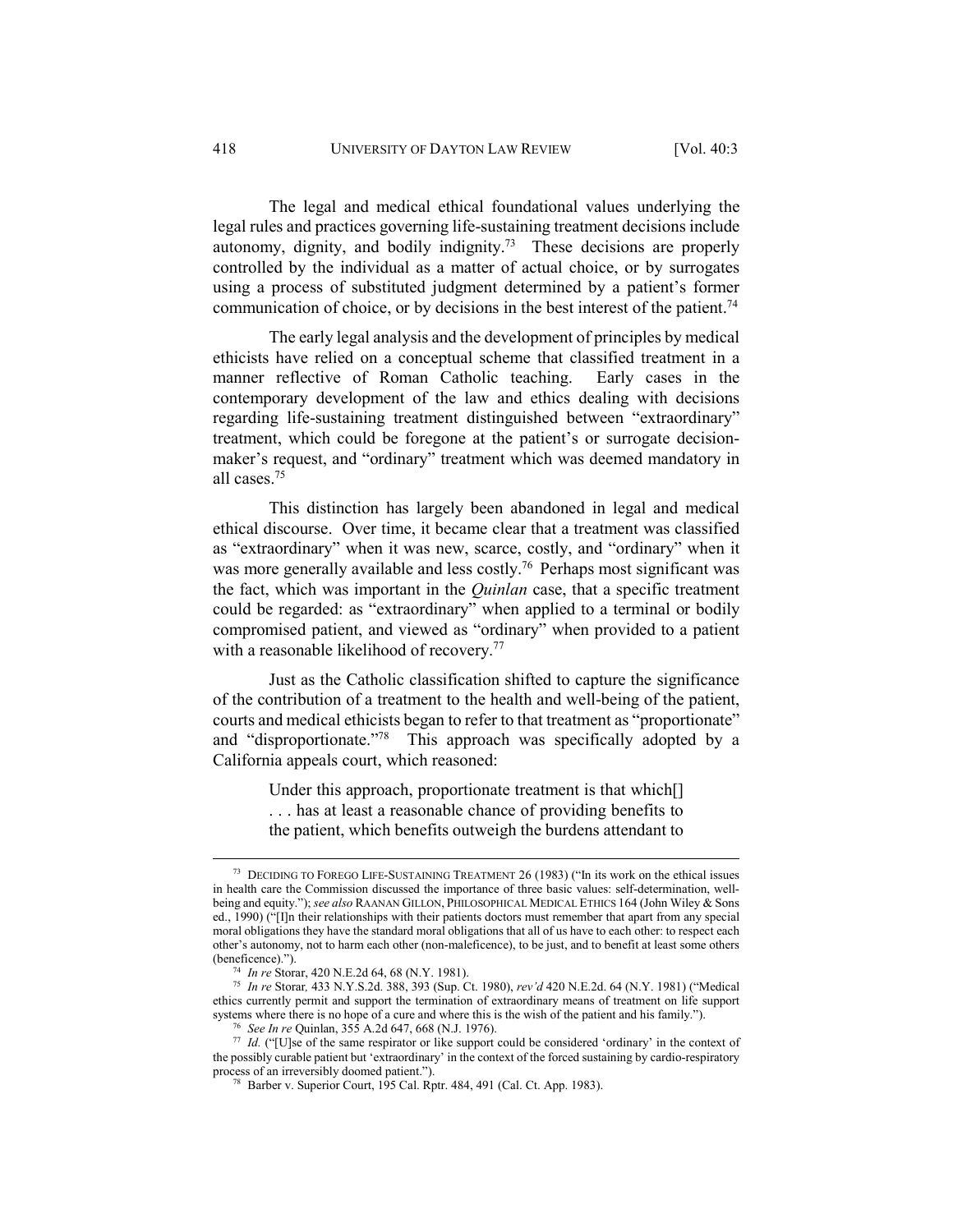the treatment. . . . On the other hand, a treatment course which is only minimally painful or intrusive may nonetheless be considered disproportionate to the potential benefits if the prognosis is virtually hopeless for any significant improvement in condition.79

There is another distinction in law and medical ethics which gained importance, that is the difference between an "affirmative act" intended to cause a patient's death, and an "omission" or a failure to intervene when a patient's life is threatened by disease or medical condition.<sup>80</sup> In law and medical ethics, affirmative acts are deemed killing, and failures to intervene are viewed as allowing to die (allowing nature to take its course), rather than as causing death. $81$  In law, withholding or withdrawing ANH will generally be regarded as an "omission" which carries no legal liability absent conditions establishing a duty to provide such care.<sup>82</sup> However, Catholic teaching condemns both an affirmative action or omission (such as denial of fluids or food) intended to cause a person's death in order for that suffering to be eliminated.<sup>83</sup>

The ambiguity in this distinction between act and omission is reflected in the situation where ANH is withdrawn. This was recognized, for example, by the New Jersey Supreme Court:

> The distinction is particularly nebulous, however, in the context of decisions whether to withhold or withdraw lifesustaining treatment. In a case like that of [the patient], for example, would a physician who discontinued nasogastric feeding be actively causing her death by removing her primary source of nutrients; or would he merely be omitting to continue the artificial form of treatment, thus passively allowing her medical condition, which includes her inability to swallow, to take its natural course?<sup>84</sup>

The Court concluded:

Whether necessary treatment is withheld at the outset or withdrawn later on, the consequence -- the patient's death - is the same. Moreover, from a policy standpoint, it might well be unwise to forbid persons from discontinuing a treatment under circumstances in which the treatment could permissibly be withheld. Such a rule could discourage

 <sup>79</sup> *Id.* 

<sup>80</sup> *Id.* at 490.<br>
81 *Id.*<br>
82 *Id.*<br>
83 Seper, *supra* note 60, at 4.

<sup>&</sup>lt;sup>84</sup> In re Conroy, 486 A.2d 1209, 1234 (N.J. 1985).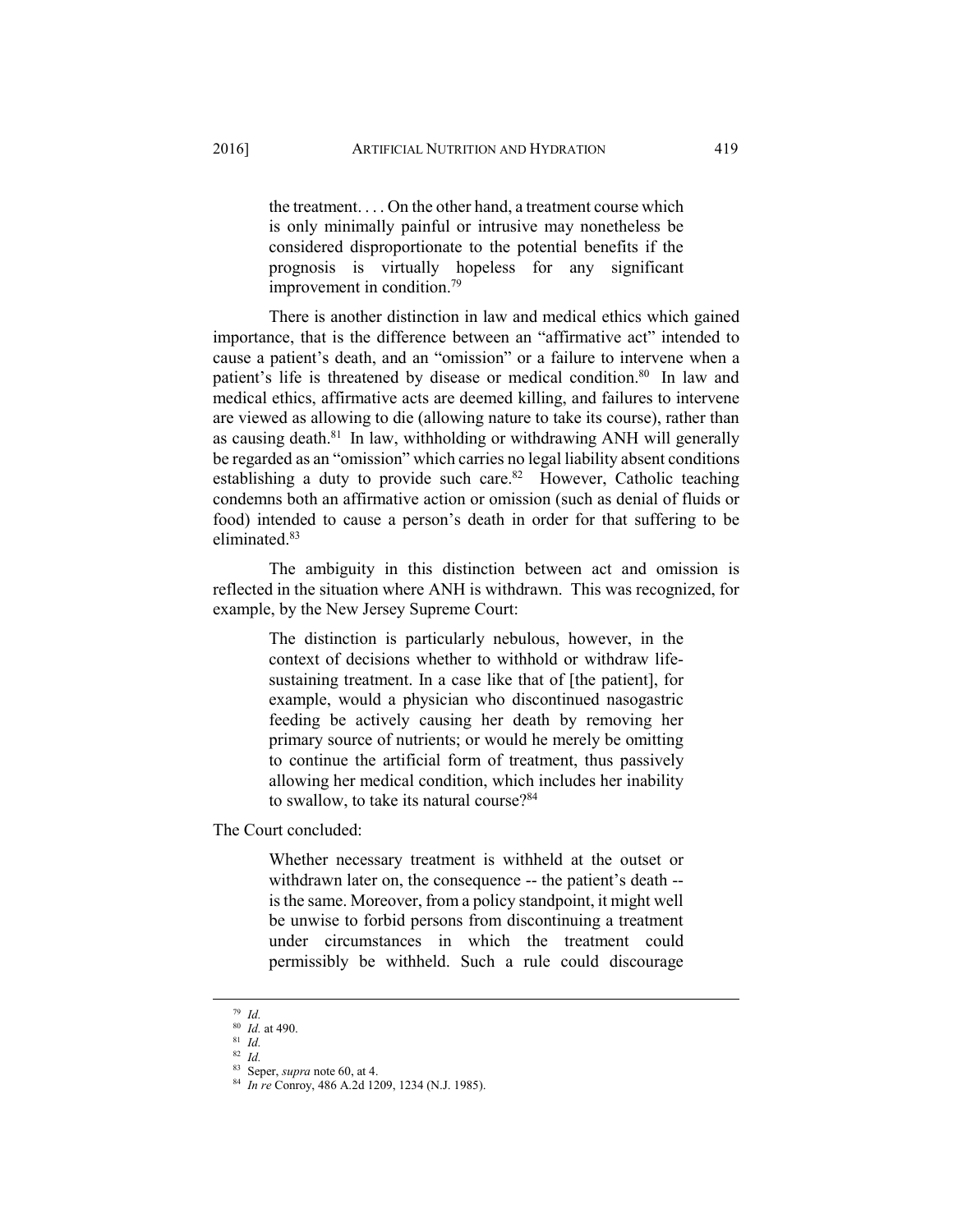families and doctors from even attempting certain types of care and could thereby force them into hasty and premature decisions to allow a patient to die.<sup>85</sup>

Perhaps one of the most significant divisions between law/medical ethics and Catholic moral teaching has been their different conclusions on the issue of foregoing medical treatment as contrasted with withholding or withdrawal of ANH. The early legal decisions on forgoing life-sustaining treatment initially involved treatment and machines used in intensive care, such as respirators in the *Quinlan* case.<sup>86</sup> In these cases, there was general agreement between legal authorities, professional medical ethicists, and Catholic moral theologians. $87$  Over time, courts as well as medical ethicists were asked to decide whether it was permissible to forgo ANH (i.e., hydration and nutrition delivered by intravenous lines, nasogastric tubes, or gastrostomy tubes).<sup>88</sup> Some medical ethicists maintained that medically delivered ANH was basic comfort care similar to providing basic hygiene, which was mandatory for all patients.<sup>89</sup> A distinction was drawn between invasive and high technology interventions, which were burdensome and could be withdrawn, and simple mechanisms such as intravenous lines facilitating provision of fluids and nutrients.<sup>90</sup> However, discontinuing provision of nutrition and hydration (an omission) was seen by some as equivalent to providing a lethal injection of drugs (commission) because just as a lethal drug causes death, starvation and dehydration causes death independent of any underlying illness or injury.<sup>91</sup>

Beginning in the early 1980s, courts in the United States began holding that withholding or withdrawing hydration and nutritional support

<sup>&</sup>lt;sup>85</sup> *Id.*<br><sup>86</sup> *See generally In re* Quinlan, 355 A.2d 647 (N.J. 1976).<br><sup>87</sup> *Id.* at 656. 88 *See generally Mary Ann Garvey, Withdrawal of Nutrition and Hydration from an Incompetent Patient: Legal Developments Leading t* 

*Patient: Legal Developments Leading to Cruzan*, 23 J. HEALTH L. 225, 225 (1990). 89 *See* Ronald Hamel & Michael Panicola, *Must We Preserve Life?*, *in* ARTIFICIAL NUTRITION AND HYDRATION AND THE PERMANENTLY UNCONSCIOUS PATIENT 79, 82 (Georgetown University Press 2007) ("Some of those attempting to revise the tradition define artificial nutrition and hydration as care, basic care or minimal measures for sustaining life and then assert that providing care is always morally obligatory. For example, in its 1981 document, "Questions of Ethics Regarding the Fatally Ill and Dying," the Pontifical Council on Health Affairs stated: "[T]here remains the strict obligation to apply *under all circumstances* those therapeutic measures which are called 'minimal': that is, those which are normally and customarily used for the maintenance of life (alimentation, blood transfusions, injections, etc.). To interrupt these *minimal measures* would, in practice, be equivalent to wishing to put an end to the patient's

life' . . . ."). 90 Richard P. Becker, *Hypodermoclysis and Proctoclysis as Basic Care*, THE NAT'L CATHOLIC BIOETHICS QUARTERLY 649, 649–59 (2011). The author suggests that while enteral nutrition and hydration (involving insertion of a tube into the stomach or the intestines) may be mandatory under the changed guidelines, parenteral nutrition given by an IV directly into the bloodstream, thus bypassing the gastric tract, is not. *Id.* 91 Brophy v. New Eng. Sinai Hosp., Inc., 497 N.E.2d. 626, 641 (Mass. 1986) (Nolan, J., dissenting).

With withdrawal of a feeding tube from a permanently unconscious patient, "the cause of death would not be some underlying physical disability like kidney failure or the withdrawal of some highly invasive medical treatment, but the unnatural cessation of feeding and hydration." *Id.*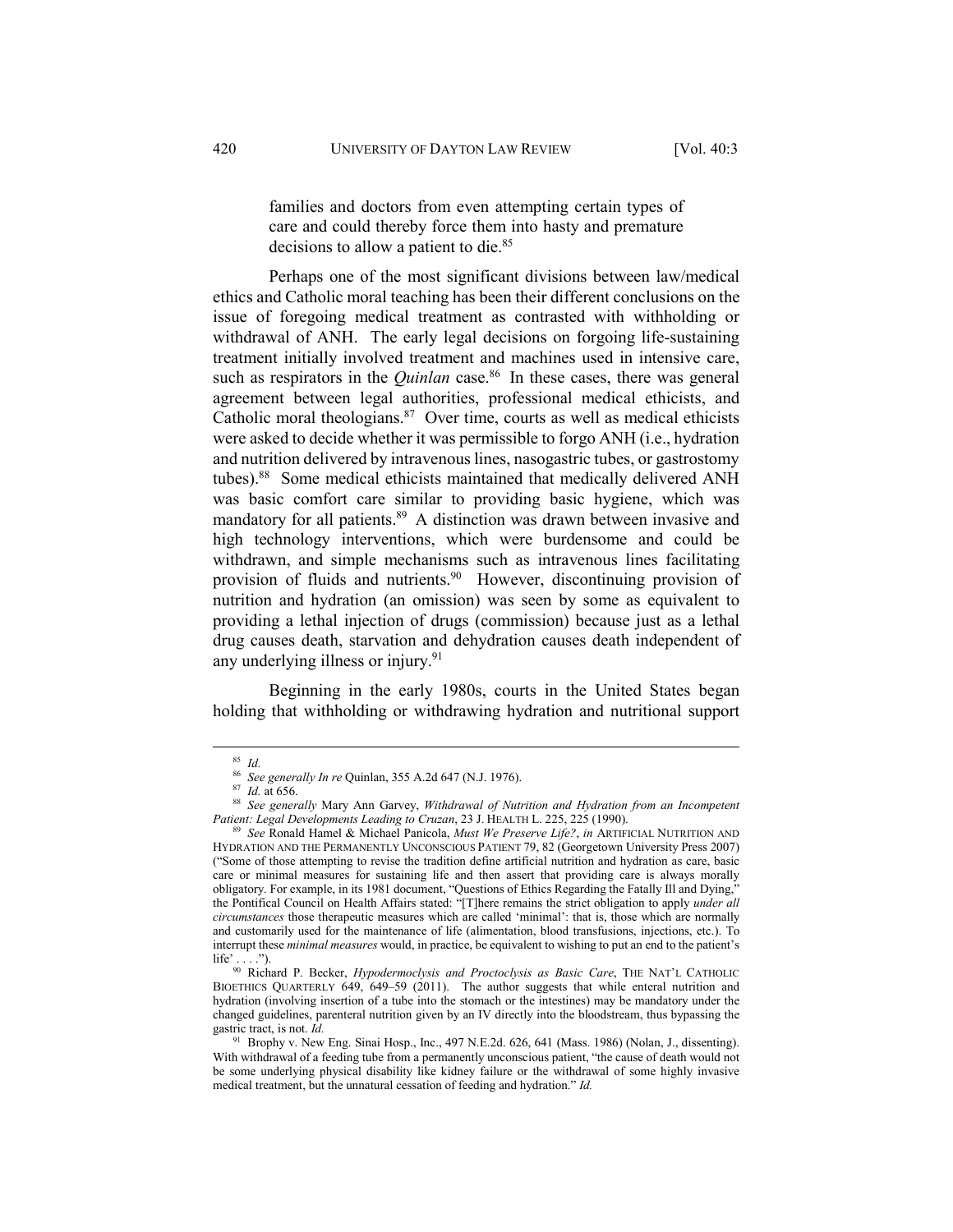would be regarded as the same as foregoing the use of mechanical life support.<sup>92</sup> For example, the California appellate court, cited earlier in this Article, reasoned that: "Medical procedures to provide nutrition and hydration are more similar to other medical procedures than to typical human ways of providing nutrition and hydration. Their benefits and burdens sought [sic] to be evaluated in the same manner as any other medical procedure."<sup>93</sup>

Courts and medical ethicists also rejected the argument that foregoing ANH was an independent cause of death. One medical ethicist reasoned: "Many medical tools, e.g., respirators, antibiotics, and nasogastric tubes, constitute special interventions necessary to preserve some patients' lives because their underlying conditions have created needs for assistance in breathing and eating or a susceptibility to infection."94 While there is concern that withholding ANH will cause discomfort and pain on the part of the patient, clinical reports allay the concern.<sup>95</sup> In the alternative, appropriate medication can eliminate any such pain.96

In a book called *Birth, Suffering, and Death*, an article entitled, *The Catholic Tradition on the Use of Nutrition and Fluids*, by John Paris and Richard McCormick, both Jesuits writing on medical ethics argued that there was a significant departure from the accepted consensus between the legal/medical ethical and Catholic moral teaching on ANH in the arguments set out in the amicus brief by the New Jersey Catholic Conference in the New Jersey case *In re Jobes*. 97 This case involved a 31-year-old woman who was severely brain damaged, but not terminally ill and whose family requested the removal of her feeding tube.<sup>98</sup> The Conference's purpose was to set out Catholic teaching on provision of ANH in order to influence the court and assist the development of law and medical ethics: "The conference has a keen interest in the case at hand particularly since the disciplines of theology, law and medicine intersect here; hence it hopes that the moral and philosophical insights of Catholic ethical teaching may be helpful to the court . . . . "99 The New Jersey Catholic Conference argued that there was a distinction between burdensome mechanized treatment that could be withdrawn from a terminally ill patient, and ANH provided to a severely brain injured, but not terminal patient.<sup>100</sup> The Conference maintained the ANH was not "medical treatment"

 <sup>92</sup> *See, e.g.*, Barber v. Superior Court, 195 Cal. Rptr. 484, 490 (Cal. Ct. App. 1983) (comparing

administration via mechanical devices to medication and nourishment).<br><sup>93</sup> *Id.* 94 Rebecca S. Dresser & Eugene V. Boisaubin, *Ethics, Law and Nutritional Support*, 145 ARCHIVES<br>INTERNAL MED. 122, 122–24 (1985).

<sup>&</sup>lt;sup>95</sup> Louise A. Printz, *Terminal Dehydration, a Compassionate Treatment*, 152 ARCHIVES INTERNAL

MED. 691, 700 (1992).<br><sup>96</sup> John E. Ruark et al., *Initiating and Withdrawing Life Support*, 318 NEW ENG. J. MED. 25, 28 (1988).<br><sup>97</sup> Paris, *supra* note 53, at 192.<br><sup>98</sup> *In re* Jobes, 529 A.2d 434, 437 (N.J. 1987).<br><sup>99</sup> W

<sup>582, 582–84 (1987). 100</sup> *See generally id.*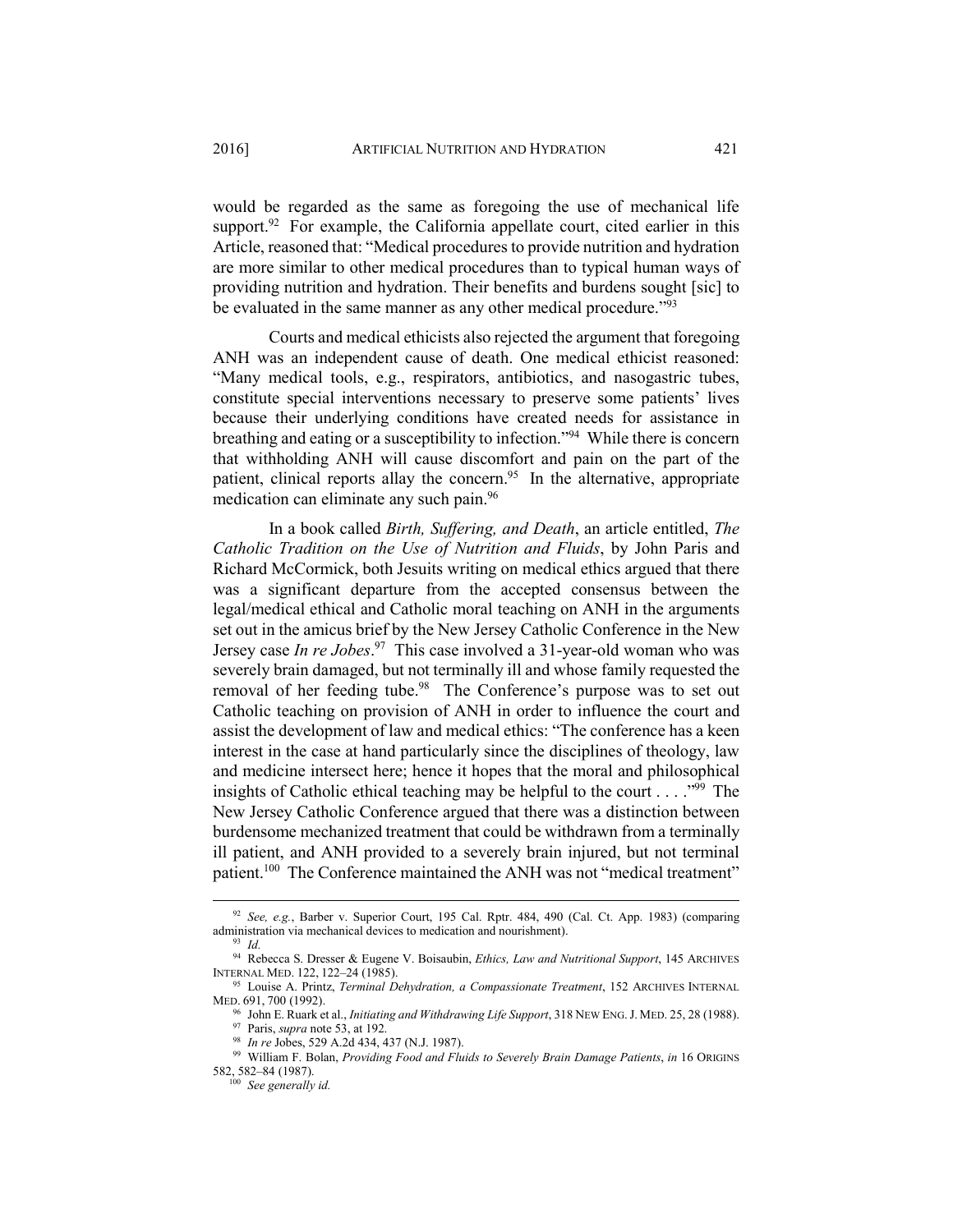but "ordinary care" whose provision was required. According to the brief:

The conference maintains that nutrition and hydration, being basic to human life, are aspects of normal care, which are not excessively burdensome, that should always be provided to a patient. Nutrition and hydration are clearly distinguished from medical treatment. Medical treatment is aimed at curing a disease. Nutrition and hydration are directed at sustaining life. Medical treatment is therapeutic; nutrition and hydration are not, because they will not cure any disease. For that fundamental reason we insist that nutrition and hydration must always be maintained.101

The Conference argued that the intentional withdrawal of ANH involves an intent to cause the death of the patient, since the withdrawal of ANH will cause death without regard to the underlying illness or injury.<sup>102</sup> The brief argued:

> A person who withdraws these ordinary means to preserve life is instrumental in bringing about the death of the patient. When the patient dies, death does not come from the original disease. The patient dies of starvation. When this is done with the intention to end or shorten the life of the patient, it is intentional euthanasia.103

The Court's opinion *In re Jobes* gave no apparent consideration to the argument of the Conference that ANH is different from other lifesustaining treatments. In a footnote, the Court reports that: "Two medical ethicists who testified in this case disagreed over whether there is a meaningful distinction between withdrawing nasogastric tubes and other life sustaining medical treatment like respirators[;]" the Court summarily responds: "[W]e reject such a distinction."104

The most significant opinion establishing the authority of a surrogate to withdraw ANH from a PVS patient was delivered by the United States Supreme Court in the *Cruzan* case in 1990.<sup>105</sup> This case involved the petition of the parents of a patient requesting "the withdrawal of their daughter's artificial feeding and hydration equipment after it became [clear] that she had virtually no chance of recovering her cognitive faculties[]" after suffering severe injuries sustained in an automobile accident.<sup>106</sup> Justice O'Connor succinctly stated the principle in the case relevant to this discussion: "[A]

<sup>101</sup> *Id.* at 583.<br>
<sup>102</sup> *Id.*<br>
<sup>103</sup> *Id.*<br>
<sup>104</sup> *In re* Jobes, 529 A.2d 434, 444 n.9 (N.J. 1987).

<sup>&</sup>lt;sup>105</sup> Cruzan v. Dir. Mo. Dep't of Health, 497 U.S. 261, 280 (1990). <sup>106</sup> *Id.* at 265.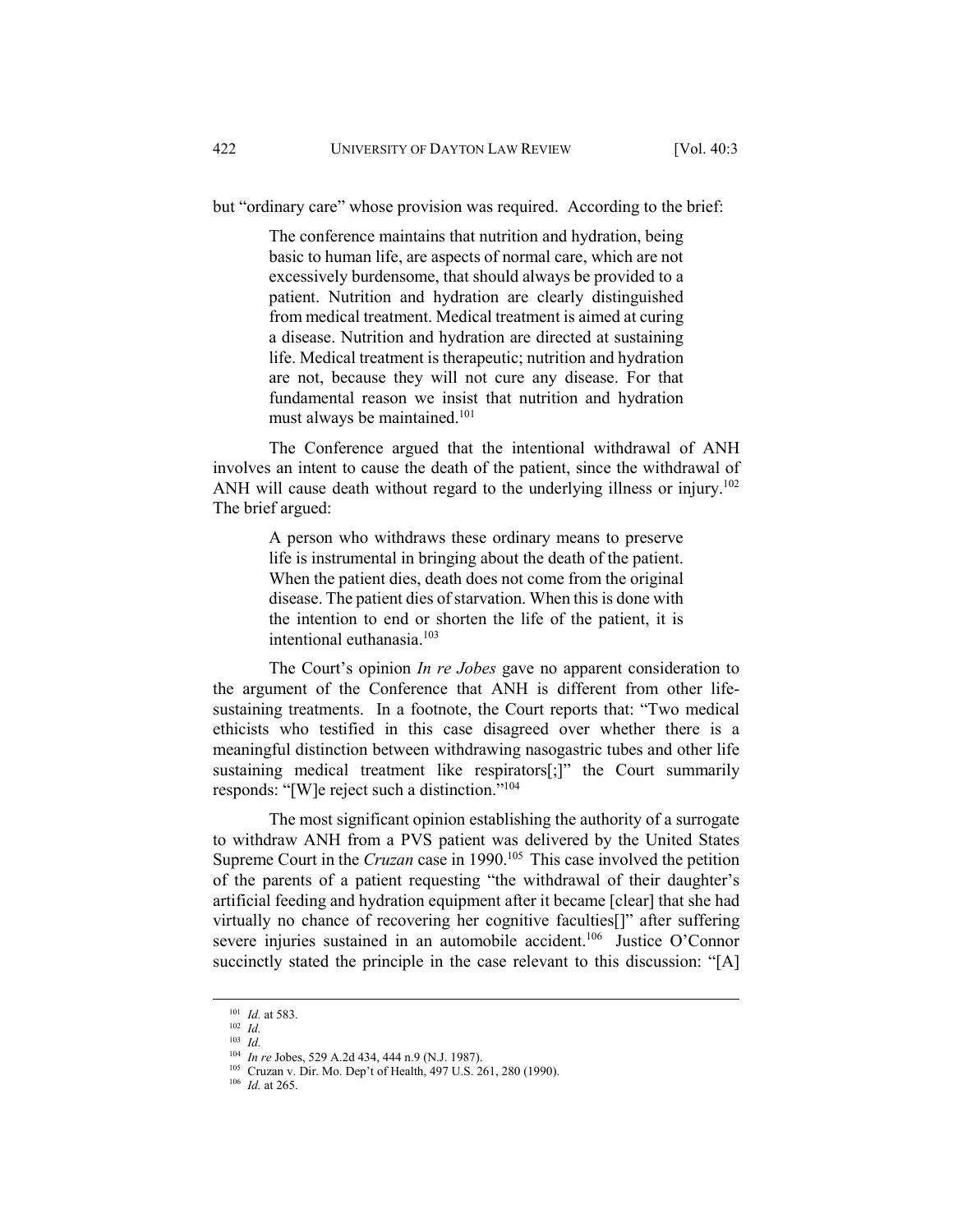protected liberty interest in refusing unwanted medical treatment may be inferred from our own prior decisions, and that the refusal of artificially delivered food and water is encompassed within that liberty interest."107

The United States Catholic Conference again communicated its opposition to having withdrawal of ANH treated the same as mechanized life prolonging treatment in an amicus brief in the *Cruzan* case.108 The brief stated: "The conference's considered judgment . . . is that 'the law should establish a strong presumption in favor of their use,' because 'food and water are necessities of life for all human beings and can generally be provided without the risks and burdens of more aggressive means for sustaining life.'"109 The brief went on to suggest that denying fluids and food to a PVS patient was in fact discrimination against a disabled person: "Recognizing that 'negative judgments about the 'quality of life' of unconscious or otherwise disabled patients have led some in our society to propose withholding nourishment precisely in order to end these patients' lives,' the bishops urge that society 'take special care to protect against such discrimination.'"110

In its opinion in the *Cruzan* case, the United States Supreme Court remanded the case to the lower court for an evidentiary determination of the patient's preference regarding provision of ANH.<sup>111</sup> The circuit judge found a basis for determining the patient's wishes regarding life-prolonging treatment and allowed discontinuation of the liquid diet fed through a stomach feeding tube.<sup>112</sup> The patient died twelve days later.<sup>113</sup> Bishop James McHugh of Camden, New Jersey, provided an assessment of Catholic teaching at the point of the *Cruzan* decision.<sup>114</sup> He emphasized the difference between legal rules governing decisions about medical treatment and the moral principle that governs such decision-making.<sup>115</sup> It is important to note that Bishop McHugh regarded the Church's teaching at the time of the *Cruzan* decision to be open to conflicting views on the issue of provision of ANH to PVS patients.116 In the next section of this Article, the resolution of these differing views will be traced as clarification of the standards for withdrawal of ANH from a PVS patient that have been developed in pronouncements by different offices in the Church.

<sup>107</sup> *Id.* at 287 (O'Connor, J., concurring) (internal citation omitted). 108 *USCC Brief in Nancy Cruzan Case*, *in* 19 ORIGINS 345, 345 (1989). 109 *Id.* 

<sup>&</sup>lt;sup>111</sup> Cruzan v. Dir. Mo. Dep't of Health, 497 U.S. 261, 281 (1990). <sup>112</sup> Tamar Lewin, *Nancy Cruzan Dies, Outlived by a Debate Over the Right to Die*, N.Y. TIMES (Dec. 27, 1990), http://www.nytimes.com/1990/12/27/us/nancy-cruzan-dies-outlived-by-a-debate-over-the-righ

<sup>&</sup>lt;sup>113</sup> See id.

<sup>114</sup> *See generally* Bishop James T. McHugh, *Statement after Nancy Cruzan's Death*, *in* 20 ORIGINS 518, 518 (1991). 115 *See generally id.* 

<sup>116</sup> *Id.* at 519.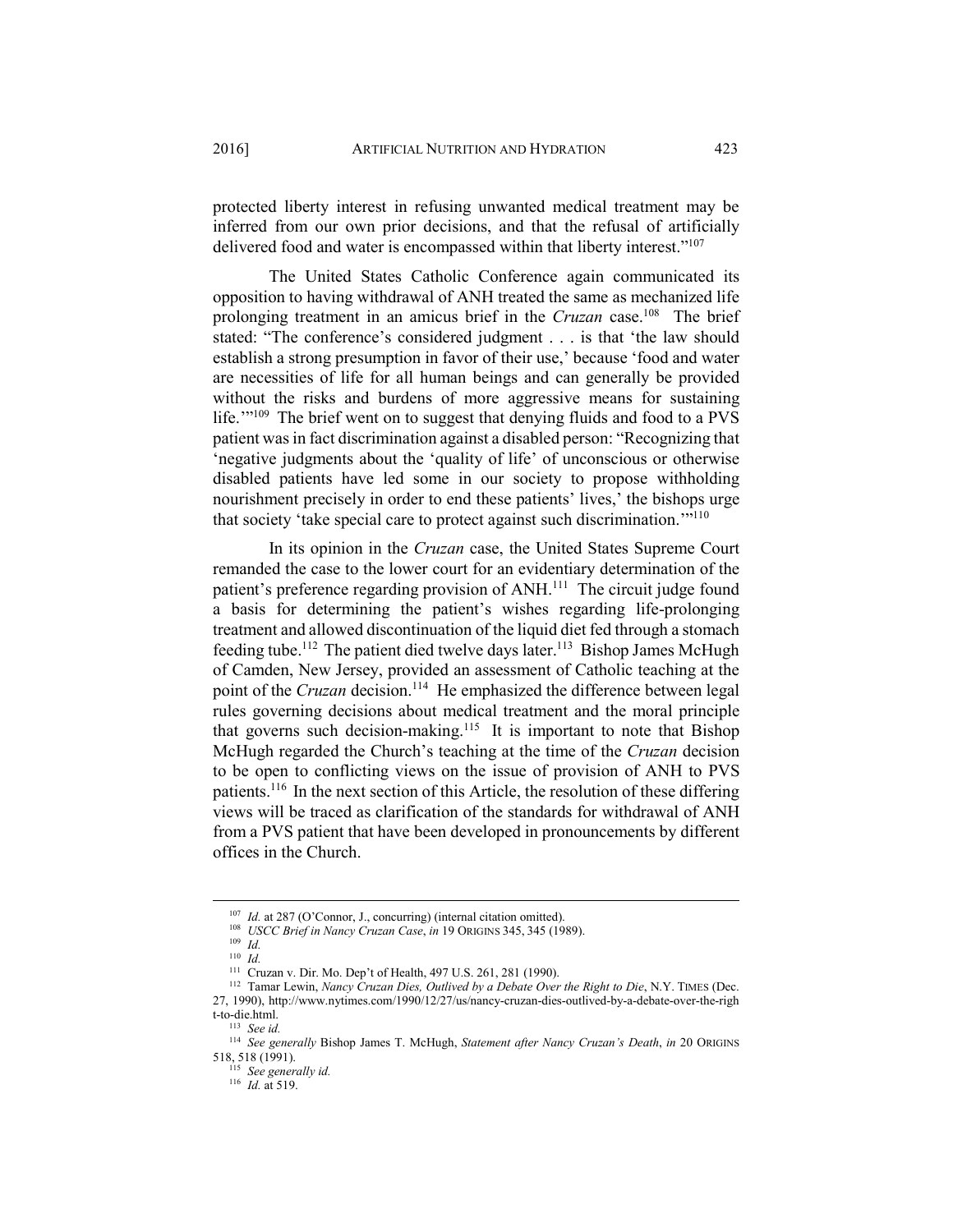Bishop McHugh began his analysis by observing that a patient in a coma or PVS is neither "brain-dead" nor in the dying process.<sup>117</sup> These patients are not able to take food and water in the usual way, so they are provided nourishment and fluid through a mechanical process. Bishop McHugh stated: "The problem is that at the present time we know that a PVS patient is living, is brain-damaged and disabled, but given nourishment and liquids and nursing care, such a patient may live for many years."<sup>118</sup> It is at this point that Bishop McHugh recognized the existence of conflicting views in Catholic ethical thinking on the provision of ANH to PVS patients at the time of the *Cruzan* case:

> Among Catholics, the issue seems to come down to two different approaches and two different conclusions. The first approach sees the PVS patient as incapable of thought or ability to respond to his or her environment and considers this absence of cognition and affection as an inability to exercise one's spiritual faculties and possibly a danger to one's overall spiritual [growth], that is, union with God. Furthermore, since the brain damage seems to prevent normal swallowing, this approach holds that the person is in fact already dying from the inability to swallow. A number of Catholics who hold this position agreed with withdrawing nutrition and hydration from Nancy Cruzan and other similar patients.<sup>119</sup>

Bishop McHugh himself agreed with the alternative view, which has since been adopted by a significant segment of the Magisterium:

> The second approach sees the PVS patient as living but as seriously disabled. Food and water does not cure the PVS patient; it maintains life. It does not cause suffering for the patient nor is it considered exceptional or experimental medical technology. If the nutrition is discontinued then the patient will die because a new cause of death has been introduced, [lack of nourishment or starvation]. $120$

V. DEVELOPMENT OF CATHOLIC TEACHING ON WITHDRAWAL OF ANH FROM THE PVS PATIENT

This section of this Article will examine the development over the last 50 years of the teaching of the Magisterium of the Roman Catholic Church on the subject of providing nutrition and hydration to patients. This

<sup>117</sup> *Id.* at 518.<br><sup>118</sup> *Id.*<br><sup>119</sup> *Id.* at 519.<br><sup>120</sup> Bishop James T. McHugh, *Death and Dying Issues*, ETERNAL WORLD TELEVISION NETWORK (Mar. 11, 1991), http://ewtn.com/library/BISHOPS/DEATHISS.HTM.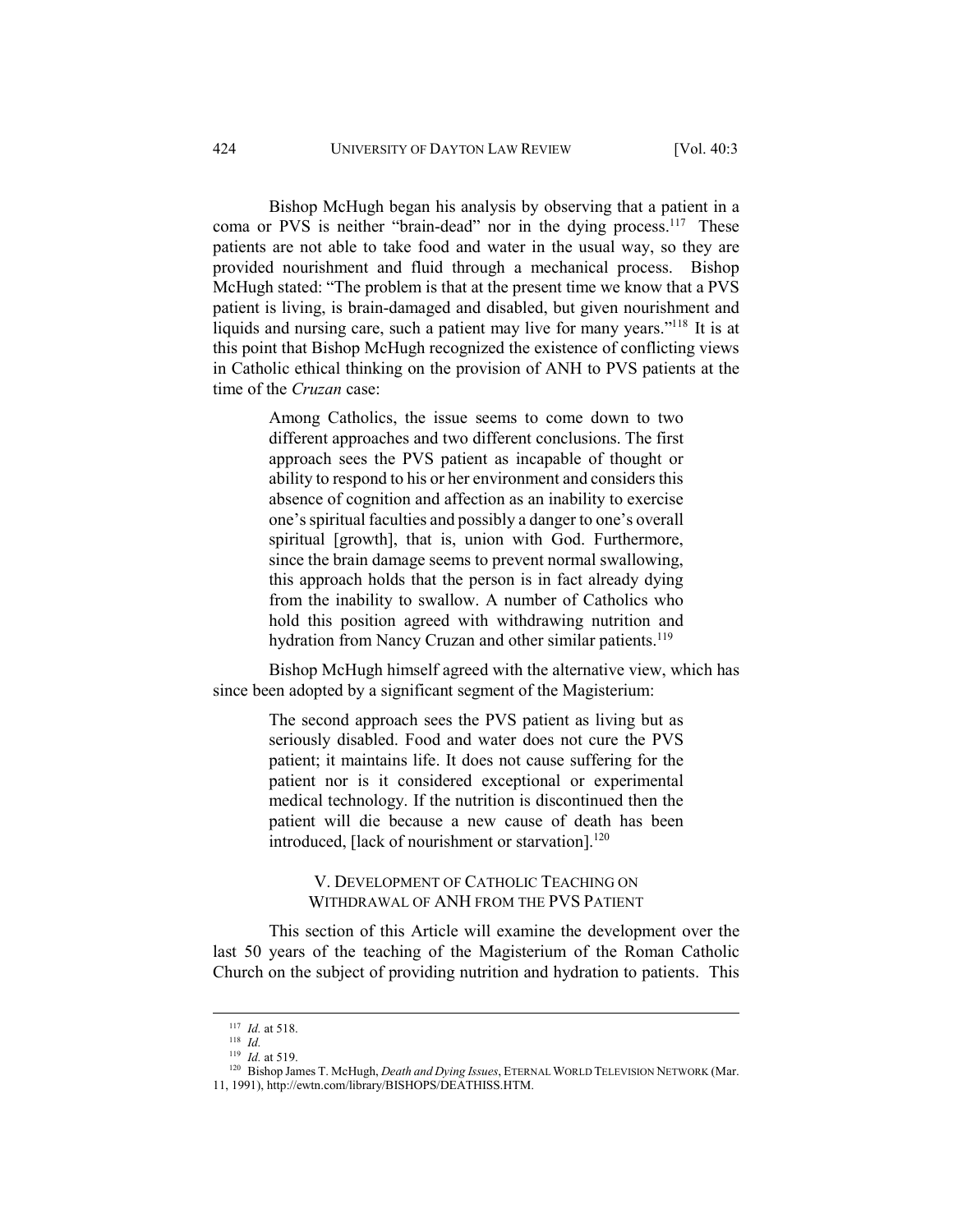review will show a steady development of teaching on the subject and reveal that Pope John Paul II's statement on the subject in 2004 was not a deviation but an important step in developing authoritative guidance on provision of ANH to PVS patients.

In 1981, the Pontifical Council of Health Affairs issued a statement on "Question of Ethics Regarding the Fatally Ill and Dying."121 This working group report was in response to questions raised by hospital chaplains, doctors and nurses about the *Declaration*. The working group, while acknowledging the terminology "ordinary" and "extraordinary" care was somewhat outmoded in scientific and medical practice, it remains indispensable in theological analysis since once a measure is judged "extraordinary" from a theological perspective there is no obligation to provide such treatment.<sup>122</sup> This report is significant for its determination that provision of nourishment to a patient is an obligatory minimal measure. The report states:

> [T]here remains the strict obligation to apply under all circumstances those therapeutic measures which are called "minimal": that is, those which are normally and customarily used for the maintenance of life (alimentation, blood transfusions, iniections [sic], etc.). To interrupt these minimal measures would, in practice, be equivalent to wishing to put an end to the patient's life.<sup>123</sup>

The same conclusion was reached by the Pontifical Academy of Science in 1985 by a working group on *The Artificial Prolongation of Life and the Determination of the Exact Moment of Death*. 124 This report was drafted by an international group of doctors and scientists who met in Rome in October 1985 at the invitation of the Pontifical Academy of Science.<sup>125</sup> The report's principal premise is that treatment is required if there is a possibility of recovery, but it may be interrupted if there is no benefit to the patient.<sup>126</sup> However, the report concluded the ANH must be provided to the PVS patient "[i]f the patient is in permanent coma, irreversible as far as it is possible to predict, treatment is not required, but care, including feeding, must be provided."127

The issue of providing nutrition and hydration to the terminal patient

<sup>125</sup> *Id.* at xii–xvi.<br><sup>126</sup> *Id.* at 114. <sup>127</sup> *Id.* 

 <sup>121</sup> *See generally Questions of Ethics Regarding the Fatally Ill and the Dying*, THE PONTIFICAL COUNCIL OF HEALTH AFFAIRS 1, 1–13 (June 27, 1981), http://www.academiavita.org/\_pdf/magisterium/co

<sup>&</sup>lt;sup>122</sup> *Id.* at 4. <sup>-</sup> <br><sup>123</sup> *Id.* at 4–5. Alimentation is the process of affording nourishment.<br><sup>124</sup> *Working Group on the Artificial Prolongation of Life and the Determination of the Exact Moment of Death*, THE PONTIFICAL ACADEMY OF SCIENCE 1, 113–14 (Oct. 19–21, 1985), http://www.casinapioiv.v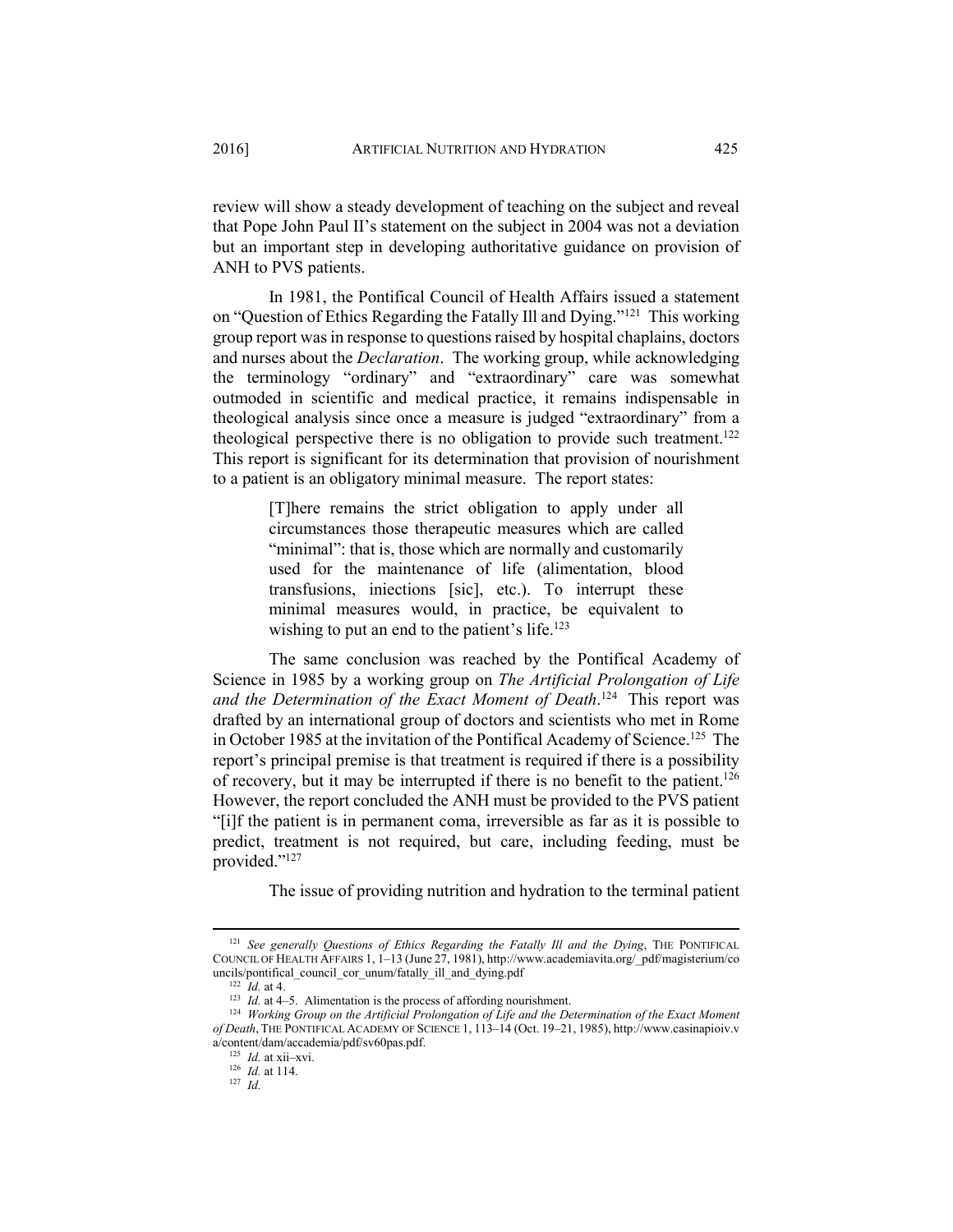was directly dealt with in *The Charter for Health Care Workers* (the "*Charter*") issued by the Pontifical Council for Pastoral Assistance to Health Care workers and approved by the Congregation for the Doctrine of the Faith in 1995.128 The *Charter* consists of directives based on papal statements and authoritative texts published by various departments of the Roman Curia.129 These directives permit withdrawal of treatment that is burdensome or merely prolonging life from a terminal patient.<sup>130</sup> Ordinary treatment, however, must be provided even to the terminal patient so long as it is not burdensome. The issue of ANH is specifically addressed: "The administration of food and liquids, even artificially, is part of the normal treatment always due to the patient when this is not burdensome for him: their undue suspension could be real and properly so-called euthanasia."131

On March 10–17, 2004, the Pontifical Academy for Life and the World Federation of Catholic Medical Associations met and issued a joint statement on the vegetative state: "*Life-Sustaining Treatments and Vegetative State: Scientific Advances and Ethical Dilemmas*."132 This statement was issued three days before Pope John Paul II's allocution on the subject of ANH and PVS patients. The joint statement provided an assessment of the diagnosis of PVS, which was distinguished from other compromised mental states such as coma and minimally conscious state.<sup>133</sup> A vegetative state was defined as "a condition marked by: a state of vigilance, some alternation of sleep/wake cycles, absence of signs of awareness of self and surroundings, lack of behavioral responses to stimuli from the environment, maintenance of autonomic and other brain functions."134 The statement reported that "VS [vegetative state] patients do not require technological support in order to maintain their vital functions<sup>[]"</sup> and cannot be considered terminal patients.<sup>135</sup> The statement specifically addressed the issue of ANH and the PVS patient: "VS [vegetative state] patients have the right to[] . . . basic care, including hydration, nutrition, warming and personal hygiene<sup>[]</sup> . . . .<sup>"136</sup> The withholding of ANH from a PVS patient was condemned as ethically impermissible: "The possible decision of withdrawing nutrition and hydration, necessarily administered to VS patients in an assisted way, is followed inevitably by the patient's death as a direct consequence. Therefore,

 <sup>128</sup> *See generally The Charter for Health Care Workers*, THE PONTIFICAL COUNCIL FOR PASTORAL ASSISTANCE TO HEALTH CARE WORKERS (1995), https://www.ewtn.com/library/CURIA/PCPAHEAL.H TM.<br> $^{129}$  *Id.*<br> $^{130}$  *Id.* 

<sup>130</sup> *Id.* 131 *Id.*

<sup>132</sup> *International Congress on* "*Life-Sustaining Treatments and Vegetative State: Scientific Advances and Ethical Dilemmas*," THE PONTIFICAL ACAD. FOR LIFE & WORLD FED'N OF CATHOLIC MED. ASS'NS (Mar. 10–17, 2004), http://www.vatican.va/roman\_curia/pontifical\_academies/acdlife/documents/rc\_pont -acd\_life\_doc\_20040320\_joint-statement-veget-state\_en.html. 133 *Id.*

<sup>134</sup> *Id.* 135 *Id.* 

<sup>136</sup> *Id.*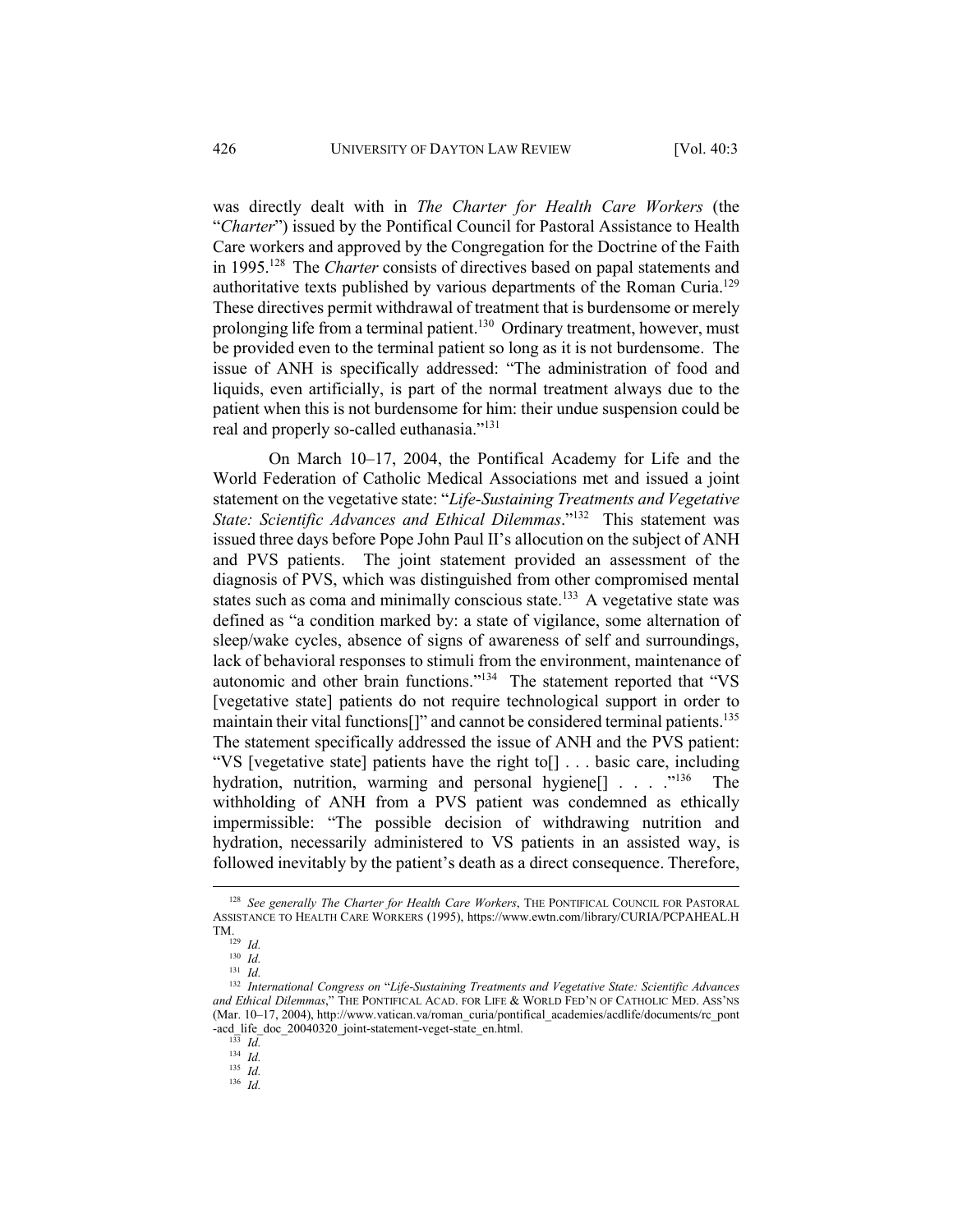it has to be considered a genuine act of euthanasia by omission, which is morally unacceptable."<sup>137</sup> The statement does not discuss possible complicating factors that can arise in specific cases such as a particular patient's inability to assimilate nutrients or a danger to a particular patient posed by the need to surgically insert a feeding tube.

Pope John Paul II's allocution on *Life-Sustaining Treatments and Vegetative State: Scientific Advances and Ethical Dilemmas* was delivered on March 20, 2004, to the participants at the International Congress, which had issued the joint statement on the vegetative state that was discussed above.<sup>138</sup> It is this speech on which additional Magisterial statements by the Congregation for Doctrine of the Faith and directives issued by the United States Conference of Catholic Bishops are based. Pope John Paul II began by affirming the traditional teaching that ordinary or proportionate means to preserve life are morally obligatory, while extraordinary or disproportionately burdensome means are not.139

The Pope then addressed the specific case of the PVS patient and the provision of nutrition and hydration: "The sick person in a vegetative state, awaiting recovery or a natural end, still has the right to basic health care (nutrition, hydration, cleanliness, warmth, etc.), and to the prevention of complications related to his confinement to bed."<sup>140</sup> The Pope stated from an ethical point of view there is no distinction between mechanized or artificial provision of nutrition and hydration and natural feeding: both constitute ordinary and proportionate care. The Pope said:

> I should like particularly to underline how the administration of water and food, even when provided by artificial means, always represents a natural means of preserving life, not a *medical act*. Its use, furthermore, should be considered, in principle, *ordinary* and *proportionate*, and as such morally obligatory, insofar as and until it is seen to have attained its proper finality, which in the present case consists in providing nourishment to the patient and alleviation of his suffering.<sup>141</sup>

The "in principle" language and the subsequent text indicate that there may be occasions when withholding ANH from a patient would be proper. Such situations are suggested within the statement such as when

 <sup>137</sup> *Id.* 

<sup>&</sup>lt;sup>138</sup> Pope John Paul II, Address to the Participants in the International Congress on "Life-Sustaining Treatments and Vegetative State: Scientific Advances and Ethical Dilemmas (Mar. 20, 2004), http://w2.vat ican.va/content/john-paul-ii/en/speeches/2004/march/documents/hf\_jp-ii\_spe\_20040320\_congressfiamc.html. 139 *Id.*

<sup>140</sup> *Id.*

<sup>141</sup> *Id.*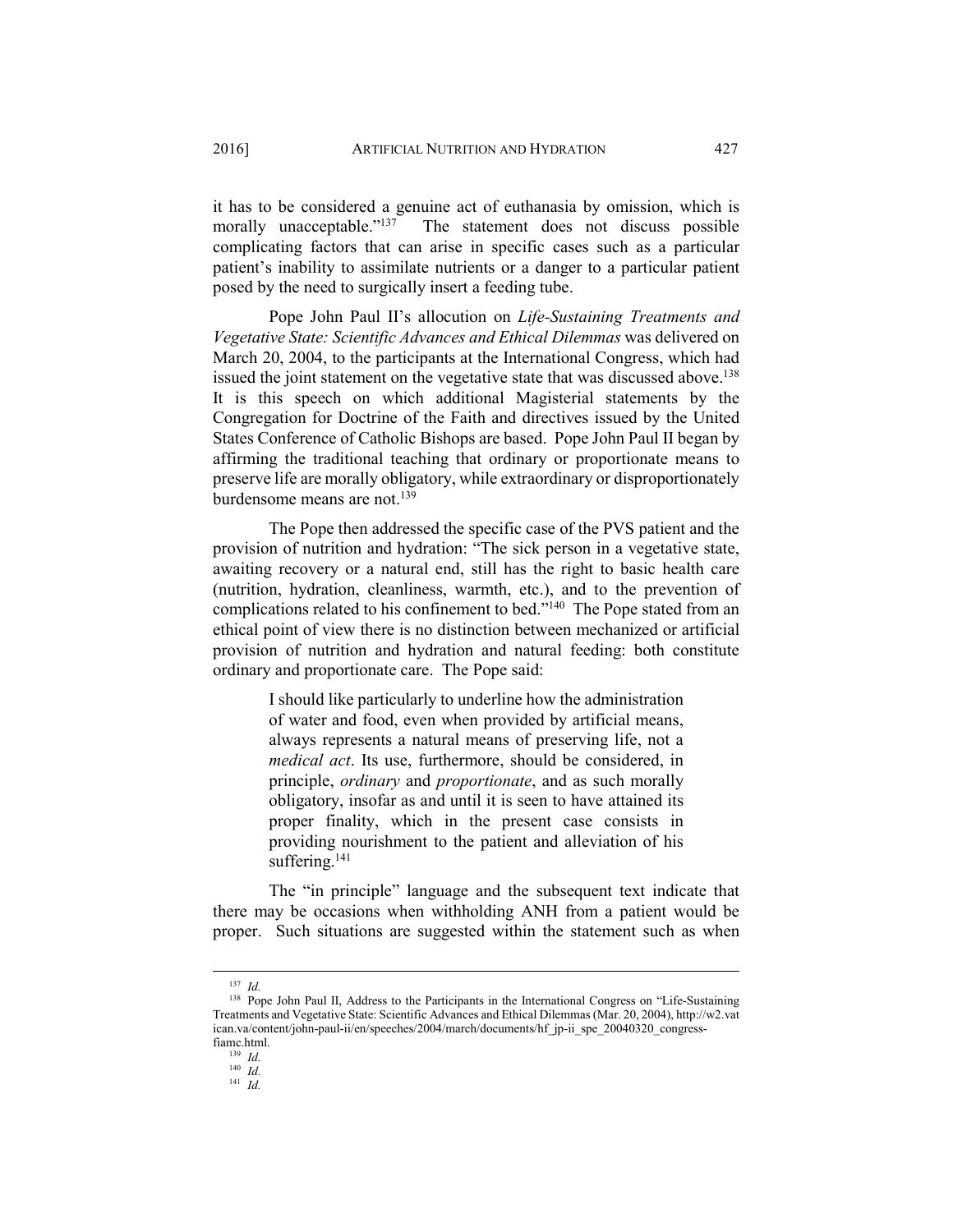nutrients are no longer assimilated by the patient's body or when surgery or the operation of feeding machines threaten the patient's life or otherwise become disproportionately burdensome in relation to any benefit from receiving nutrition or hydration.

It is arguable that the Pope's address was meant to respond to the diversity of opinion on the issue of providing ANH to the PVS patient, which was noticed by Bishop McHugh in his comments on the *Cruzan* case. Significantly, the Pope distinguished ANH from other medical treatment that prolongs life, he concluded that there is a moral distinction, no matter whether the law treats them the same, in the context of refusing treatment.<sup>142</sup> In addition to preserving life, the Pope maintained that providing ANH may prevent suffering experienced from dehydration or starvation.<sup>143</sup> However, medical authorities maintain that such suffering, if it is experienced, can be alleviated by administration of pain medication.<sup>144</sup> The principal teaching set down by the Pope is that provision of ANH to the PVS patient is ordinary care, proportionate, and therefore morally obligatory.<sup>145</sup>

It is immoral to withhold or withdraw ANH from the PVS patient, absent its failure to provide nourishment, or without a showing that it imposes a disproportionate burden in a specific case, no matter how long the patient has persevered in the vegetative state:

> The evaluation of probabilities, founded on waning hopes for recovery when the vegetative state is prolonged beyond a year, cannot ethically justify the cessation or interruption of minimal care for the patient, including nutrition and hydration. Death by starvation or dehydration is, in fact, the only possible outcome as a result of their withdrawal. In this sense it ends up becoming, if done knowingly and willingly, true and proper euthanasia by omission.<sup>146</sup>

The Pope's allocution on ANH and the PVS patient gave rise to arguments in support and in opposition by theologians, which will be discussed in the next section of this Article. However, one critique that has become less persuasive is that of John Paris, James Keenan, and Kenneth Himes who argued in an article in *Theological Studies* that the allocution lacks Magisterial authority.<sup>147</sup> These authors concluded that it is a mistake to attribute "magisterial authority to a speech that is inconsistent with the

 <sup>142</sup> *Id.*

<sup>143</sup> *Id.*

<sup>144</sup> Franklin G. Miller & Diane E. Meier, *Voluntary Death: A Comparison of Terminal Dehydration and Physician-Assisted Suicide*, ANNALS OF INTERNAL MED. 128, 559–62 (1998).<br><sup>145</sup> Pope John Paul II, *supra* note 138.<br><sup>146</sup> *Id.* 

<sup>147</sup> John J. Paris et al., *Quaestio Disputata: Did John Paul II's Allocution on Life-Sustaining Treatment Revise Tradition?*, 67 THEOLOGICAL STUD. 163, 163–68 (2006).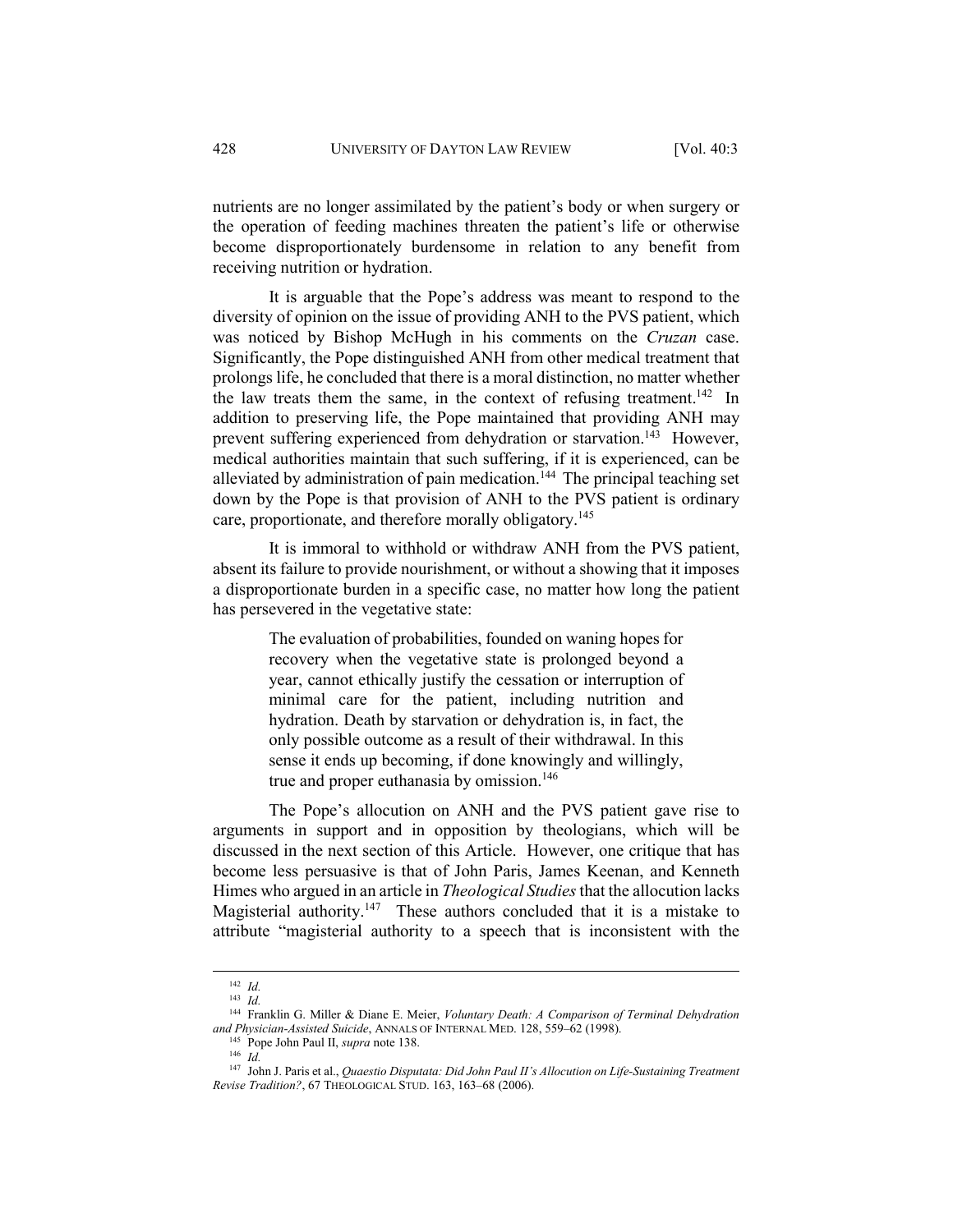Church's traditional position on end-of-life care. . . . [because] it is by official doctrinal statements proclaimed to the universal Church—not by comments made to private groups—that the Church teaches."<sup>148</sup> However, the development of the Church's teaching on ANH and the PVS patient has been evolving as it has dealt with this very specific subject. Moreover, it is significant that subsequent statements and adoption of standards by institutions of the Magisterium give support to a claim of authority for the position enunciated in Pope John Paul II's speech on the subject of ANH and the PVS patient.

On August 1, 2007, the Congregation for the Doctrine of the Faith issued a response to a request from the U.S. Bishops for a statement whether it is morally obligatory to provide ANH to a PVS patient, except when nutrients and fluids cannot be assimilated by the patient, or cannot be administered without causing significant discomfort to the patient.<sup>149</sup> The Congregation responded that it was morally obligatory to provide ANH to the PVS patient:

> The administration of food and water even by artificial means is, in principle, an ordinary and proportionate means for preserving life. It is therefore obligatory to the extent to which, and for as long as, it is shown to accomplish its proper finality, which is the hydration and nourishment of the patient. In this way suffering and death by starvation and dehydration are prevented.150

In a *Commentary* on nutrition and hydration provided with its "Response," the Congregation explained the benefit of ANH and the fact that in it, ANH is not usually burdensome:

> Patients in a "vegetative state" breathe spontaneously, digest food naturally, carry on other metabolic functions, and are in a stable situation. But they are not able to feed themselves. If they are not provided artificially with food and liquids, they will die, and the cause of their death will be neither an illness nor the "vegetative state" itself, but solely starvation and dehydration. At the same time, the artificial administration of water and food generally does not impose a heavy burden either on the patient or on his or her relatives. It does not involve excessive expense[] . . . and is proportionate to accomplishing its purpose, which is to keep the patient from

<sup>&</sup>lt;sup>148</sup> *Id.* at 168.<br><sup>149</sup> Responses to Certain Questions of the United States Conference of Catholic Bishops Concerning *Artificial Nutrition and Hydration*, OFFICES OF THE CONGREGATION FOR THE DOCTRINE OF THE FAITH (Aug. 1, 2007), http://www.vatican.va/roman\_curia/congregations/cfaith/documents/rc\_con\_cfaith\_doc\_2 0070801\_risposte-usa\_en.html. 150 *Id.*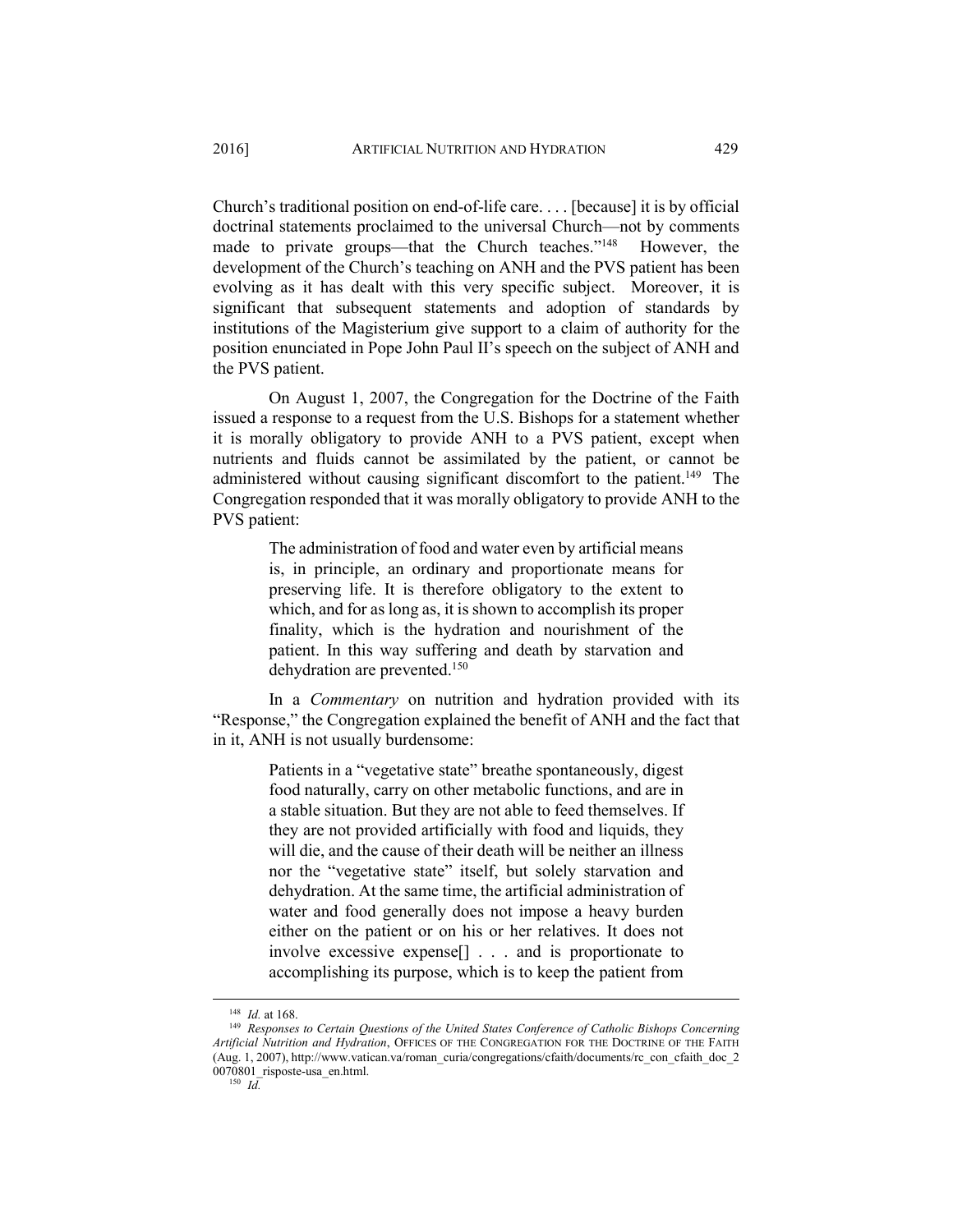dying of starvation and dehydration. It is not, nor is it meant to be, a treatment that cures the patient, but is rather ordinary care aimed at the preservation of life.<sup>151</sup>

The Congregation concluded its *Commentary* by identifying the exceptions to the general rule of moral obligation to provide ANH to a PVS patient.152 The first is the simple lack of equipment or materials necessary for ANH; or it may simply be unavailable "in very remote places or in situations of extreme poverty, the artificial provision of food and water may be physically impossible $[] \ldots$ ."<sup>153</sup> In particular cases, the patient may receive no nutritional benefit from ANH: "[T]he possibility [is not] excluded that, due to emerging complications, a patient may be unable to assimilate food and liquids, so that their provision becomes altogether useless."154 Finally, in a specific case, the mechanics of ANH may be burdensome: "[T]he possibility is not absolutely excluded that, in some rare cases, artificial nourishment and hydration may be excessively burdensome for the patient or may cause significant physical discomfort, for example resulting from complications in the use of the means employed."155

The sources and content of the moral guidance provided by the Magisterium include the teachings of bishops.<sup>156</sup> The United States Catholic Conference of Bishops ("USCCB") provides guidance for moral and ethical questions for health care workers and institutions in the principles they have set out in the *Ethical and Religious Directives for Catholic Health Care Service*. 157 The current edition of *Ethical and Religious Directives*, approved in November 2009, contains a revision of Directive 58, which has incorporated the magisterial teaching of Pope John Paul II's allocution and the Congregation's "Response" to questions on provision of ANH to PVS patients.158 The principle that the provision of ANH to PVS patients is a moral obligation is clearly set out:

> In principle, there is an obligation to provide patients with food and water, including medically assisted nutrition and hydration for those who cannot take food orally. This obligation extends to patients in chronic and presumably irreversible conditions (e.g., the "persistent vegetative state")

 <sup>151</sup> *Commentary*, OFFICES OF THE CONGREGATION FOR THE DOCTRINE OF THE FAITH, http://www.vatic an.va/roman\_curia/congregations/cfaith/documents/rc\_con\_cfaith\_doc\_20070801\_notacommento\_en.html (last visited Mar. 30, 2015). 152 *Id.*

<sup>153</sup> *Id.*

<sup>154</sup> *Id.*

<sup>155</sup> *Id.*

<sup>156</sup> *See* STEPHEN B. BEVANS, AN INTRODUCTION TO THEOLOGY IN GLOBAL PERSPECTIVE 112 (Orbis Books 2009) ("The [M]agisterium, as we understand it here, are the bishops of the church in union with the pope.").<br> $\frac{157}{250}$  See Separally USCCP, summa poto 50.

the pope."). 157 *See generally* USCCB, *supra* note 50. 158 *Id.* at nn.40, 41.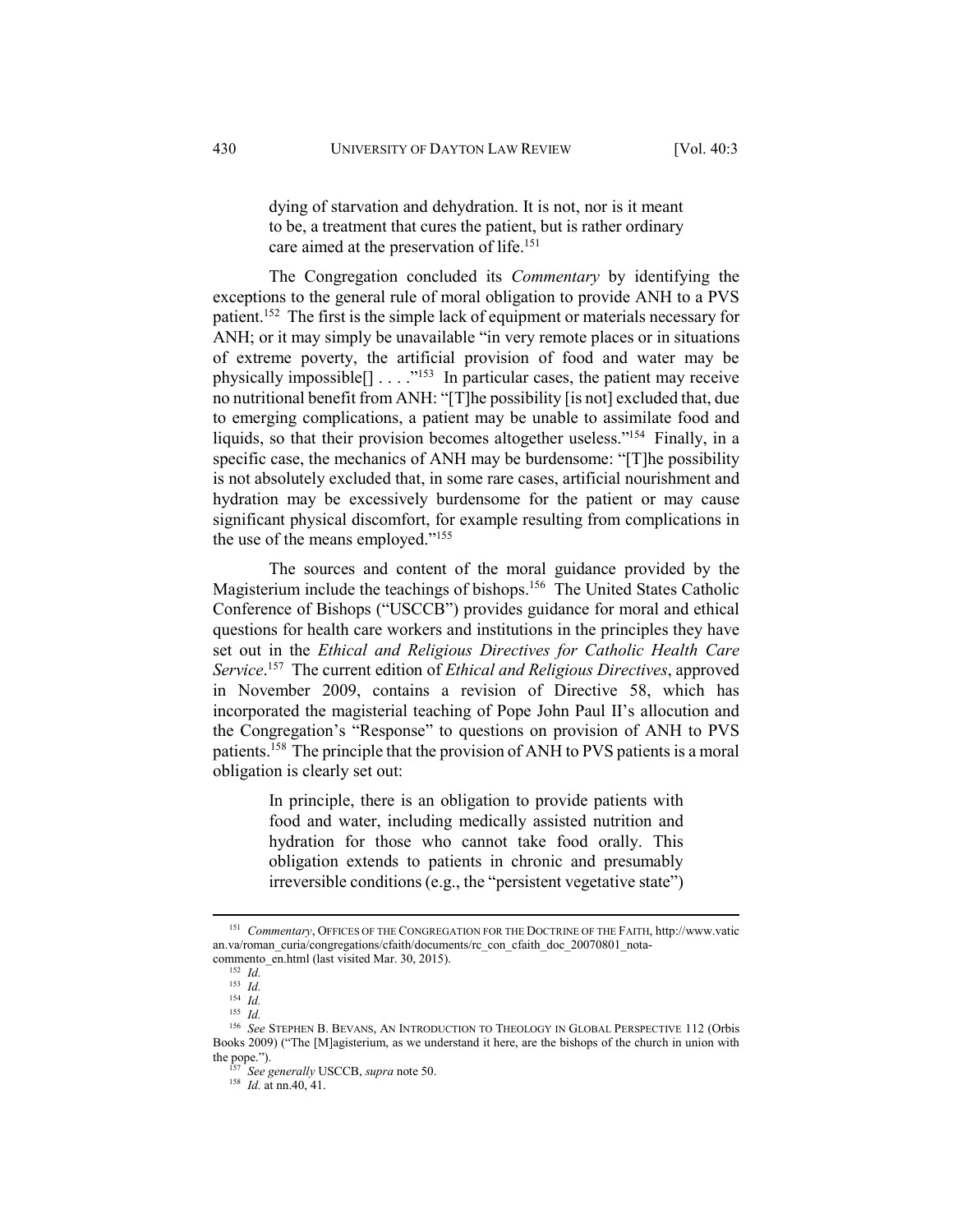who can reasonably be expected to live indefinitely if given such care  $159$ 

Drawing on Catholic principles that limit the obligation to provide medical measures that can produce their intended effect and that are not excessively burdensome or disproportionate, Directive 58 sets out with some specificity when provisions of ANH to a PVS patient can become morally optional:

> Medically assisted nutrition and hydration become morally optional when they cannot reasonably be expected to prolong life or when they would be "excessively burdensome for the patient or [would] cause significant physical discomfort, for example resulting from complications in the use of the means employed." For instance, as a patient draws close to inevitable death from an underlying progressive and fatal condition, certain measures to provide nutrition and hydration may become excessively burdensome and therefore not obligatory in light of their very limited ability to prolong life or provide comfort.<sup>160</sup>

One of the underlying premises not fully articulated in the directive is the view that ANH is ordinary care and not a medical intervention whose effect is prolonging life.<sup>161</sup> Another premise is that while surgical procedures may be needed to facilitate ANH, the actual provision of nourishment and fluids is normal care and not a medical intervention being carried out to cure illness or restore a patient to good health.<sup>162</sup> There is a rejection of the distinction between artificial feeding and natural or conventional eating.<sup>163</sup> Finally, the view taken by the Church's teaching is that the provision of nutrition, which is necessary for sustaining life, is at issue, not cure for illness.164

# VI. ETHICAL AND THEOLOGICAL DEFENSE AND CRITICISM OF MAGISTERIAL TEACHING ON THE MORAL OBLIGATION TO PROVIDE ANH TO PVS PATIENTS

While the Congregation "Response" to certain questions and the USCCB issuance of Directive 58 support and codify the position developed in Pope John Paul II's statement, there has been continuing dispute among

<sup>&</sup>lt;sup>159</sup> *Id.* at 31.<br><sup>160</sup> *Id.* (citation omitted).<br><sup>161</sup> John M. Travaline & Thomas V. Berg, *Perspectives on Directive 58*, 78 THE LINACRE QUARTERLY 8, 10–11 (2011). 162 *See generally* USCCB, *supra* note 50, at 29–31 (explaining medical technology and the premises of

the establishment of artificial nutrition and hydration).<br><sup>163</sup> Travaline & Berg, *supra* note 161.<br><sup>164</sup> *Id.*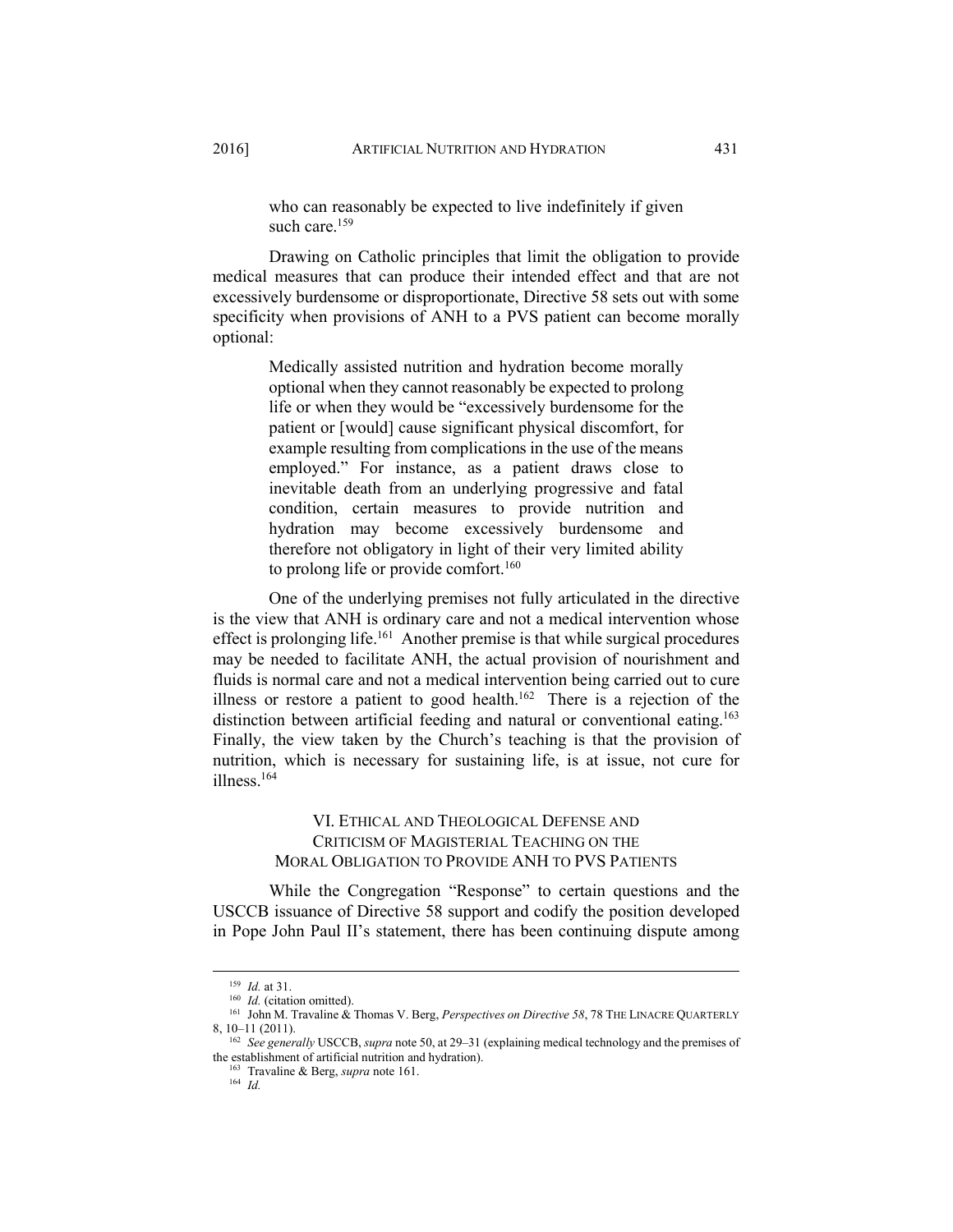theologians about the proper approach to ANH, particularly in the case of the PVS patient. As one commentator has noted:

> While the revision of directive 58 provides a clearer articulation of the use of artificial nutrition and hydration, indicating that its use is ordinary, proportionate, and therefore, in principle, morally obligatory, it has not diminished the intensity of debate among medical ethicists [particularly moral theologians] on the issue.<sup>165</sup>

The basic differences among theologians involve both the nature of ANH and the condition of the PVS patient. Those theologians who favor the Magisterial view of the moral obligation, in principle, to provide ANH to the PVS patient, view provision of ANH as ordinary care to be provided to PVS patients out of respect for their personhood and their human dignity.<sup>166</sup> Those challenging the developing magisterial view regard provision of ANH (particularly where mechanical means such as a surgically implanted feeding tube is used) as medical treatment that can be withheld or withdrawn because it is disproportionate treatment in view of its lack of benefit in improving the health or medical condition of the PVS patient.<sup>167</sup>

A defense of the Magisterium's teaching was provided by Donald Henke, a professor of moral theology at Kenrick-Glennon Seminary in St. Louis.<sup>168</sup> Henke uses the term "persistent unconsciousness" rather than "persistent vegetative state" because he maintains that the term "vegetative" carries pejorative connotations.<sup>169</sup> He also prefers the term "assisted" rather than "artificial" when referring to ANH.<sup>170</sup>

Henke maintains the assertions that ANH is a medical treatment rather than care reflects a strategy of legal advocates to bring ANH within the category of "prolonged medical treatment," which can be refused by a patient or be withdrawn by a surrogate.<sup>171</sup> According to Henke, deliberate linguistic choices were meant to have legal significance:

> [B]efore 1983, nutrition and hydration were merely food and water and, more importantly, classified as an aspect of basic

 <sup>165</sup> *Id.* at 9; *see also* KELLEY ET AL.,*supra* note 2, at 200 ("There are a number of reasons why traditional catholic teaching permitting the nonuse of feeding tubes for pus and other similar patients ought not to be changed."). 166 Travaline & Berg, *supra* note 161, at 10–12. 167 Donald E. Henke, *Artificially Assisted Hydration and Nutrition From Karen Quinlan to Nancy* 

*Cruzan to the Present: An Historical Analysis of the Decision to Provide or Withhold/Withdraw Sustenance From PVS Patients in Catholic Moral Theology and Medical Practice in the United States* 1, 234 (2004) (unpublished D.Th. dissertation, Pontificia Universitas Lateranensis), http://www.revdonaldhenke.com/cla

<sup>&</sup>lt;sup>168</sup> See generally Donald E. Henke, *Persistent Unconsciousness and the Use of Assisted Nutrition and Hydration: Medical and Moral Reflections, 78 THE LINACRE QUARTERLY 138, 138 (2011).* 

<sup>&</sup>lt;sup>169</sup> See generally id. at 148 (describing Pope John Paul II's view of unconsciousness versus vegetative).<br><sup>170</sup> *Id.* at 139.<br><sup>171</sup> See id. at 140–41.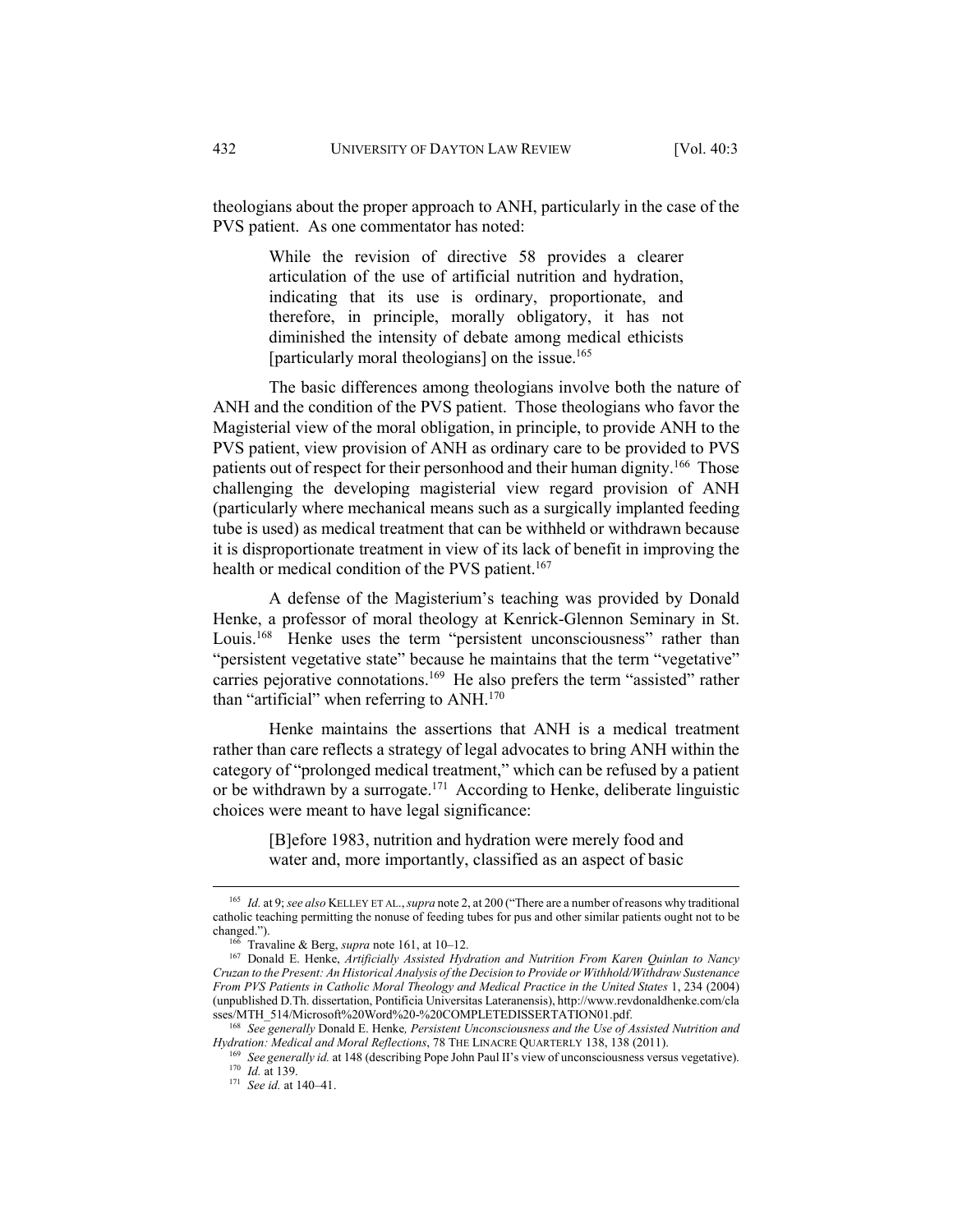nursing care. After 1983 [the year of Nancy Cruzan's automobile accident], once it became clear that, like Karen Quinlan, the lives of unconscious patients could be maintained if they received food and water, a shift took place in medical thought and practice. From this point forward, by medical and legal means, an attempt was made to reclassify the delivery of assisted food and fluids as a medical treatment and no longer an aspect of basic nursing care.<sup>172</sup>

Henke maintains that this shift in language involved a strategy to bring ANH under the general rule permitting withholding or withdrawal of lifeprolonging medical treatment because

> [b]asic nursing care is something that is normally provided to all patients regardless of their physical condition, e.g., things like good hygiene, a comfortable room temperature, alleviating pressure points, and at one time, food and fluids. Medical treatments, on the other hand, were interventions that could be accepted or refused according to the desires of the patient or surrogate.<sup>173</sup>

Henke observed that the most controversial aspect of the papal allocution was the statement that food and fluids, even if assisted by artificial means, are "an ordinary and proportionate means of preserving life."<sup>174</sup> Henke identified the underlying premise of the Pope's declaration as the principle of the Catholic moral tradition that holds that ordinary means of preserving life are morally obligatory and this includes all medicine and treatments "which offer a reasonable hope of benefit and which can be obtained and used without [undue burden of] expense, pain, or other inconvenience."175

Ultimately, Henke bases his defense of the Magisterial teaching on the moral obligation to provide ANH to the PVS patient on the value of human life and the human dignity of the person:

> [H]uman life, even in a persistently unconscious condition, remains a gift from God; and it is not completely our own to dispose of . . . the Church tries to uphold the dignity of the human person and to model the type of health care that all human beings deserve simply because they are human.<sup>176</sup>

Henke concludes:

<sup>172</sup> *Id.* at 144 (emphasis added). 173 *Id.*

<sup>174</sup> *Id.* at 149. 175 *Id.* 

<sup>176</sup> *Id.* at 153.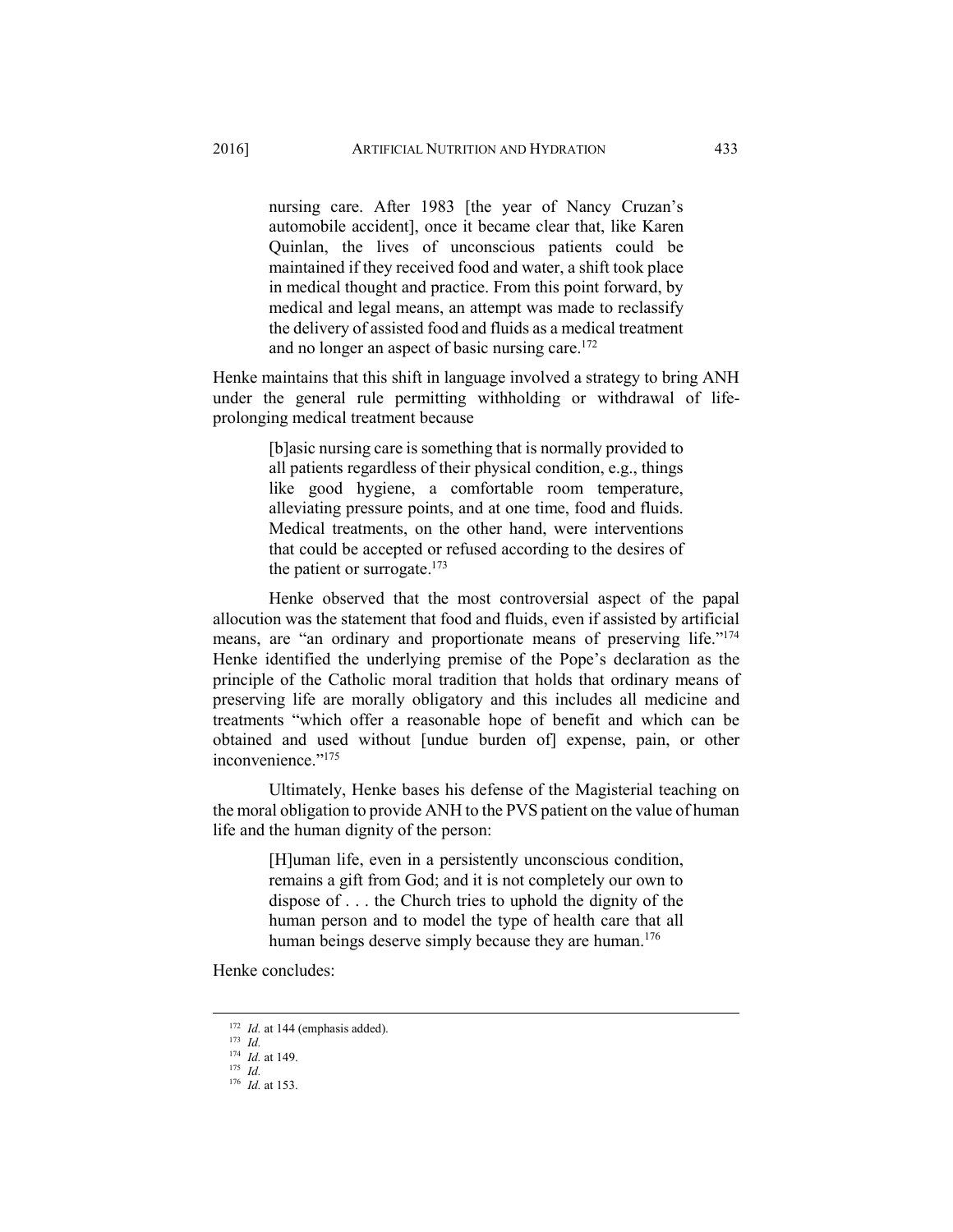The clarifications from the Vatican, and now the U.S. Conference of Catholic Bishops on end-of-life care, charge us to honor human life, particularly when it is most vulnerable and to resist practices that, even if motivated by a form of compassion, nevertheless intend to end the life of a person whose life is judged to be devoid of sufficient quality.177

Criticism of the Magisterium's teaching on ANH and PVS patients, particularly Pope John Paul II's statement on the subject was the focus of an article *Reflections on the Papal Allocution Concerning Care For PVS Patients*, by Kevin O'Rourke, a bioethicist at the Stritch School of Medicine at Loyola University, Chicago.<sup>178</sup> O'Rourke maintained that provision of ANH to a PVS patient does not benefit the patient because it preserves mere biological life (a physical functioning alone) and does not restore the patient to a state in which the person can pursue the higher goals of life which require cognitive functioning.179 According to this view, ANH is futile in the case of the PVS patient because it is ineffective in restoring the health of the patient, and because it is disproportionately burdensome and therefore has no benefit.180

O'Rourke maintained that the Papal Allocution was not an infallible proclamation and it is appropriate to subject it to criticism.181 O'Rourke's view is that it was a "reformable statement" by a Church authority and his critique is meant to identify those facts which are relevant to this "reformable statement."<sup>182</sup> O'Rourke attempts to identify specific errors in the statement that undermine its authority and conclusions. O'Rourke begins by questioning the statement's equating vegetative state ("VS") with PVS. The statement says that there basically is no difference in the diagnosis but only "'a prognostic judgment that recovery is statistically speaking more difficult[,]" in the case of a PVS diagnosis.<sup>183</sup> On the contrary, O'Rourke maintains that: "In fact, the transition from VS to PVS is based on more than statistics. It is based upon a presumption that the condition of the patient is irreversible, and this presumption is based upon neurological evidence."184

O'Rourke goes on to challenge the Allocution's assertion "that decisions to remove life support should not be made on the basis of 'quality

 <sup>177</sup> *Id.*

<sup>178</sup> Kevin D. O'Rourke, *Reflections on the Papal Allocution Concerning Care for PVS Patients*, *in* ARTIFICIAL NUTRITION AND HYDRATION: THE NEW CATHOLIC DEBATE 1, 165 (Christopher Tollefson ed. 2008).<br>
<sup>179</sup> *Id.* at 174.<br>
<sup>181</sup> *Id.* at 172.<br>
<sup>181</sup> *Id.* at 165.<br>
<sup>182</sup> *Id.*<br>
<sup>183</sup> *Id.* at 168 (quoting Pope John Paul II, *supra* note 138).<br>
<sup>184</sup> O'Rourke, *supra* note 178, at 168.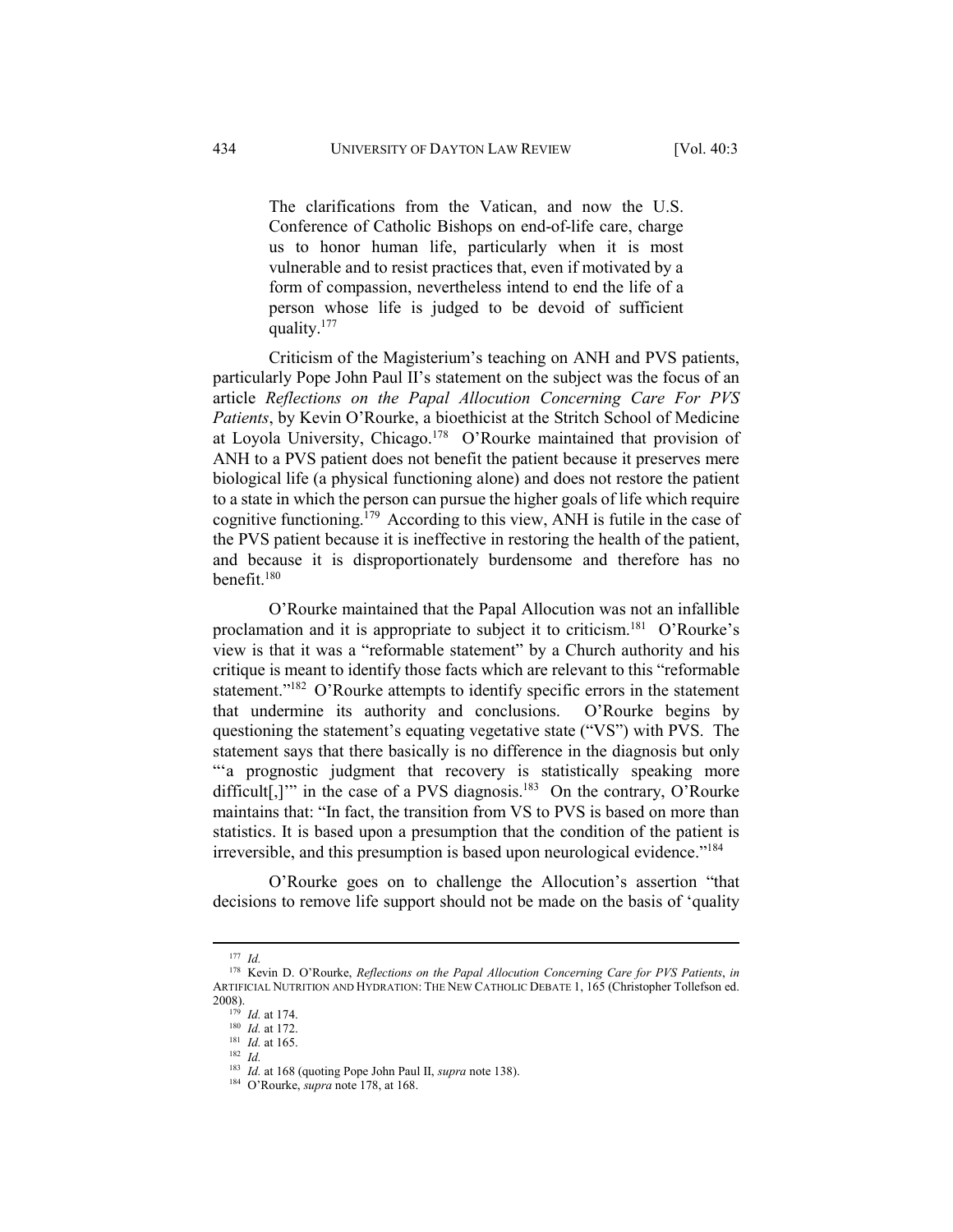of life' 'because the intrinsic value and personal dignity [of the person] does not change, no matter what the circumstance<sup>[]</sup> . . . .<sup>"185</sup> O'Rourke maintains that the Allocution confuses "quality of life," which is intrinsic in all humans with "quality of functioning" that can change and which is subject to evaluation when making decisions about life prolonging treatment.<sup>186</sup> O'Rourke cites the statement of Pope Pius XII discussing decisions on whether or not to utilize or withhold life support, which the Pope said depends on the "circumstances of persons, places, times, and culture."187 Moreover, O'Rourke notes that one of the sources quoted with approval in the Allocution itself, the Pontifical Council "Cor Unum," "referred to this analysis of circumstances as judging 'the quality of life[,]'" which is relevant for making treatment decisions.188

O'Rourke challenges the basic assumption of the Allocution including the assertion that there is some hope of benefit from the prolonging of life for a patient in a PVS, even if it is unlikely that the patient will recover consciousness.189 According to O'Rourke this claim is based on the premise that life (biological life) is an "intrinsic good" or a "great benefit" or "that human life is an incommensurable good" and there is always a possibility of recovery no matter that there is a contrary medical judgment.<sup>190</sup> O'Rourke maintains that medical evidence has established that there is no reasonable basis to believe there is a possibility of recovery after a professional diagnosis of PVS: "In most cases of PVS, moral certitude that the patient will not recover is possible . . . ."191 Finally, contrary to the suggestion in the Allocution that withdrawal of ANH may cause pain in the PVS patient, O'Rourke cites contemporary studies that show "removing [ANH] from patients in PVS or prolonged coma does not cause pain."192

O'Rourke's criticism of the Allocution claims a theological basis in the Thomastic anthropology of the human person. Thomas Aquinas makes a distinction between human acts (*actus humanus*) and acts of man (*actus hominus*).<sup>193</sup> "Human acts are acts [involving] the intellect and will; acts of man are bodily acts not [controlled] by the intellect and will[]" (these involve mere "physiological . . . activity, such as circulation of the blood or digestion.").<sup>194</sup> O'Rourke maintains that: "If a person does not have the ability nor the potency to perform human acts now or in the future, then that person

<sup>185</sup> *Id.* at 169. 186 *Id.*<sup>187</sup> *Id.* (quoting Haid, *supra* note 56). 188 O'Rourke, *supra* note 178, at 169 (quoting THE PONTIFICAL COUNCIL OF HEALTH AFFAIRS, *supra* note 121).<br><sup>189</sup> O'Rourke, *supra* note 178, at 171.<br><sup>190</sup> *Id.*<br>*In Id.* at 172.

<sup>191</sup> *Id.* at 172. 192 *Id.* at 174. 193 *Id.* (citing 2 ST. THOMAS AQUINAS SUMMA THEOLOGICA 584 (Fathers of the English Dominican Province trans., Christian Classics 1981)). 194 O'Rourke, *supra* note 178, at 174.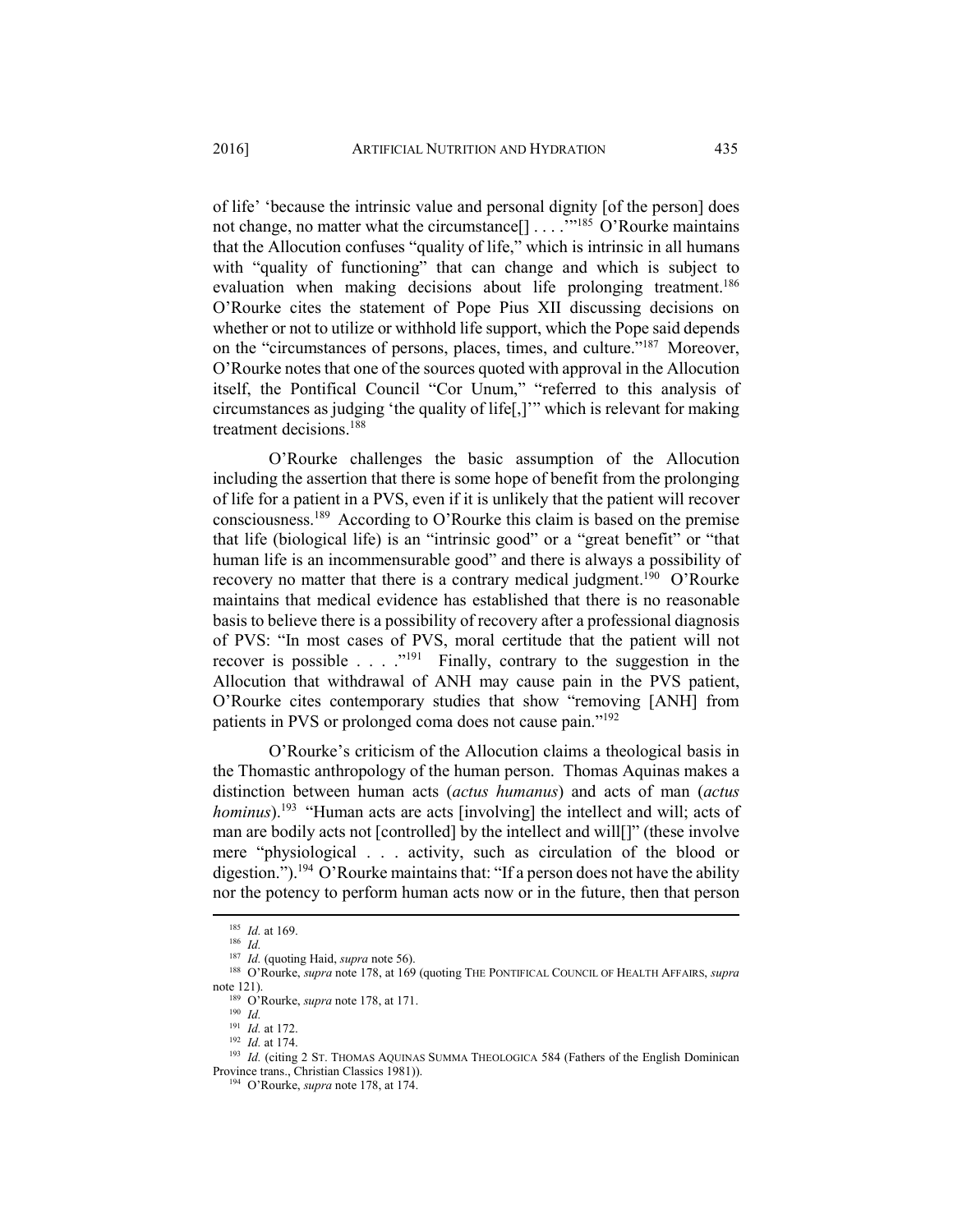can no longer strive for the purpose of human life and it does not benefit the person in this condition to have life prolonged."195 O'Rourke argues that:

> If it is morally certain that persons cannot and will not perform [human] acts of this nature now or in the future, then the moral imperative to prolong their lives no longer is present. Hence, it is not "a great benefit" for the patient, for the family nor for society, to prolong their lives.<sup>196</sup>

O'Rourke concludes: "[T]here is no moral obligation to prolong the life of persons in vegetative state from which they most likely will not recover."197

Jason Eberl in an article in the *National Catholic Bioethics Quarterly* has undertaken a defense of O'Rourke from the charge that "non-utilization of ANH for PVS patients fail to recognize 'the patient's inherit dignity as a human being and his or her status as a child of God.'"<sup>198</sup> Eberl concedes that physical or bodily life is indeed an intrinsic good of the human person; but while valuable in itself, it is instrumental to a higher spiritual good.<sup>199</sup> Prolonging the bodily life of a PVS patient "interferes with a PVS patient's attainment of her ultimate good, since her soul cannot engage in the purposeful human activity of understanding and loving God until it separates from the body and enters a new mode of existence and intellection awaiting the body's resurrection."200

Eberl supports O'Rourke's view that the patient is a human person whose life has inherent dignity, but whose life is no longer meaningful since the person can no longer engage in purposeful human activity toward the person's ultimate end.201 Applying the Catholic ethical criteria recognizing the distinctions between ordinary and extraordinary, proportionate and disproportionate, benefit and burden, and futile and beneficial treatment, Eberl concludes:

> ANH for properly diagnosed PVS patients should be typically construed as "extraordinary" treatment, due to its inability to help [benefit] a patient to an embodied condition in which she can engage in purposeful human acts toward her ultimate end . . . ANH is *futile*, and its prevention of the soul's timely departure from its body so that the person may pursue her ultimate end may be disproportionately *burdensome*. 202

 <sup>195</sup> *Id.*

<sup>196</sup> *Id.*

<sup>197</sup> *Id.*

<sup>198</sup> Jason T. Eberl, *Extraordinary Care and the Spiritual Goal of Life: A Defense of the View of Kevin O'Rourke, O.P.*, 5 THE NAT'L CATHOLIC BIOETHICS QUARTERLY 491, 500 (2005).<br><sup>199</sup> *Id.* at 500.<br><sup>200</sup> *Id.* at 500–01.<br><sup>201</sup> *Id.* at 500.<br><sup>202</sup> *Id.* at 501.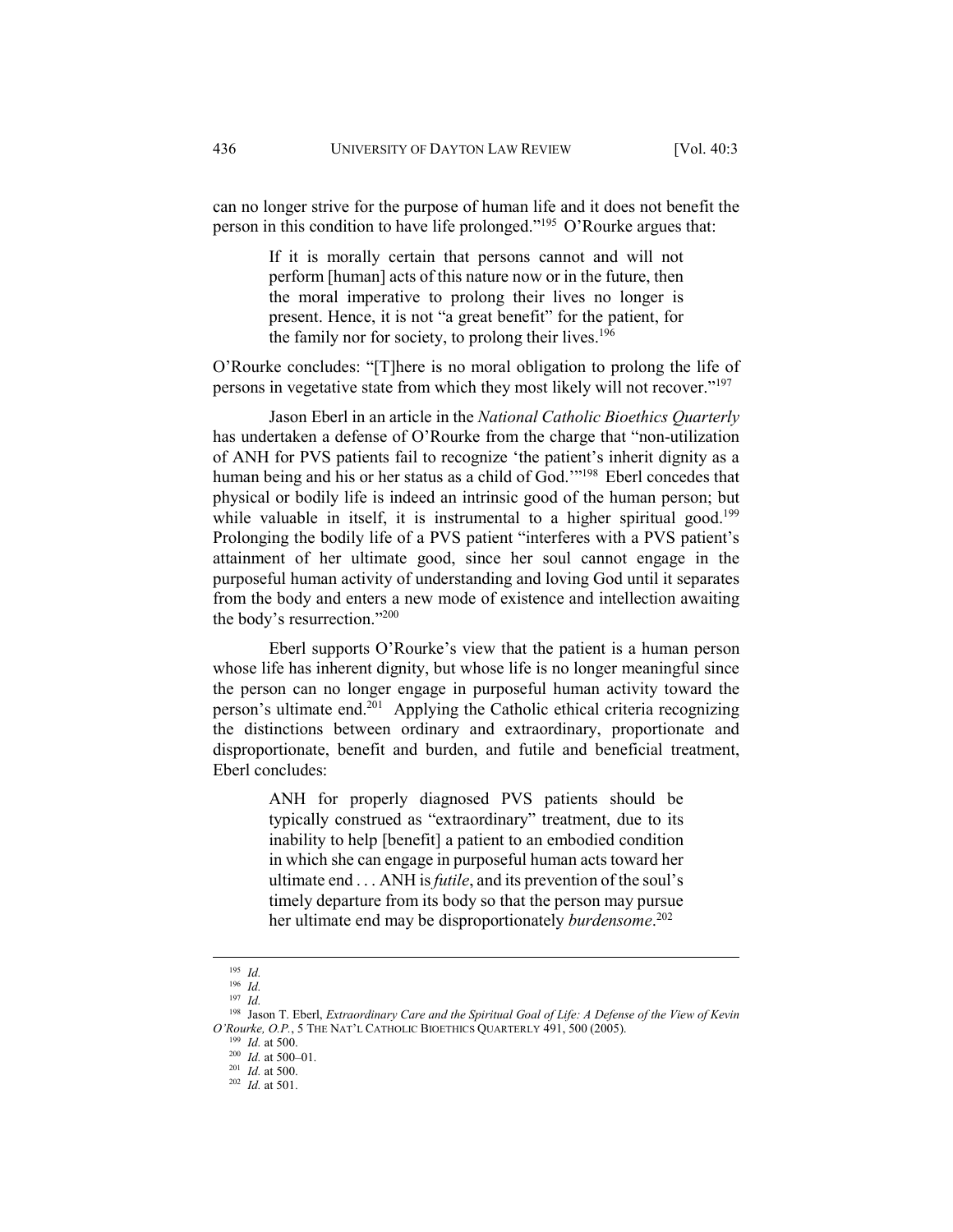### VII. A CLOSE AND CAREFUL READING OF CURRENT MAGISTERIAL TEACHING ON ANH FOR PVS PATIENTS

Some commentators such as Thomas Shannon and James Walter maintain that the Papal Allocution on provision of ANH to PVS patients involves a change or shift in Church teaching from a "presumption" to an "obligation" to provide, in principle, ANH to the permanently unconscious patient.<sup>203</sup> A careful consideration of Church actions and pronouncements, however, shows a shift from a not clearly defined position on this issue to a more certain standard establishing a moral obligation in principle, to provide PVS patients food and fluids by mechanical means.

For Catholic health care workers and institutions, the Congregation's *Responses* and the USCCB's Directive 58 provide the primary texts for considering the obligation to provide ANH to PVS patients. One commentary has identified two significant canons of the present Code of Canon Law, which are relevant for interpreting the Congregation's *Responses*. 204 Canon 18 provides that: "Laws which establish a penalty or restrict free exercise of rights . . . are subject to strict interpretation[,]" and Canon 52 stipulates: "A singular decree has force only in respect to the matters which it decides and for the persons for whom it was given."205 In this commentary the assertion is made that: "[T]he application of the [Congregation's] response, because it limits the free exercise of rights, will only apply to a restricted number of cases, specifically to patients with a firm diagnosis of PVS."206 Directive 58, however, has much greater breadth since it "extends to patients in chronic and presumably irreversible conditions (e.g., the 'persistent vegetative state') who can reasonably be expected to live indefinitely if given such care."207

Perhaps the more significant language for determining the Magisterium's teaching is the phrase that begins the text of Directive 58. This phrase "in principle" as used in the Directive means that there are exceptional instances in which the provision of ANH are not obligatory. This reconciles the rule establishing a moral obligation to provide ANH to the PVS patient with the general ethical principles underlying Catholic moral teaching including that one must accept and provide ordinary care that is not disproportionate or excessively burdensome. The directive itself establishes the general terms of the exceptions to the rule including (1) when ANH cannot be expected to prolong life (e.g. when the patient's body can no longer assimilate nutrition); (2) when ANH would be excessively burdensome for the patient (e.g. when the device used to deliver ANH interferes with the

 <sup>203</sup> Shannon & Walter, *supra* note 48, at 653. 204 *See* John J. Hardt & Kevin D. O'Rourke, *Nutrition and Hydration*, 88 HEALTH PROGRESS 6 (2007), http://cha.matrixdev.net/publications/health-progress/article/november-december-2007/nutrition-andhydration.<br> $\frac{^{205}}{^{206}}$ *Id.* 

<sup>207</sup> USCCB, *supra* note 50.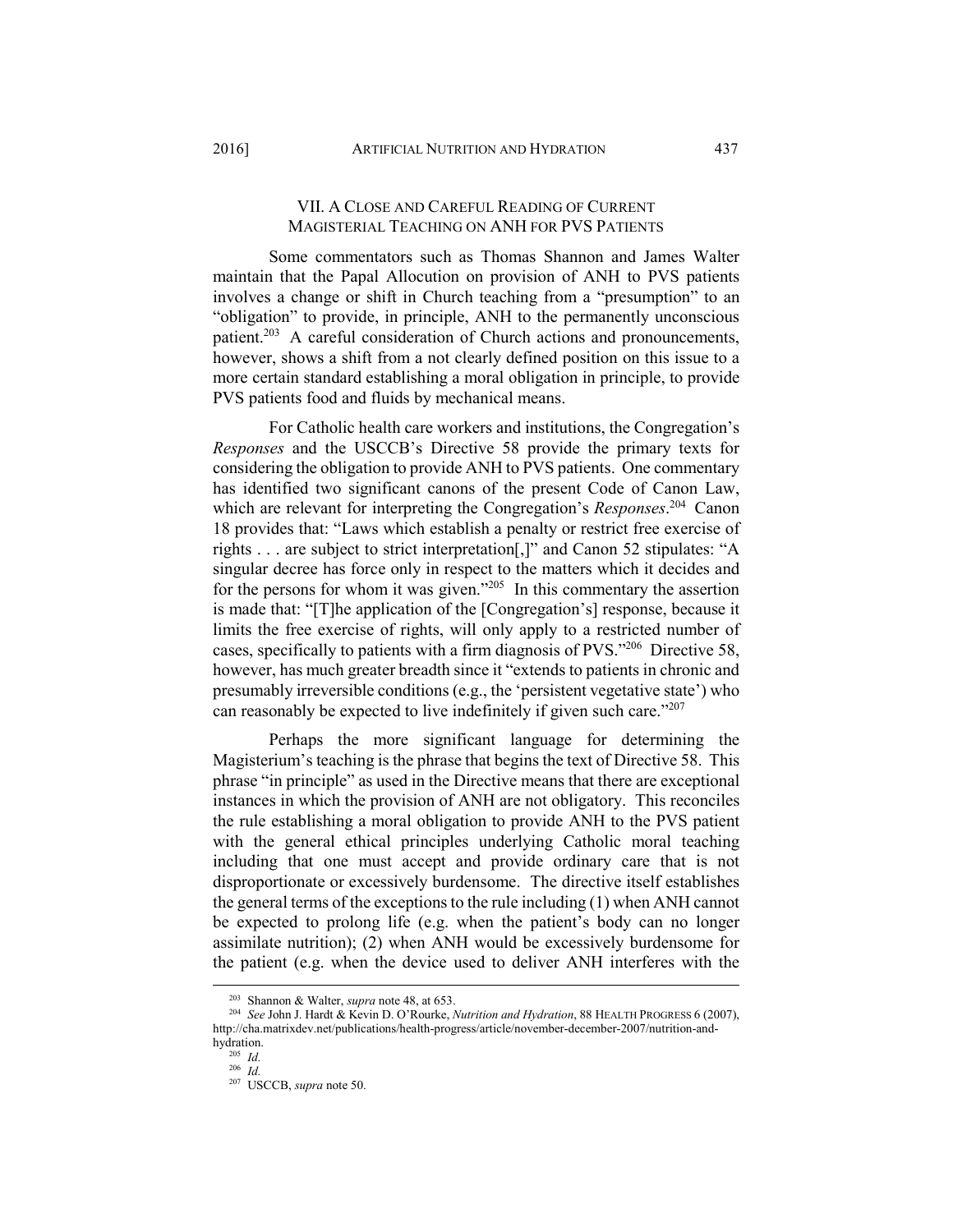activity of the patient's organs); or (3) when ANH causes significant physical discomfort, (e.g. resulting from complications in the use of the mechanical device delivering ANH).<sup>208</sup>

Perhaps the most important exception is when a PVS patient develops a terminal illness, often considered to be a diagnosed condition likely to result in the patient's death within six weeks. Directive 58 specifically provides that "as a patient draws close to inevitable death from an underlying progressive and fatal condition, certain measures to provide nutrition and hydration may become excessively burdensome and therefore not obligatory in light of their very limited ability to prolong life or provide comfort."209

One commentator has provided an example of the type of situation, in the case of a dementia diagnosis where the burden of employing mechanical means to effectuate ANH would be considered disproportionately burdensome and not obligatory:

> "[F]or example, a patient who is ninety-five years old, has a severe heart disease and diabetes in addition to dementia, is still able to eat by hand feeding to maintain [nutrition and] hydration, yet is losing weight. In such a patient PEG tube insertion could rightly be considered an extraordinary measure and thus is not mandatory."210

Similar considerations are likely to arise in cases involving a PVS diagnosis. Directive 58 uses the terms "when [ANH] cannot reasonably be expected to prolong life . . . . "<sup>211</sup> The Congregation "Response" uses the terms: not able "to accomplish its proper finality, which is the hydration and nourishment of the patient."<sup>212</sup> Another case is presented by the commentator: "If a patient is losing weight, has a PEG tube inserted, and *continues* to lose weight, the PEG tube is not required."<sup>213</sup>

The Magisterial teaching is clear: in principle, there is a moral obligation to provide ANH to the PVS patient. However, to the extent that the Magisterial teaching is captured in Directive 58, this does not mean that life must be prolonged with unnecessary suffering. As a statement of Magisterial teaching, this directive takes seriously both the recognition of the human dignity of the PVS patient, and the obligation not to abandon the severely mentally-compromised patient diagnosed with PVS.

 <sup>208</sup> *Id.*

<sup>209</sup> *Id.*

<sup>&</sup>lt;sup>210</sup> John S. Howland, *A Defense of Assisted Nutrition and Hydration in Patients with Dementia*, 9 THE NAT'L CATHOLIC BIOETHICS QUARTERLY 697, 708 (2009).

<sup>&</sup>lt;sup>211</sup> USCCB, *supra* note 50, at 31.<br><sup>212</sup> OFFICES OF THE CONGREGATION FOR THE DOCTRINE OF THE FAITH, *supra* note 149.<br><sup>213</sup> Howland, *supra* note 210, at 708.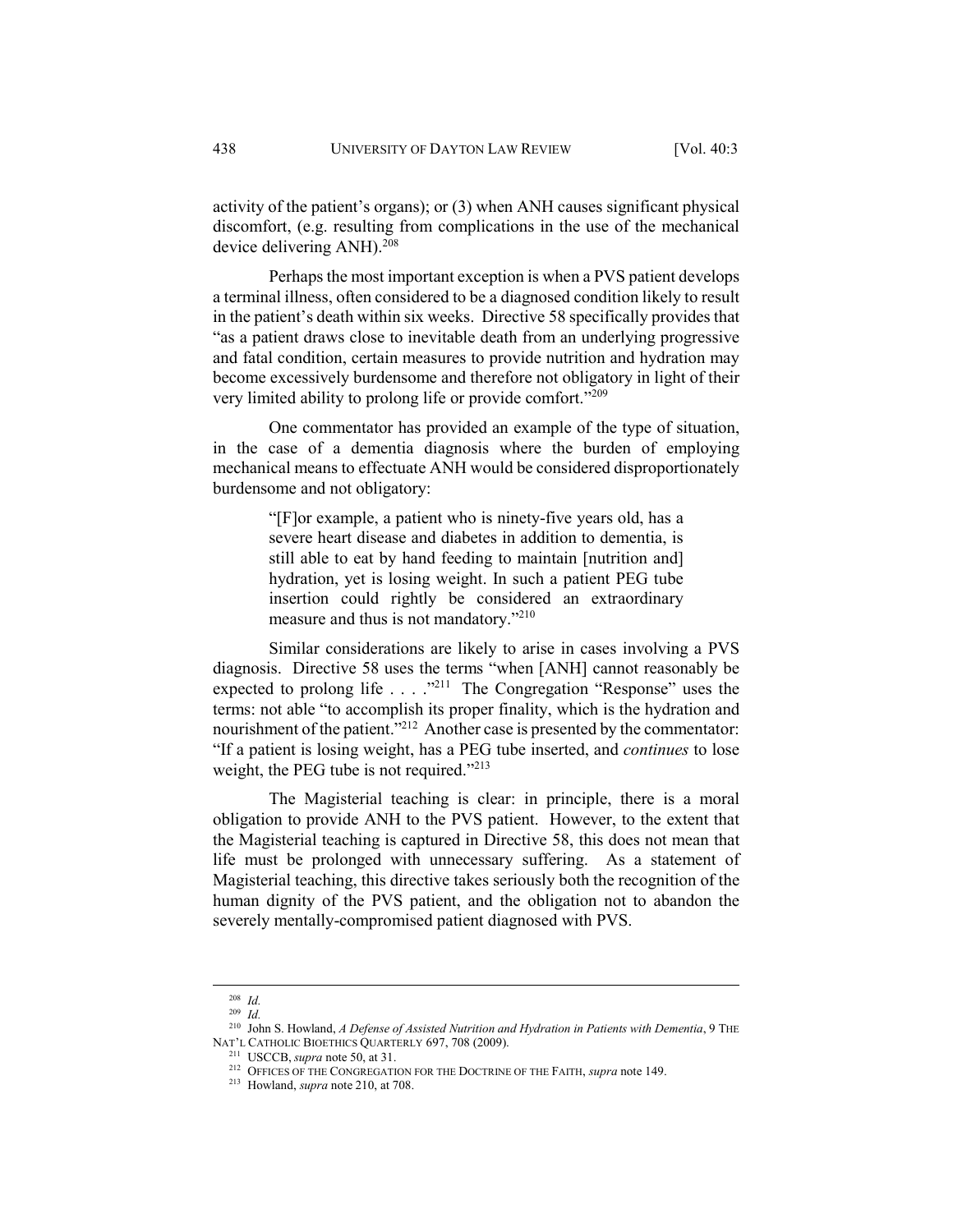### VIII. JUDICIAL RECOGNITION OF CATHOLIC TEACHING ON PROVISION OF ARTIFICIAL (ASSISTED) NUTRITION AND HYDRATION

The issue of limits on withholding and withdrawal of artificial or assisted nutrition and hydration developed principally in relation to PVS patients. However, the issue of ANH increasingly is raised in relation to other diagnostic conditions, not only those involving recognized terminal illness by patients requiring mechanical support, but those involving loss of cognitive capacity far short of PVS. There are, moreover, efforts by patient advocates to take an even more aggressive attitude toward withholding nutrition and hydration. It has been argued that even spoon feeding be withheld from those with severe cognitive impairments.<sup>214</sup> In a recent article in the New York Times entitled *Complexities of Choosing an End Game for Dementia* the author describes efforts of patients with Alzheimer's disease to direct withholding of the "ordinary means of nutrition and hydration<sup>[]"</sup> including spoon feeding or ordinary provisions of liquids.<sup>215</sup> The article reports that "now ethicists, lawyers and older adults themselves had begun a quiet debate about whether people who develop dementia can use VSED [voluntarily stopping eating and drinking] to end their lives by including such instructions in an advance directive."216

It is, however, an opinion addressing the withholding of ANH from a patient diagnosed with advanced Alzheimer's disease, which provides the most significant legal analysis of the significance of the teaching of the Roman Catholic Magisterium condemning withholding of ANH.<sup>217</sup> The opinion of the New York Supreme Court for Monroe County, in *In re Zornow*, considered the issue of withholding treatment from a Roman Catholic, ninetythree-year-old woman suffering from advanced Alzheimer's.<sup>218</sup> The court's opinion reprints the major documents of the Magisterium dealing with the issue of ANH which are given extensive analysis by the court including the *Code of Canon Law*, the *Catechism of the Catholic Church*, promulgations by the Congregation for the Doctrine of the Faith, including the 1980 *Declaration of Euthanasia*, the "Responses" to certain questions of the USCCB, concerning ANH, and its accompanying *Commentary* approved by the Cardinal and the Bishops of the Congregation.<sup>219</sup>

New York law recognizes advance directives and the appointment of

 <sup>214</sup> Carol Taylor & Robert Barnet, *Hand Feeding: Moral Obligation or Elective Intervention?*, HEALTH CARE ETHICS USA, 12, 14 (2014). 215 Paula Span, *Complexities of Choosing an End Game for Dementia*, N.Y. TIMES (Jan. 19, 2015),

http://www.nytimes.com/2015/01/20/health/complexities-of-choosing-an-end-game-fordementia.html?\_r=0. 216 *Id.*

<sup>217</sup> *In re* Zornow, 919 N.Y.S.2d 273 (N.Y. Sup. Ct. 2010); *see also In re* Zornow, 943 N.Y.S.2d 795 (N.Y. Sup. Ct. 2011). A similar analysis and conclusion from the point of Jewish Law (Halacha) and the case of the critically ill was provided in Borenstein v. Simonson, 797 N.Y.S.2d 818 (N.Y. Sup. Ct. 2005). 218 *See In re Zornow,* 919 N.Y.S.2d at 275. 219 *See generally id.* at 282–85.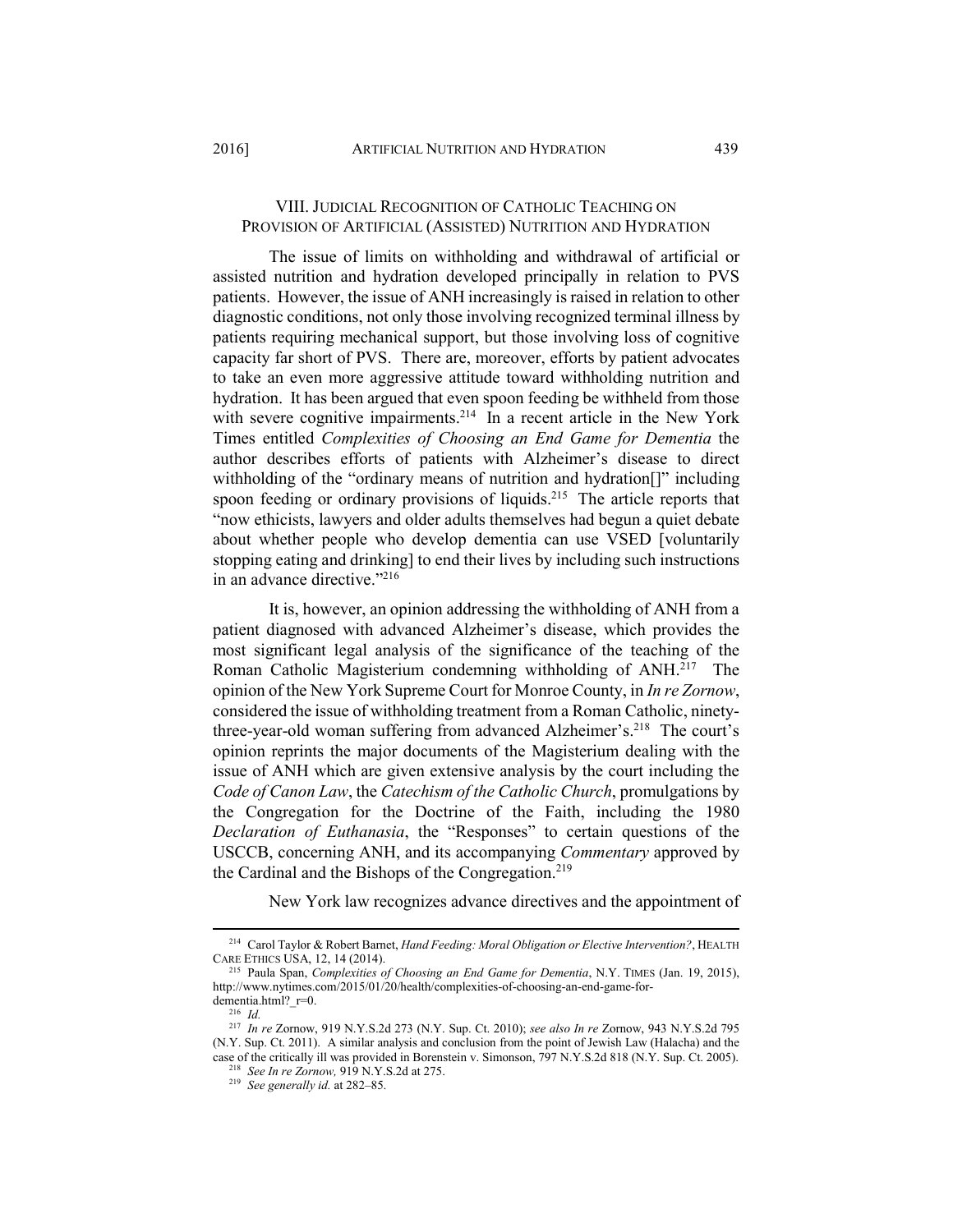a proxy to make health care decisions for incompetent persons.220 In the absence of such an appointment, a state statute, the New York Family Health Care Decisions Act ("FHCDA") applies a presumption of termination of lifesustaining treatment, including nutrition and hydration for a mentally incompetent person, without the patient ever having indicated a desire for such termination.<sup>221</sup> The court observed that this statute reflects a major change from "*who* and under *what* standards life sustaining treatment may be terminated for a mentally incompetent [patient]."222 Although a patient could choose to have ANH withheld by an advance directive, in conformity with the consensus view on the right to direct withholding of ANH, absent such a directive, New York had adopted a presumption in favor of life.<sup>223</sup> The court described the previous presumption in favor of providing ANH: "Previously, absent indication from the principal to the contrary, a 'presumption of life' applied. Here, [in the new statute] absent such indication, a 'presumption of termination' applies, especially by deprivation of artificially administered food and water."224 The court reasoned that this change reflects a shift toward a "quality of life" judgment, which is anathema to the Roman Catholic tradition.225 According to the court, "[u]nder the statue, the 'quality of life ethic' has become the automatic main ethic while the 'sanctity of life ethic' is given the affirmative burden to 'opt out.'"226 In this case, the court found that the medical orders on life-sustaining treatments pursuant to the FHCDA providing for withholding of ANH were unauthorized and violated the patient's religious belief and prior request to be artificially administered nourishment and liquids.<sup>227</sup> Here, the patient was a daily communicant at Mass, and the court determined that food and water directives should be made in accordance with the patient's Roman Catholic religious beliefs.228

Close examination of the documents setting out the Church's teaching led the court to the conclusion that:

> The Catholic Church does not define or consider artificial administration of food and water as extraordinary or even medical "treatment," but it is always defined as ordinary care. Further, it does not allow the termination of food and water despite a vegetative state or an advanced Alzheimer's condition where the patient is not dying, or if dying, the death

<sup>&</sup>lt;sup>220</sup> *Id.* at 277.<br><sup>221</sup> *Id.* Under the Family Health Care Decisions Act ("FHCDA"), "absent [an] indication from the principal to the contrary, . . . a 'presumption of termination[,]'" rather than a presumption of life, applies to life-sustaining treatment for a mentally incompetent, especially by deprivation of artificially administered food and water. *Id.* <sup>222</sup> *Id.* at 277.

<sup>&</sup>lt;sup>223</sup> *Id.* (internal citation omitted).<br><sup>224</sup> *Id.* at 277–79.

<sup>225</sup> *Id.* at 277–79. 226 *Id.* at 277–78. 227 *Id.*

<sup>228</sup> *Id.* at 276–78.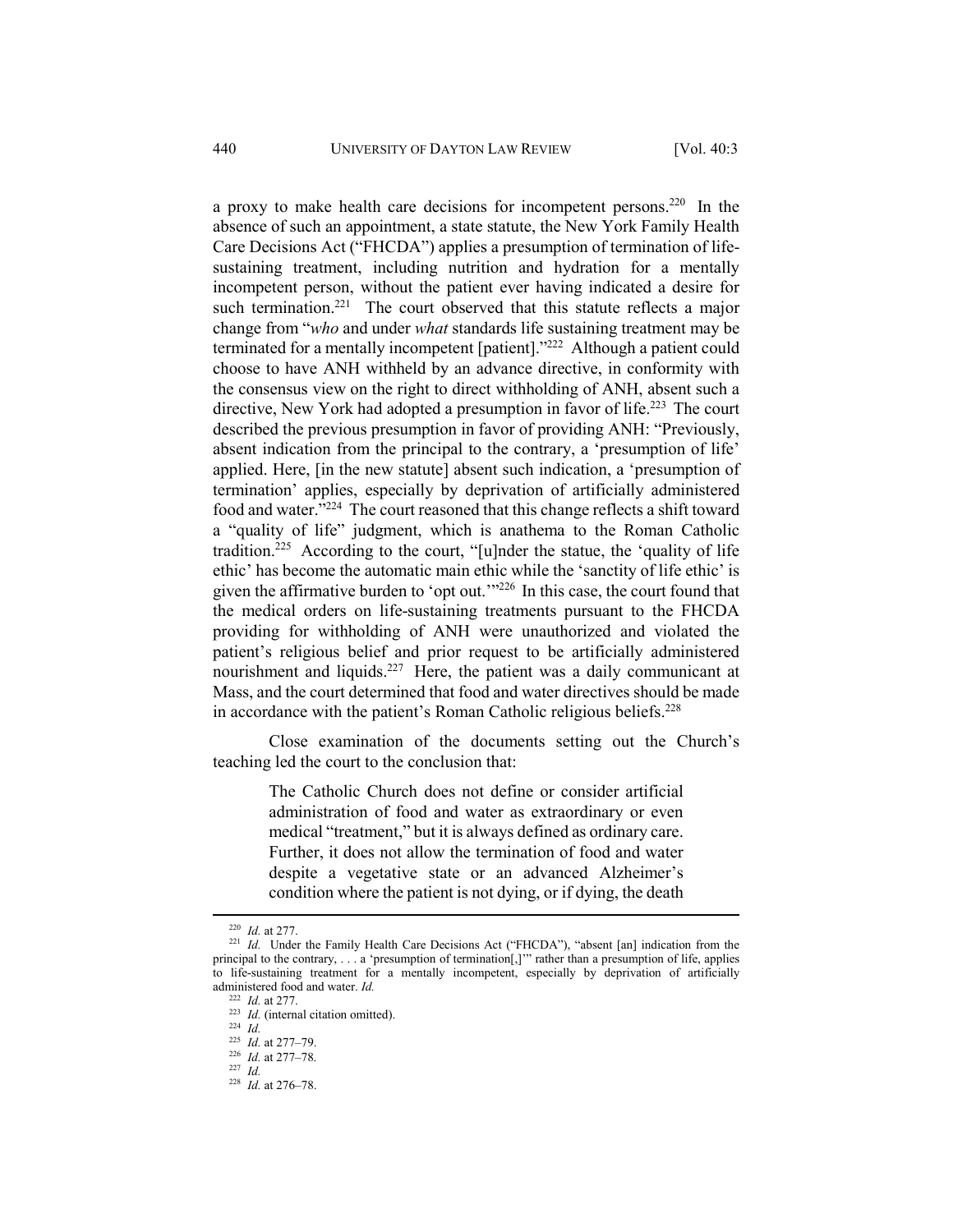is not so imminent, such that the cause of death becomes the starvation or dehydration, rather than the imminent underlying condition.229

The court observed that while the patient in the case was not unconscious, her mere lapse into unconsciousness would not alter the obligation to continue to provide ANH.230 The court reasoned: "However, if she were to become permanently unconscious, and not in the actual process of dying from the underlying condition, the administration of food and water, which her religion believes is always to be considered comfort or basic care, even if administered artificially, is obligatory."231

The court noted that the statute identified a standard providing when food and water is not required that was generally consistent with Roman Catholic teaching: (1) when providing food and water is considered an extraordinary burden; and (2) when life expectations is less than six months and the patient is unable to take food and water orally.<sup>232</sup> The court observed, however, that the Church rejects the six month life expectancy rule unless the cause of death were in fact a result of the underlying condition:

> The Catholic Church, in addition to considering artificial administration of food and water as never extraordinary or even medical "treatment," as aforesaid, also does not allow the termination based upon a six-month "quality of life," where, again, the cause of death is by starvation or dehydration, rather than the imminent underlying condition.233

The court went on to observe that the statute allowed deprivation of food and water to a patient when its administration "would cause inhumane pain, suffering, or other burden, under circumstances in which it would be considered extraordinarily burdensome to a patient . . . who . . . has an irreversible condition  $\left[ \begin{array}{ccc} 1 & \ldots & \ldots \\ \ldots & \ldots & \ldots \end{array} \right]$  The court noted that the fact of an "irreversible condition" is irrelevant for application of the Catholic standard of terminal condition or burdensomeness of treatment.235 According to the court:

> The existence of an irreversible condition is not in itself a valid or particularly helpful criterion for the Catholic Church, unless death is imminent coupled with a futility to administer food and water either due to emerging complications of the

<sup>229</sup> *Id.* at 278. 230 *Id.* at 278–79. 231 *Id.*

<sup>232</sup> *Id.*

<sup>&</sup>lt;sup>233</sup> *Id.* at 279.  $\frac{234}{235}$  *Id.*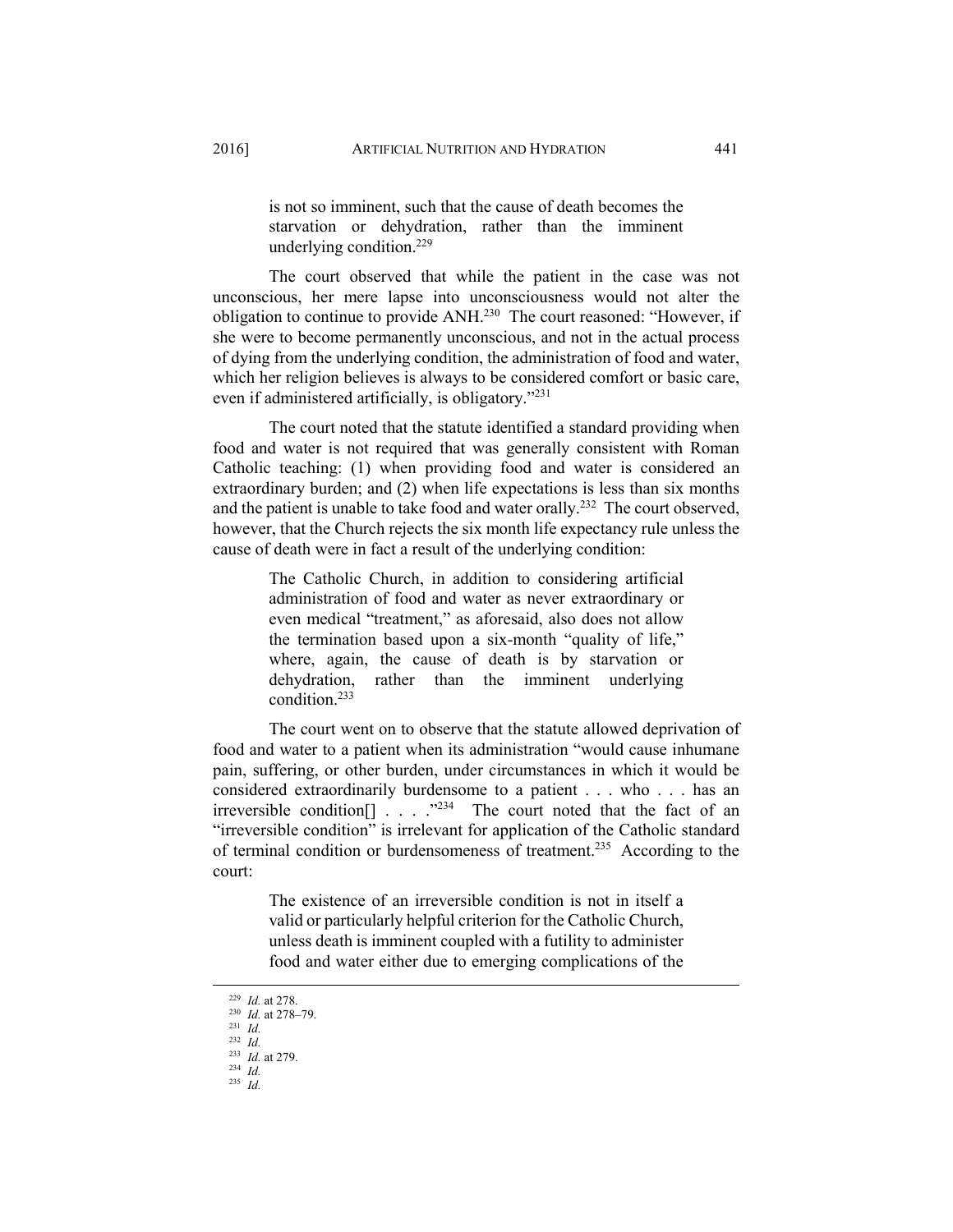inability of the person's system to assimilate the food and water, or "in some rare cases [where] artificial nourishment and hydration may be excessively burdensome for the patient or may cause significant discomfort, for example resulting from complications in the use of the means employed."236

In a subsequent opinion in the *Zornow* case, the Supreme Court of New York clarified the question of whether a physician's judgment that it was not medically appropriate to insert a feeding tube would justify withholding of ANH.237 The court ruled that the physician's judgment of medical appropriateness does not override the obligation to provide ANH to the PVS patient or person with significant cognitive impairment.<sup>238</sup> The court noted that the opinion of revisionist theologians on the issue that was contrary to the official teaching of the Church was irrelevant to the court's analysis.239 Instead the court ruled that "the guardians are directed to consult in the future with theologians or priests, who are more traditional, knowledgeable, and adhere to the Magisterium's authoritative standard $[] \dots$ <sup>240</sup>

The court summed up the legal obligation of guardians who are obligated to make treatment decisions in conformity with Catholic teaching:

> However, the difficult task for the guardians is to determine under Catholic principles when her medical conditions changes [or exists], such that the treatment is extra-ordinary rather than ordinary. Extra-ordinary treatment may be denied to avoid excess or needless pain to the patient in allowing her to die a natural death without mercy killing, euthanasia, or doctor /surrogate assisted suicide. The important distinction is that the underlying medical condition is causing the natural death.241

The court further warned that there is a need to distinguish the understanding of withholding ANH in terms of the legal and medical consensus from the understanding developed by Catholic teaching:

> [M]edical conditions will require a judgment by the guardians [of Catholic patients] of whether the corrective treatment is "ordinary" versus "extraordinary". Those terms used in Catholic theology, differ greatly from the same words used for medical purposes. It was primarily here, in arriving at that moral evaluation that the court required consultation

 <sup>236</sup> *Id.*

<sup>237</sup> *In re* Zornow, 943 N.Y.S.2d 795 (N.Y. Sup. Ct. 2011). 238 *Id.* 

<sup>239</sup> *Id.*

<sup>240</sup> *Id.* 241 *Id.*